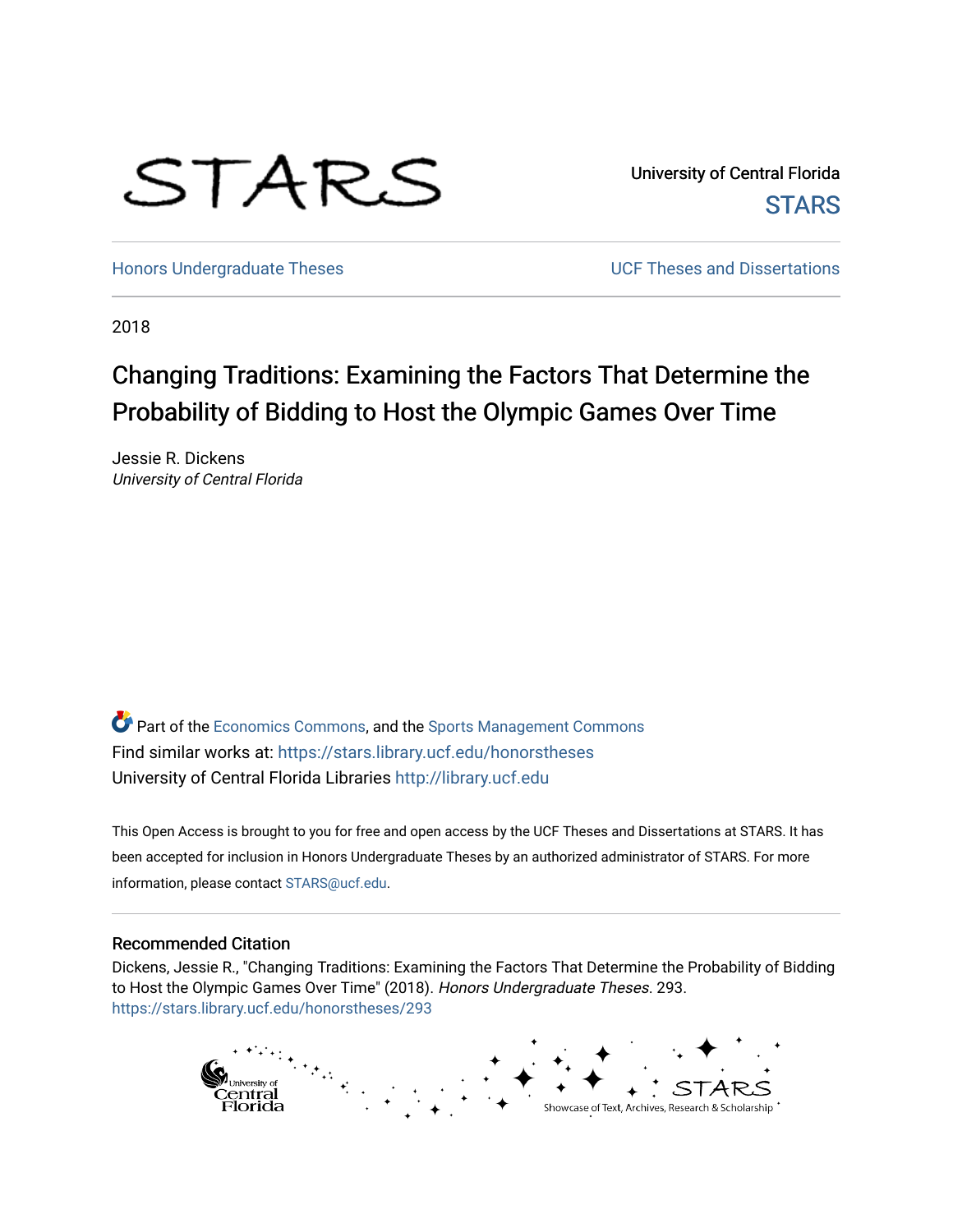# CHANGING TRADITIONS: EXAMINING THE FACTORS THAT DETERMINE THE PROBABILITY OF BIDDING TO HOST THE OLYMPIC GAMES OVER TIME

by

## JESSIE DICKENS

A thesis submitted in partial fulfillment of the requirements for the Honors in the Major Program in Economics in the College of Business Administration and in the Burnett Honors College at the University of Central Florida Orlando, Florida

Spring Term, 2018

Thesis Chair: Dr. Richard Hofler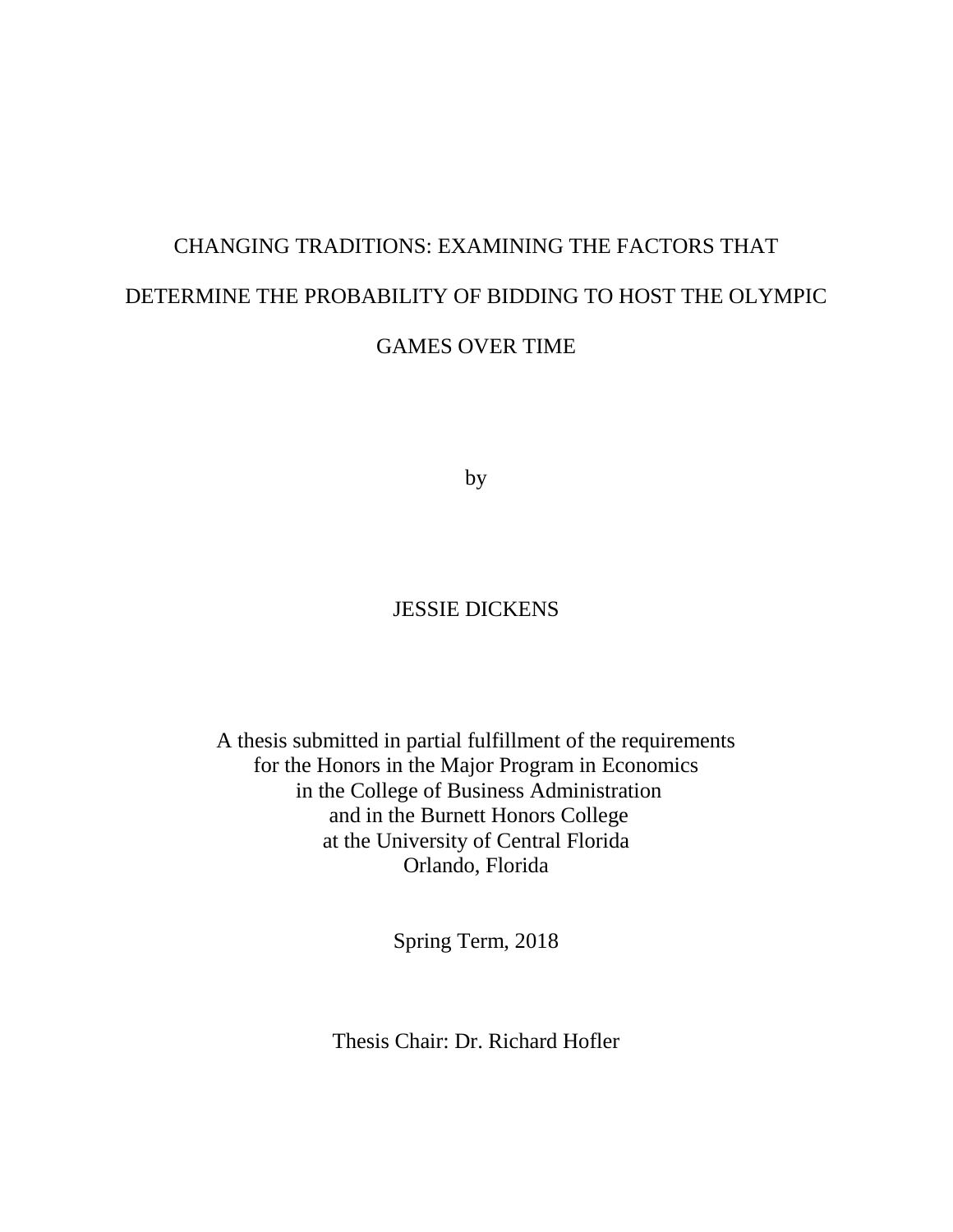## **ABSTRACT**

In September 2017, the International Olympic Committee (IOC) announced that, for the first time in its history, it would award the hosting of two different Olympic Games at the same time, giving the 2024 and 2028 Summer Olympic Games to Paris and Los Angeles respectively. As a result, the question is raised as to why the IOC broke tradition in its host city selection process. The break of tradition is presumably due to a lack of candidates to host the 2028 Summer Olympics. With prior host cities reporting astronomical costs and high debt balances associated with hosting, many cities have retracted their bids or have refused to submit candidature bids altogether. The Olympics are one of the largest, most economically impactful mega-events in modern culture. While hosting does provide a nation with the opportunity to show off its infrastructure and culture before millions of people worldwide, the costs to host the event have steadily risen as the Olympics have become a larger and larger spectacle. This study uses a logistic regression model to determine the relative factors that determine a city's willingness to bid and uses the results to draw conclusions as to why the willingness to host has fluctuated across time. The results show a definite change in the probabilities of a potential city bidding to host the Olympic Games across time and also provide insight into the factors that determine these changes in probabilities. By determining these conclusions, this study hopes to provide insight into ways that hosting the Olympics can become accessible to all prospective host cities so that there is increased competition in the host city selection process.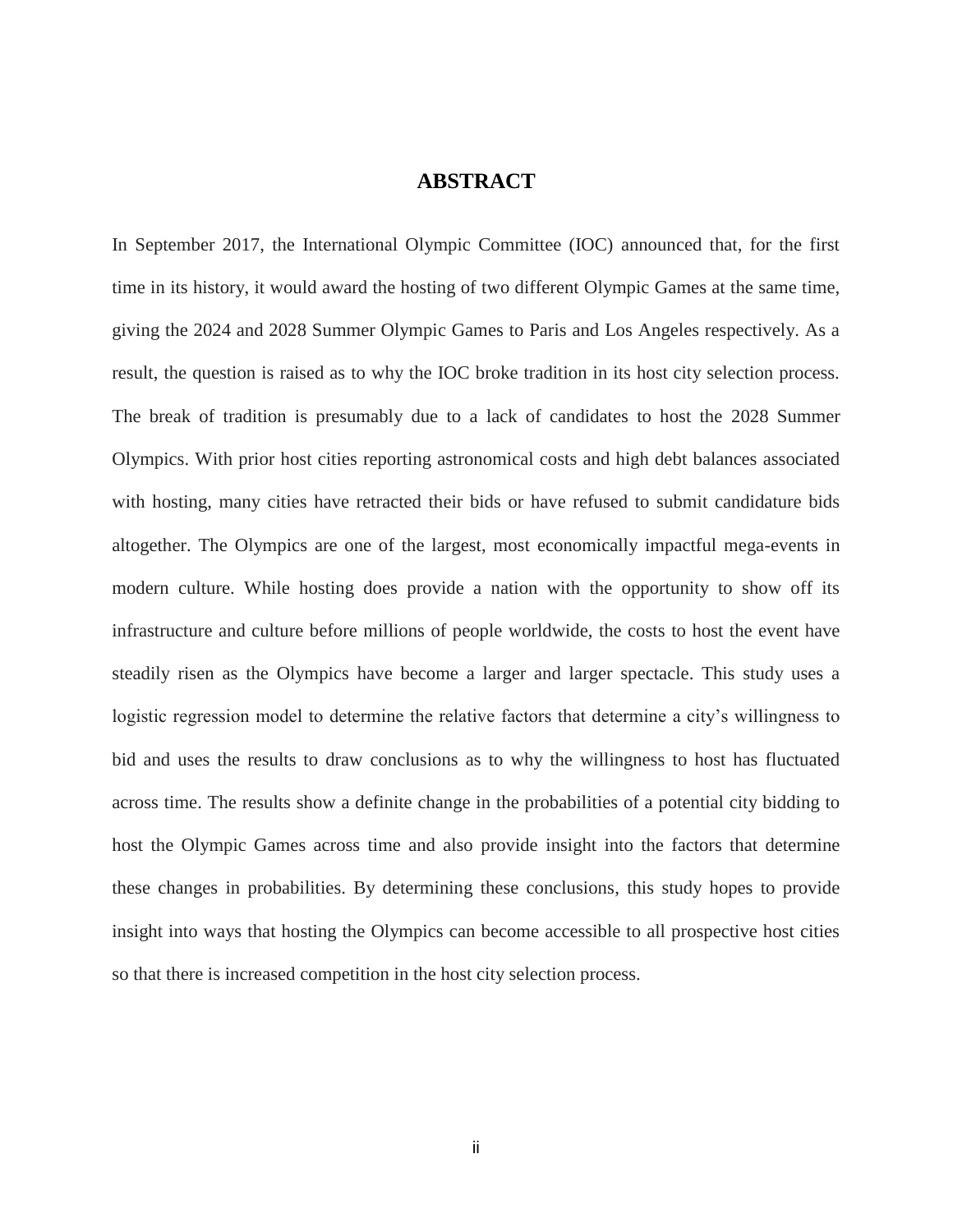## **ACKNOWLEDGMENTS**

I would like to first thank my Thesis Chair, Dr. Richard Hofler, for your constant support and guidance throughout the entirety of this project. I have learned so much from your positivity, dedication and expertise and I am truly appreciative that you took a chance on me and this project. This project would not have been possible without your support!

I would also like to thank Dr. C. Keith Harrison for serving on my Thesis Committee and for being such a great mentor throughout the past year and a half. You saw something in me that I didn't see in myself and have pushed me towards a field that I love. I am grateful for all that you have done for me.

Finally, I would like to thank my friends and family and the organizations that I have been a part of at UCF for their constant encouragement and support. My UCF experience wouldn't have been what it was without each and every one of you!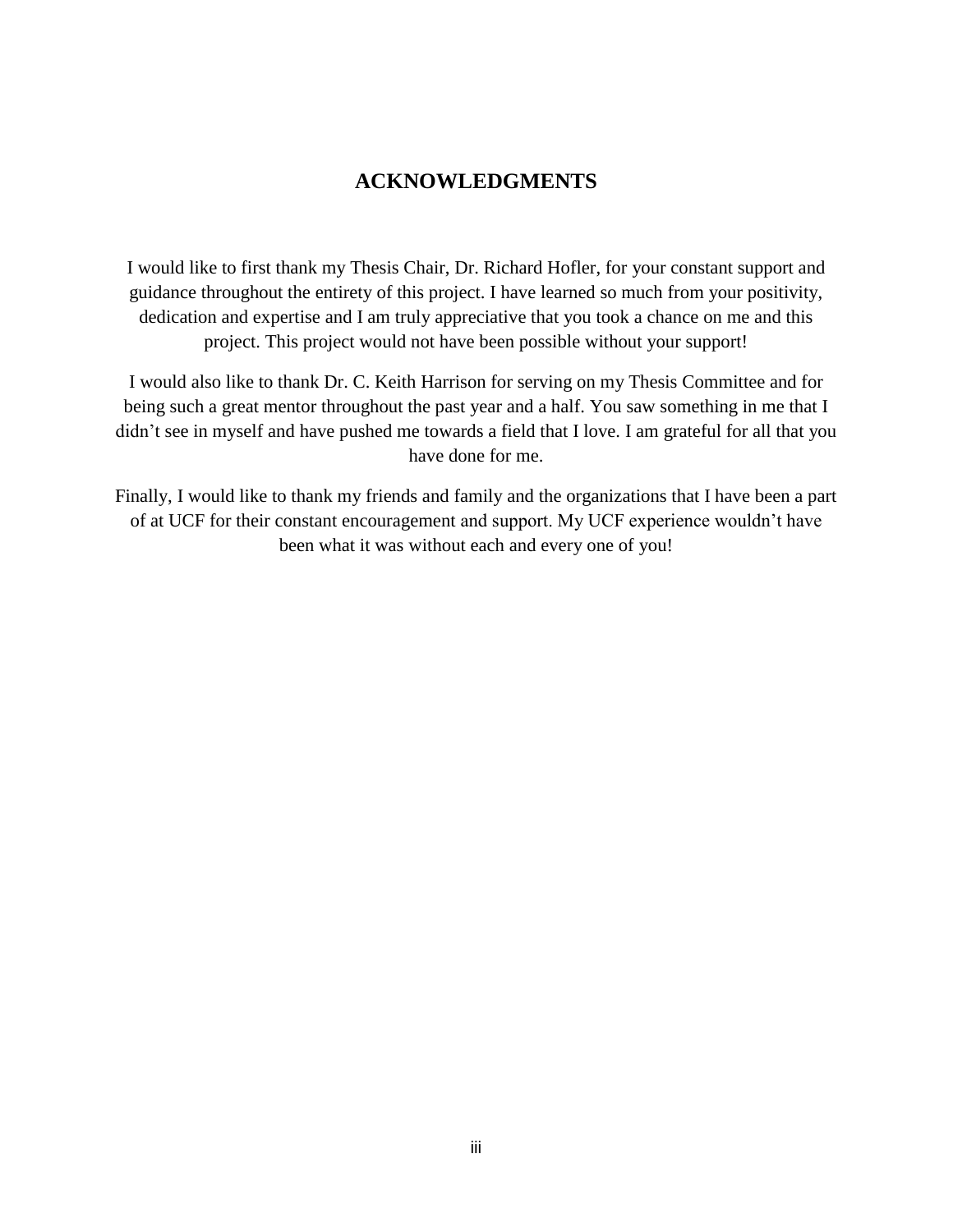## **TABLE OF CONTENTS**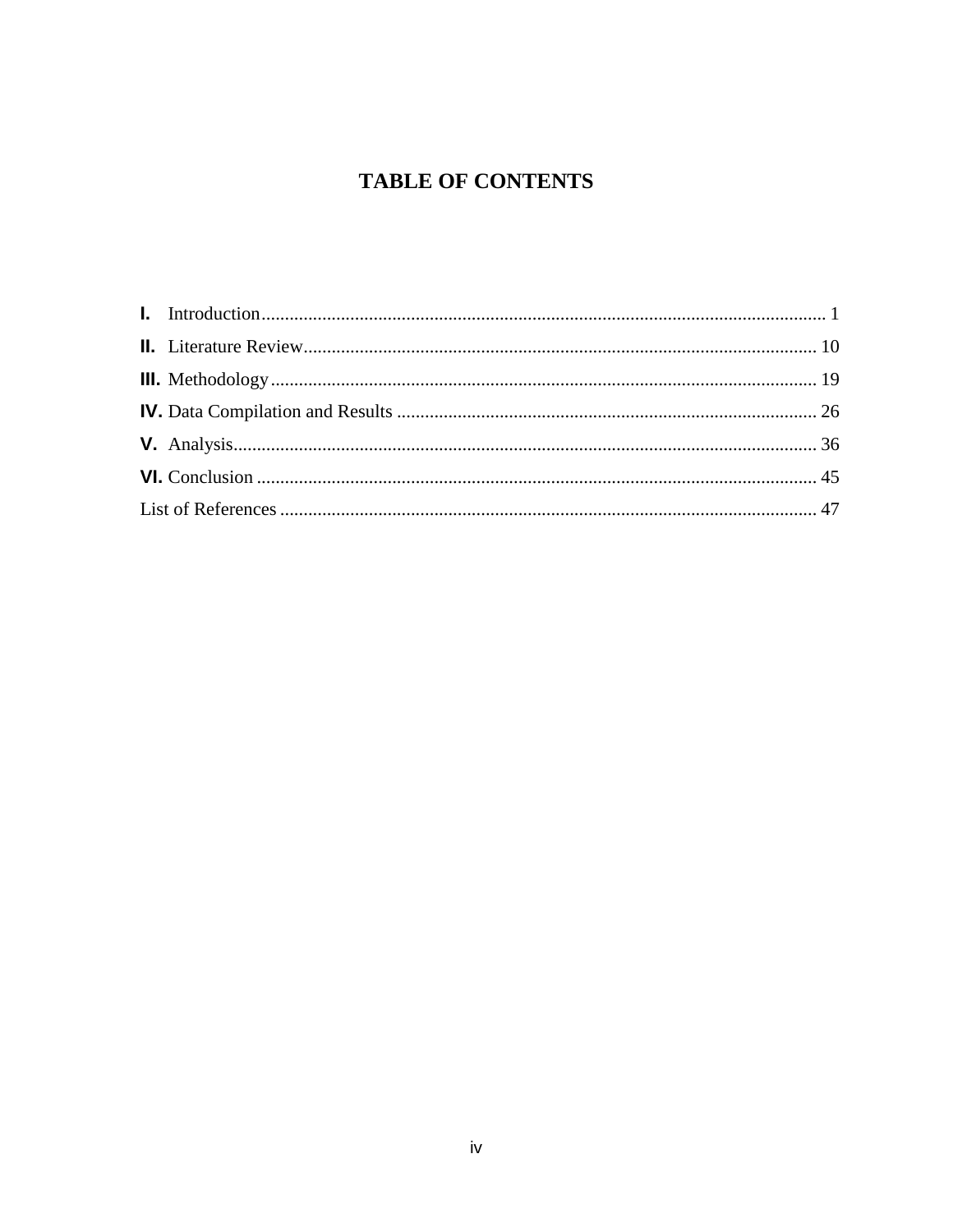## **LIST OF TABLES**

| Table 1- Descriptive Statistics of the Probability to Bid for the Olympics Over Time28 |  |
|----------------------------------------------------------------------------------------|--|
|                                                                                        |  |
|                                                                                        |  |
|                                                                                        |  |
|                                                                                        |  |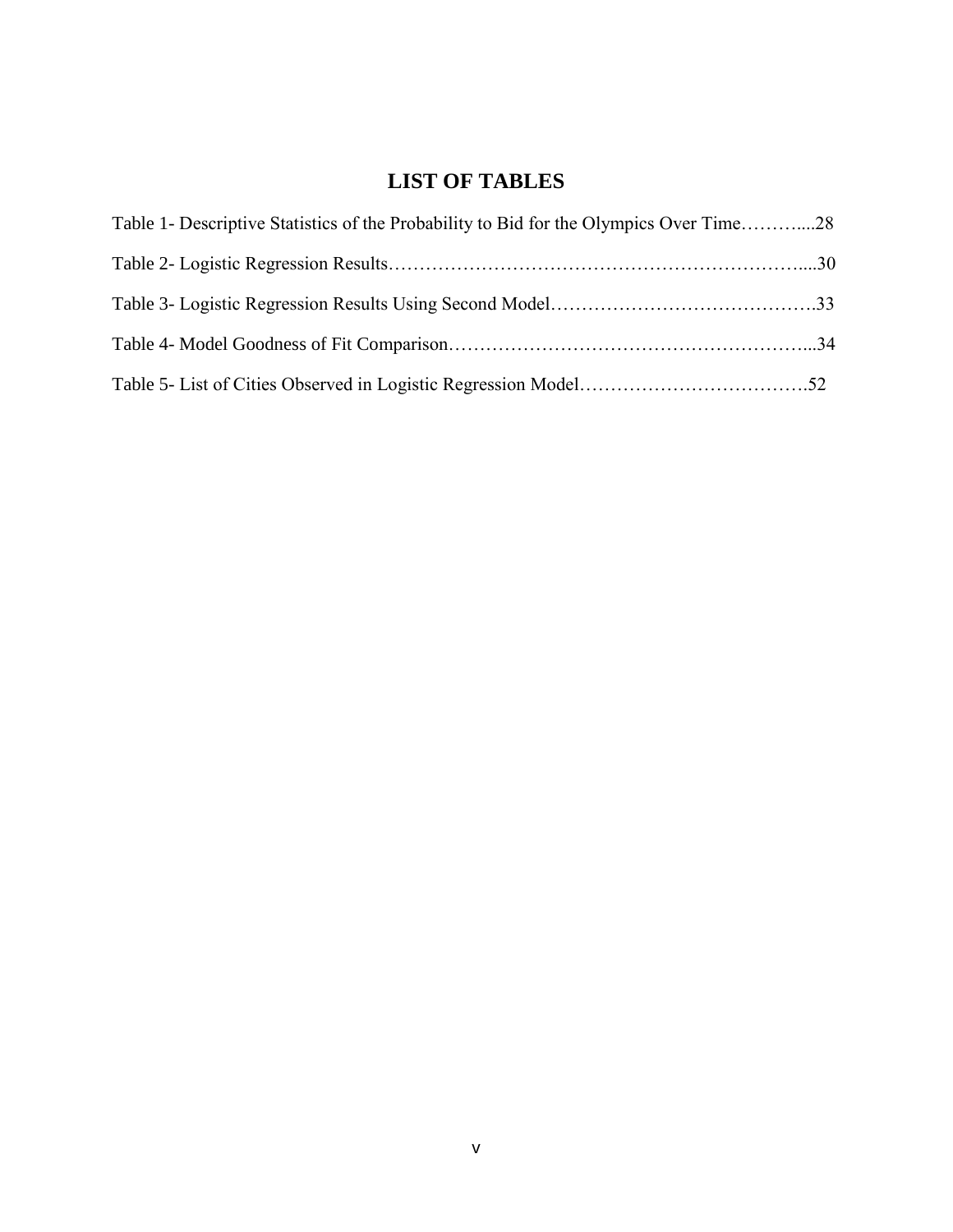# **LIST OF EQUATIONS**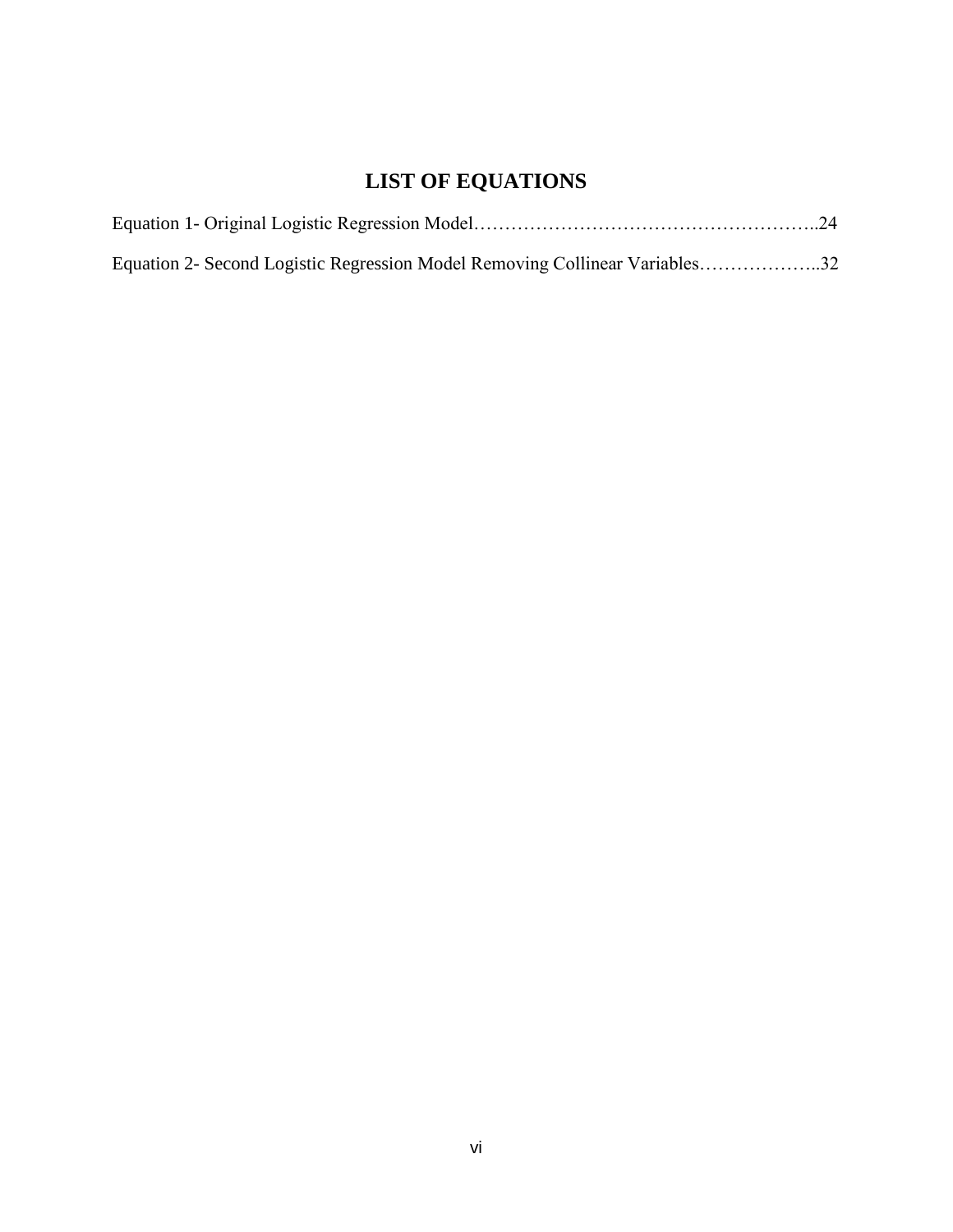## **I. Introduction**

#### <span id="page-7-0"></span>1.1 Background

On September 13, 2017, for the first time in history, the hosting of two Olympic Games was awarded at the same time during the  $131<sup>st</sup>$  International Olympic Committee (IOC) session in Lima, Peru. At this session, the 2024 and 2028 Summer Olympic Games formally awarded to Paris and Los Angeles respectively, which caused some question as to why the IOC broke tradition in its host city selection process. The answer to this question lies in the fact that the bidding contest to host the Games, usually tightly contested by a myriad of potential hosts, saw no legitimate bidders besides the two aforementioned cities. This study aims to provide an explanation for the decrease in bidding candidates and examine the various factors that determine the likelihood that any chosen country will or will not bid.

Local governments are often enticed to bid for the Olympic Games because of their prestige and spectacle on the global scale. There are typically both economic and political reasons that governments use to garner support amongst the people of a prospective city and justify the use of public funds to finance the carrying out of the Olympic Games. On an economic level, *ex ante* economic impact studies are often used to project massive increases in economic activity and economic prosperity within a region. The prospect of being able to show off the positive sides of one's city in front of the whole world is also alluring when considering a potential bid. Economic impact studies generally project massive increases in tourism as well as positive trade balances stemming from the enhanced image of Olympic host cities in the eyes of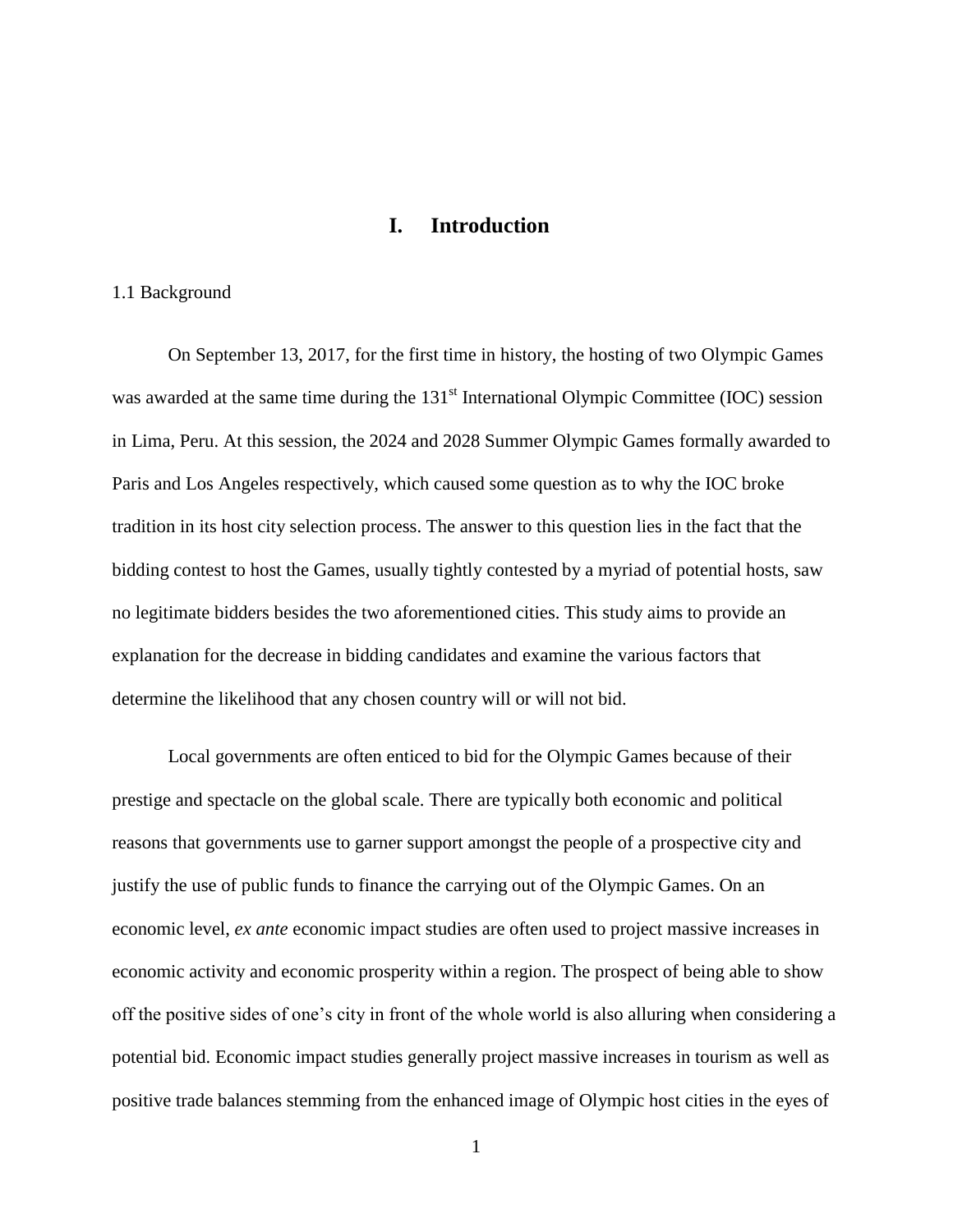the world. Local businesses such as hotels and restaurants are promised higher demand for their services and increased profits as a result of hosting the Olympics. Cities also take the opportunity to host the Olympic Games as a justification to overhaul the infrastructure within a city and modernize the facilities that exist. All of these factors, coupled with the excitement and pride of having an event with the magnitude of the Olympics hosted in one's city, makes voters excited to support their local government in submitting a bid.

Despite all of the aforementioned factors, the Olympics has become a riskier investment as the event has become modernized and this has caused some citizens to publicly undermine their government's desire to host. For example, the United States Olympic Committee pulled a recent bid for Boston to host the 2024 Summer Olympics due to "[not being] able to get a majority of the citizens of Boston to support hosting". At the time the bid was pulled, WBUR, a local Boston radio station sponsored by NPR, found that only 40% of people in Boston supported the bid while 53% opposed it. This lack of public support is very telling and highlights many of the underlying problems that exist with hosting the Olympics and points to a larger issue that is resulting in a decrease of the number of cities that submit bids for hosting. These issues are highlighted directly below to provide a proper background for further investigation.

Despite the litany of ex ante economic impact studies that are created to garner support for hosting the Olympics, many economists are skeptical about the methods used to create the projections and criticize the underlying economic theory. Prior research provides many reasons as to why the economic effects of hosting the Olympics are often greatly exaggerated and why the underlying economic theory used to generate these numbers is flawed. Furthermore, many ex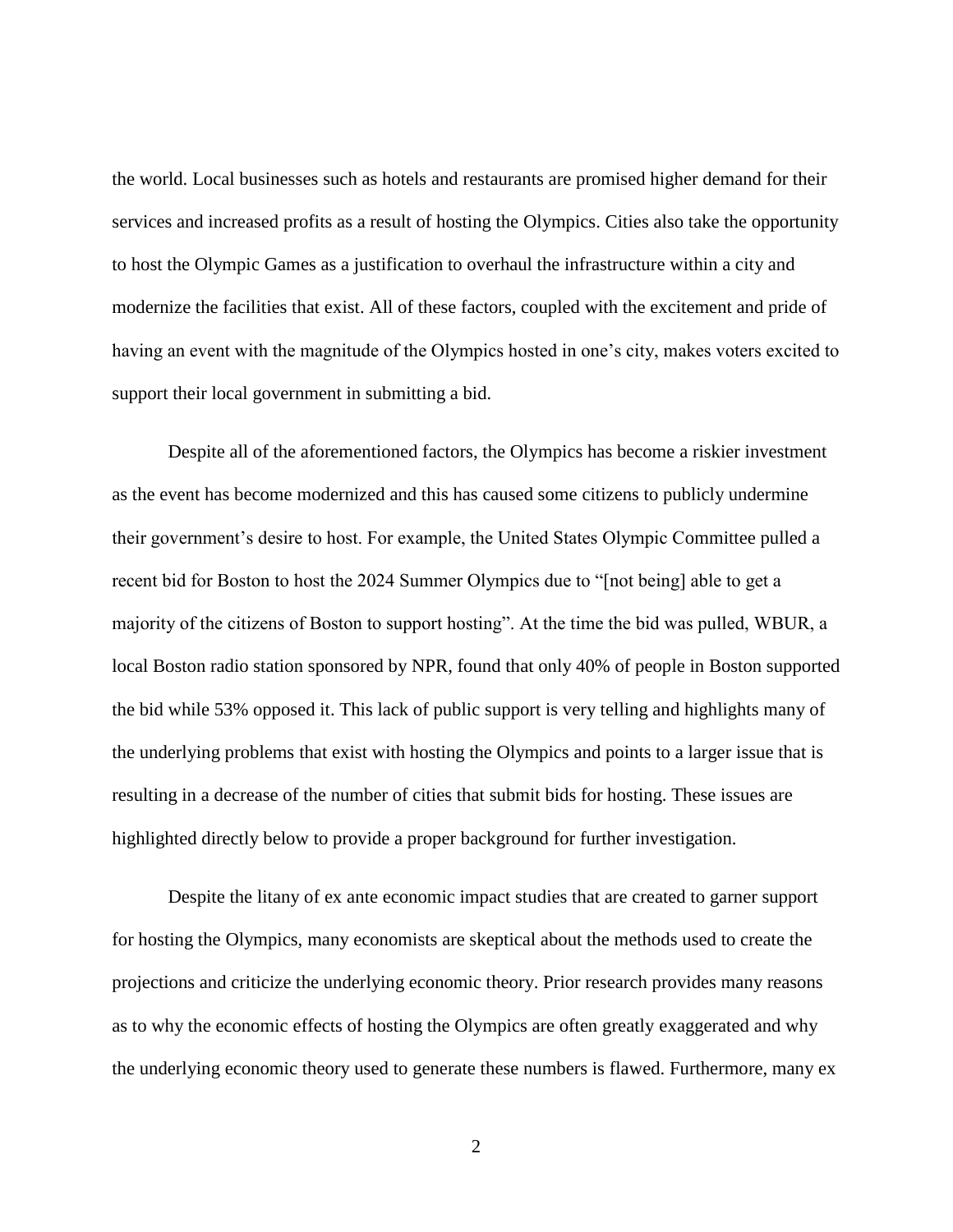post studies show that the few host cities that experience profits typically receive profits that are much lower than that which is typically projected and that overwhelmingly a majority of host cities experience huge losses that are borne by their citizens for decades. Compounding the lower than expected revenues from the Olympics are massive costs incurred by Organizing Committees for the Olympic Games (OCOG) that generally exceed the costs that are budgeted. The result of this is an impact on the local hosting economy that is often detrimental rather than the boost that is promised by politicians to local citizens. Olympics-specific economic data is of particular interest for the purposes of this study and will be discussed at length throughout the study.

The basic framework for this study is as follows. We begin by laying out more relevant and factual information that is needed to get a full grasp on the Olympic process and the importance of mega-events like the Olympics in the global realm. A review of the current literature pertaining to the economics of bidding for and hosting the Olympics Games will paint a fuller picture on that which has already been discovered and will illuminate some of the questions that still exist surrounding the bidding and hosting process. To our knowledge, there is no existing literature that actively examines and discusses the decrease in bidding countries or that determines the factors that make a prospective city more or less likely to bid. Thus, this study aims to provide a different lens through which to evaluate the bidding process and addresses many economic issues that have not previously been addressed.

The study will determine key factors through the development of regression models that examine the impact of a variety of variables on a sample city's likelihood of bidding. Not only does the model aim to provide a determination of the explanatory variables that impact the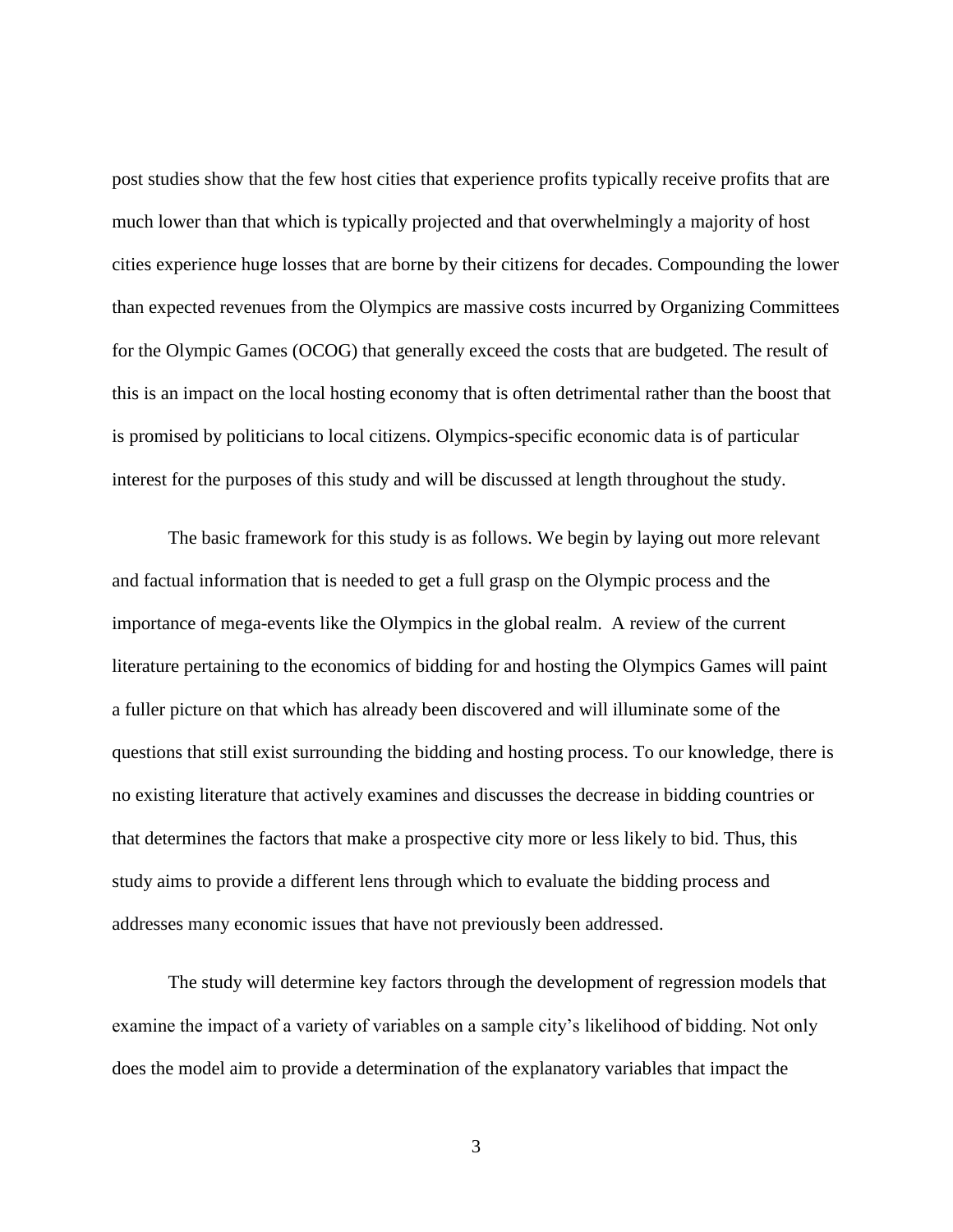dependent variable, it also provides data that show the increases and decreases of a city's likelihood to bid over time. This transposes the data collected to provide an answer to the overall research question that asks why the number of bids has decreased to the level that it has in recent years. The study will conclude with a discussion of the results and the implications that can be drawn for future bidders of the Olympic Games. The results will hopefully be useful in predicting future trends for the number of bidding cities and can be used to provide recommendations for creating a process that encourages cities to bid.

#### 1.2 A Brief History of the Olympic Games

The tradition of the Olympic Games dates back to 776 BC and is an important part of Greek history. While the Ancient Olympic Games were far from the mass spectacle that they are today, they were still the most famous and popular form of entertainment that existed in Greek society. The Games had a much more religious focus in ancient times and was focused primarily on honoring the gods (Preuss, 2004). However, much like they are today, the Olympic Games were an important part of the Greek culture and provided a large platform for messaging and expression.

The modern-day Olympics were revived at the end of the late  $19<sup>th</sup>$  century with the formation of the International Olympic Committee (IOC) by Frenchmen Baron Pierre de Coubertin. The IOC is a non-profit organization comprised of volunteers that serves as the governing body for the modern-day Olympic Games (IOC, 2018). The creation of the IOC culminated in the official revival of the Olympics during the 1896 Olympic which were held in Athens, Greece. The 1896 Games were extremely successful in capturing enthusiasm from the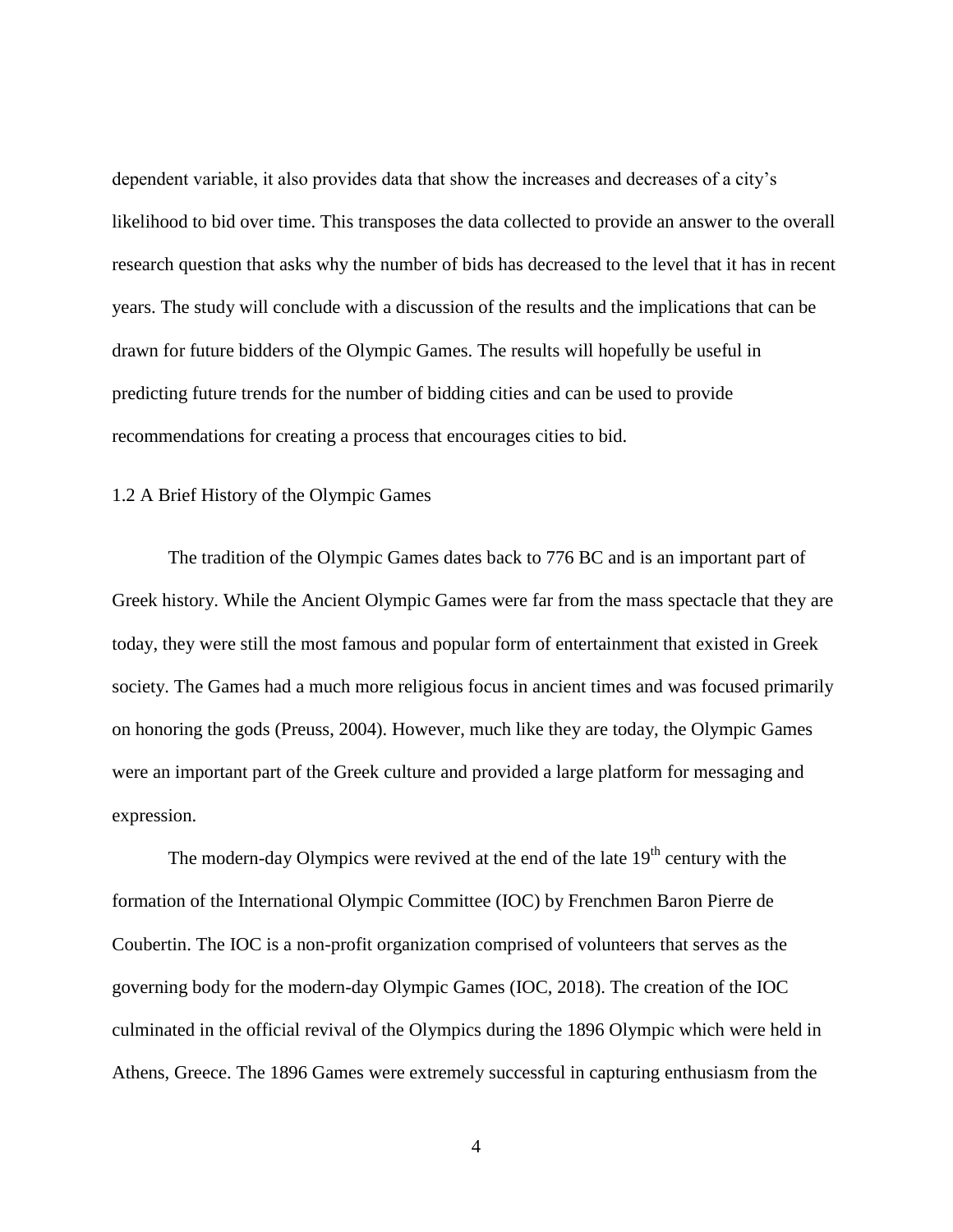general public and served as the launch pad for the Games as we know them today.

The Games have evolved drastically throughout modern history with the development of technology, radio, television and the quality of infrastructure. For the purposes of this study, all Games before 1950 are not examined due to a lack of availability of economic data as well as the fact that the structuring of the games, the expenditure and revenues brought in aren't necessarily analogous to the Games that are held today. In the research novel *The Economics of Staging the Olympics,* sports economist Holger Preuss divides the history of the modern-day Olympics into a few key phases.

Phase I encompasses the Games that occurred up through the 1968 Olympic Games held in Mexico City, Mexico. These Games are characterized by diverse methods of financing and "economic impacts were given almost no attention at all" (Preuss, 2004). These Games experienced the beginning of media attention with some live broadcasting occurring but these Games were not nearly the media spectacle that the Games are today. The economics and financing of the Olympics transformed during Phase II which encompassed the period of 1969- 1980. During this time period, the advent of television rights and corporate sponsors changed the landscape of hosting the Olympic Games and gave cities a variety of options for financing the mega-events. This made the idea of hosting the Games much more attractive and gave host cities a larger platform during hosting.

A key turning point in the economic history of the Olympics came with the 1976 Olympic Games held in Montreal, Canada. These Games, almost exclusively financed publicly by the city of Montreal, left the city with a massive amount of debt in excess of \$2.7 billion US Dollars. The massive amount of debt was caused by extremely high levels of investment in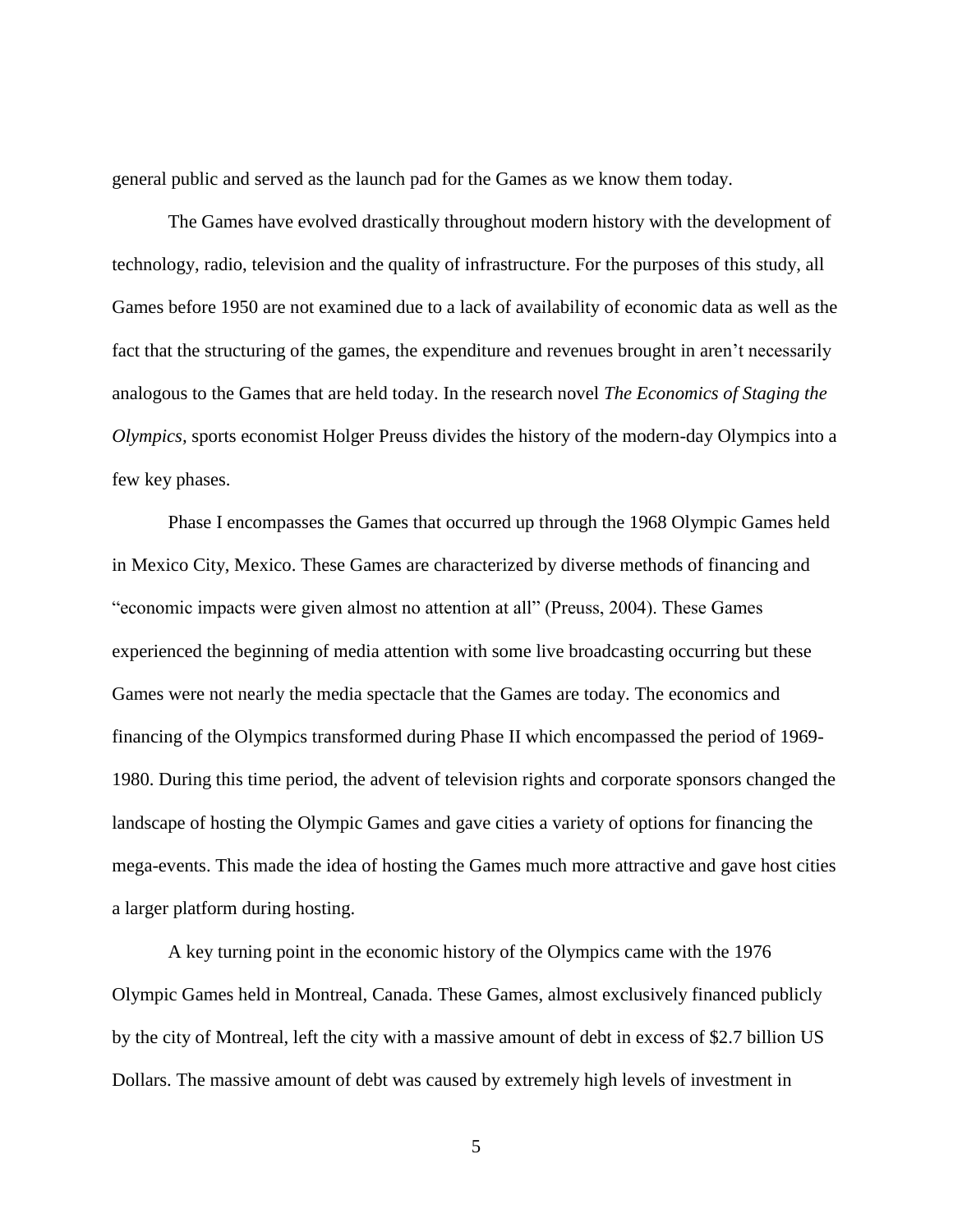infrastructure and an agreement that the federal government would bear no responsibility in paying off any deficits associated with the Olympic Games (Preuss, 2004). The level of debt was damaging to Montreal's economy and the burden of the debt was placed on taxpayers through higher tax rates for 30 year following the event.

After the economic debacle that was the 1976 Olympic Games, the number of cities that were interested in bidding for and hosting the Olympics dropped significantly. Another turning point came in 1984 when the Olympics were hosted by Los Angeles, United States. This served as the starting point for Phase III of the Olympic Games which covers the period from 1981- 2000. Similarly to the upcoming 2028 Olympic Games, Los Angeles was the only city to bid for the 1984 Summer Games. However, the fact that Los Angeles was the only city that was bidding also gave the people of Los Angeles significant bargaining power when it came to negotiating the terms of hosting. Los Angeles hosted the Games under the conditions that the government would not be required to finance the Games publicly and received a much higher financial contribution from both the IOC and the OCOG. The end result was an economic surplus and profits from hosting that were distributed amongst the city of Los Angeles and the United States Olympic Committee. The city of Los Angeles was also able to fund the renovation of some of its infrastructure using some money from the OCOG. These Games renewed interest worldwide in hosting the Olympics and the number of cities bidding increased as a result. These Games also signified a further modernization of the Games through increased commercialization and international attention that was paid to the Games.

The final phase encompasses 2001 through today. These Olympics are characterized by lavish spending and the creation of sports facilities that showcase luxury, wealth and a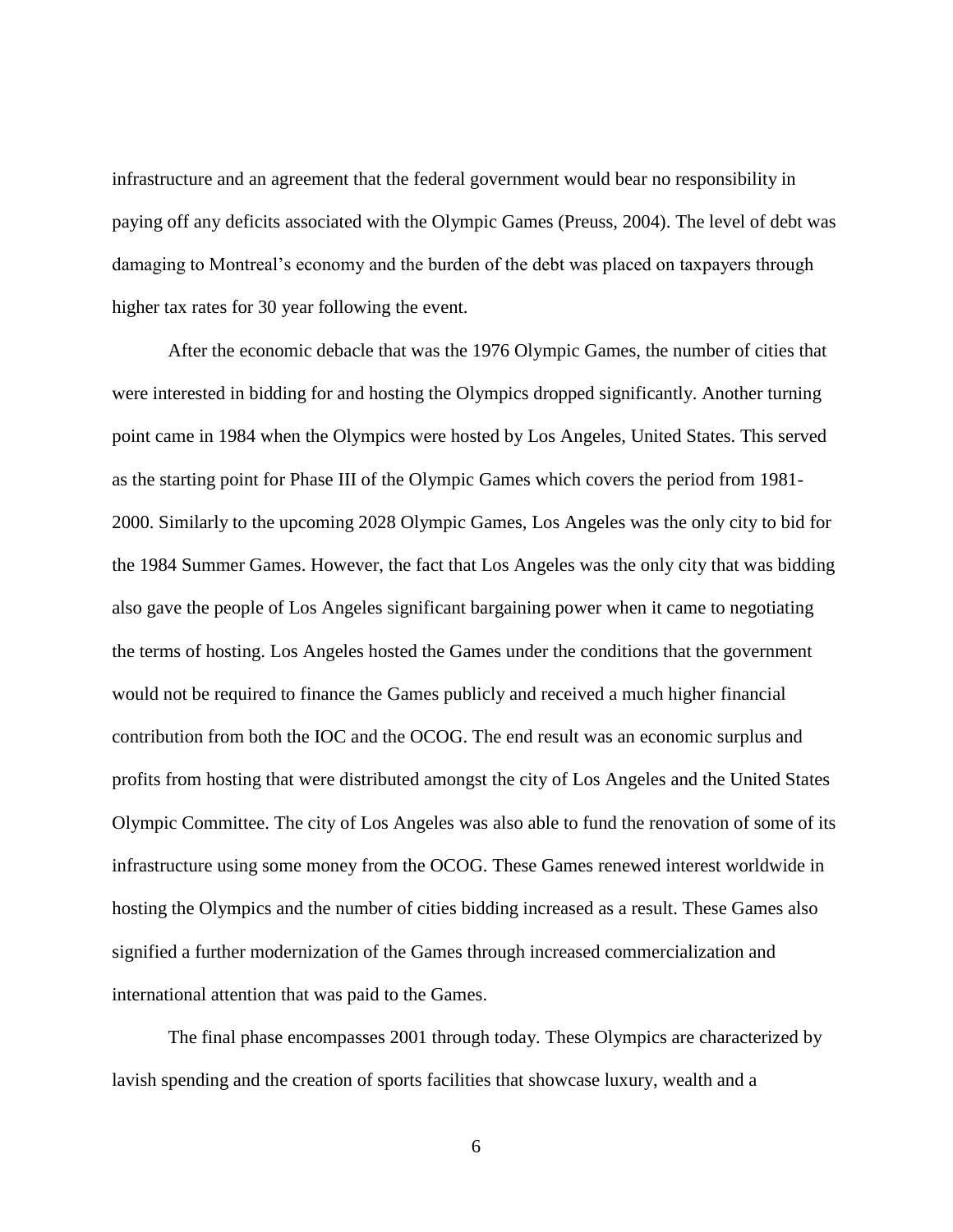nationalistic sense of culture. These Games are marked by high cost overruns and economic losses, despite the optimism of economic impact studies. The Games themselves have transformed into a large spectacle with extravagant ceremonies captured by widespread media coverage broadcasted for the world to see. Governments have used these ceremonies for political messaging and propaganda and there has been an increase in bids from less developed nations that have been selected as host cities. This has led to a positive reception for the Olympics in the eyes of the public and has caused larger cities like London and Paris to bid (Shoval, 2002). The circumstances surrounding the bidding cycle and hosting of these Olympic Games will be of particular importance when evaluating the impact on the 2024 and 2028 bidding cycles.

Logistically, the Olympics are categorized into four year cycles called Olympiads, which begin on January 1 of each year that the Summer Olympics are held. Thus, the Summer Olympics are held every four years with rotating host cities to prevent the domination of any one city as a host. The Winter Olympic Games began in 1924 and originally were held on the same year as the Summer Games. This custom changed following the 1992 Winter Olympics and the Winter Games are now held on alternating even numbered years from the Summer Games. Both the Summer and the Winter Olympic Games will be considered in this study and different models will be developed to examine each.

#### 1.3 An Overview of the Bidding Process

In order to have a productive discussion about the reasons for the decreased number of bidders to host the Olympic Games, it is important to first understand the process by which nations bid and a host city is selected. While the official Candidature Process document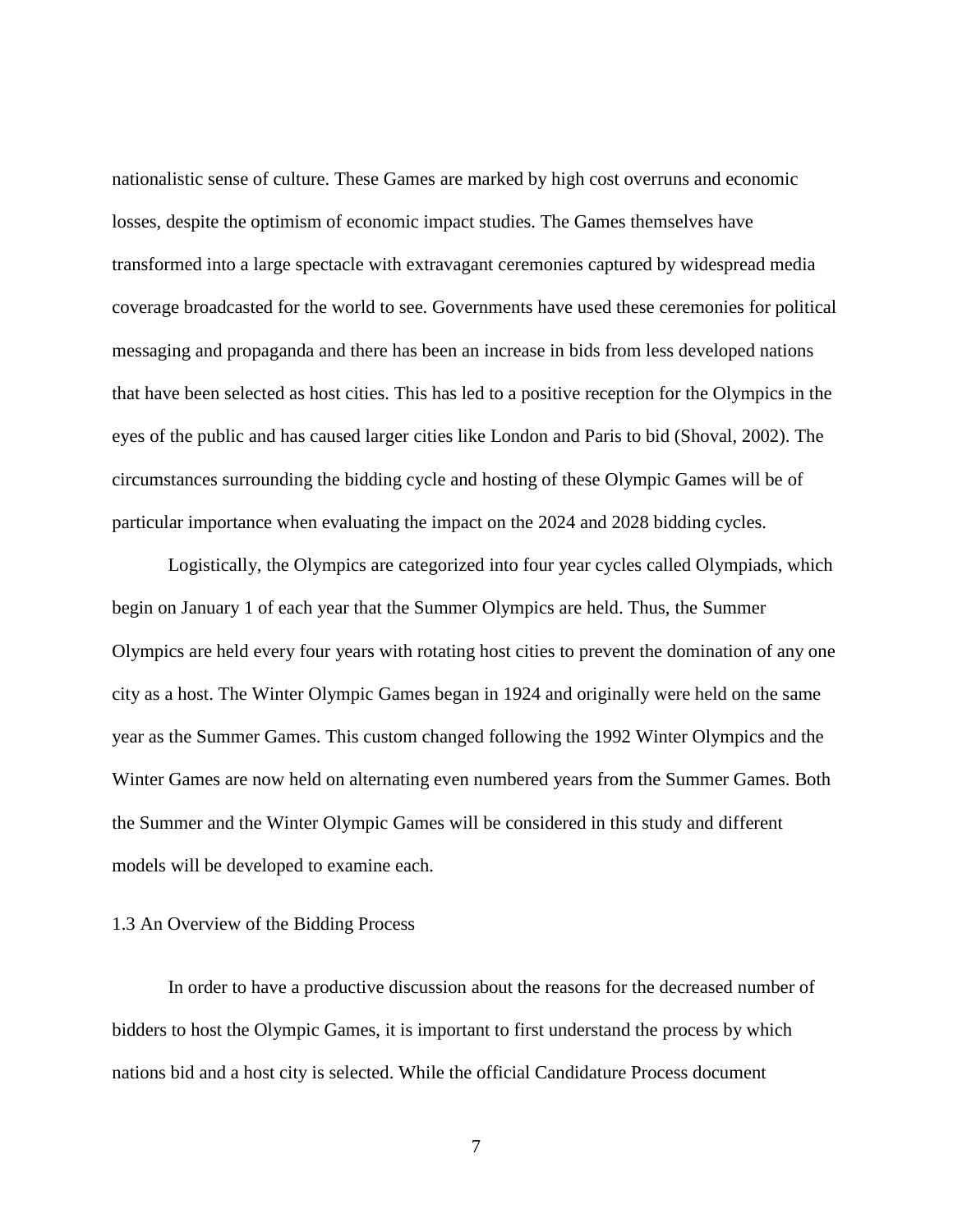published by the IOC has been revised several times since 1950, the general steps to becoming a host city have remained relatively the same. The bidding process begins about nine years before the actual staging of the Games with the National Olympic Committee (NOC) of each interested city submitting an initial application to become a candidate. This application is accompanied by a basic questionnaire that allows the IOC to evaluate whether the nation meets the minimum requirements to host (IOC, 2016).

Once a city passes this initial phase, it is officially considered a candidate. The city then completes a more detailed questionnaire that documents the key information regarding the city's plans for hosting. Candidate cities must provide information on their vision and concept for the Games, their envisioned Games experience, plans for the Paralympic Games, and the sustainability of the Games including their intended legacy (IOC, 2016). The questionnaire also asks for information regarding the logistics of the event including transportation, lodging, infrastructure, safety, security, public support and maybe most importantly- plans for the financing of the Games. The IOC Evaluation Commission, comprised of IOC officials, NOCs, athletes and international experts, then evaluates these questionnaires and make personal visits to inspect each of the cities. The evaluation occurs based on a fixed set of criteria that includes general infrastructure, Olympic Village, transportation and government support among other things. Finally, the IOC Evaluation Commission votes on the cities until one receives the absolute majority and is chosen as the host country (2016). This typically occurs about seven years before the hosting of the Games. Once the city is selected, the city signs a host city contract with the IOC that determines the conditions for the organization of the Games.

The host city is then responsible for forming the OCOG that assumes responsibility for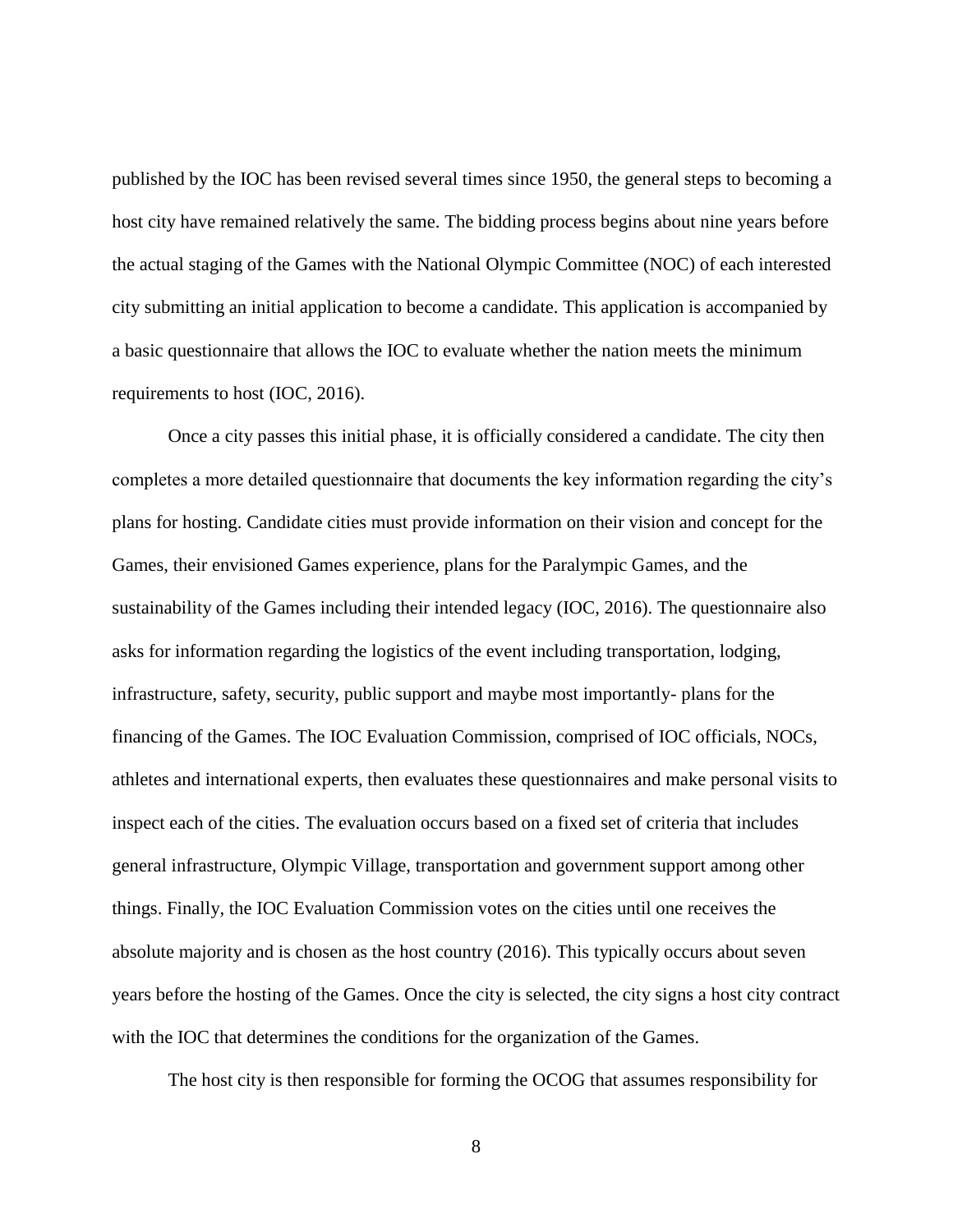the planning and financing of the Games (2016). Economic liability is transferred to the host city and the OCOG which are both jointly liable for all financial aspects of the Games. The contract lays out what amount of financial contribution the IOC will provide to the host city and to the OCOG and also lays out how any potential revenues will be split up. The IOC is also generally responsible for the transferring additional knowledge to the OCOG based on the experience of previous organizing committees. The contract also binds the host city to many of the things that it stated in its bid pertaining to sustainability, human rights and security associated with the Games. Following this contract, the host city is free to begin building new infrastructure and making the necessary preparations for the Games that will occur.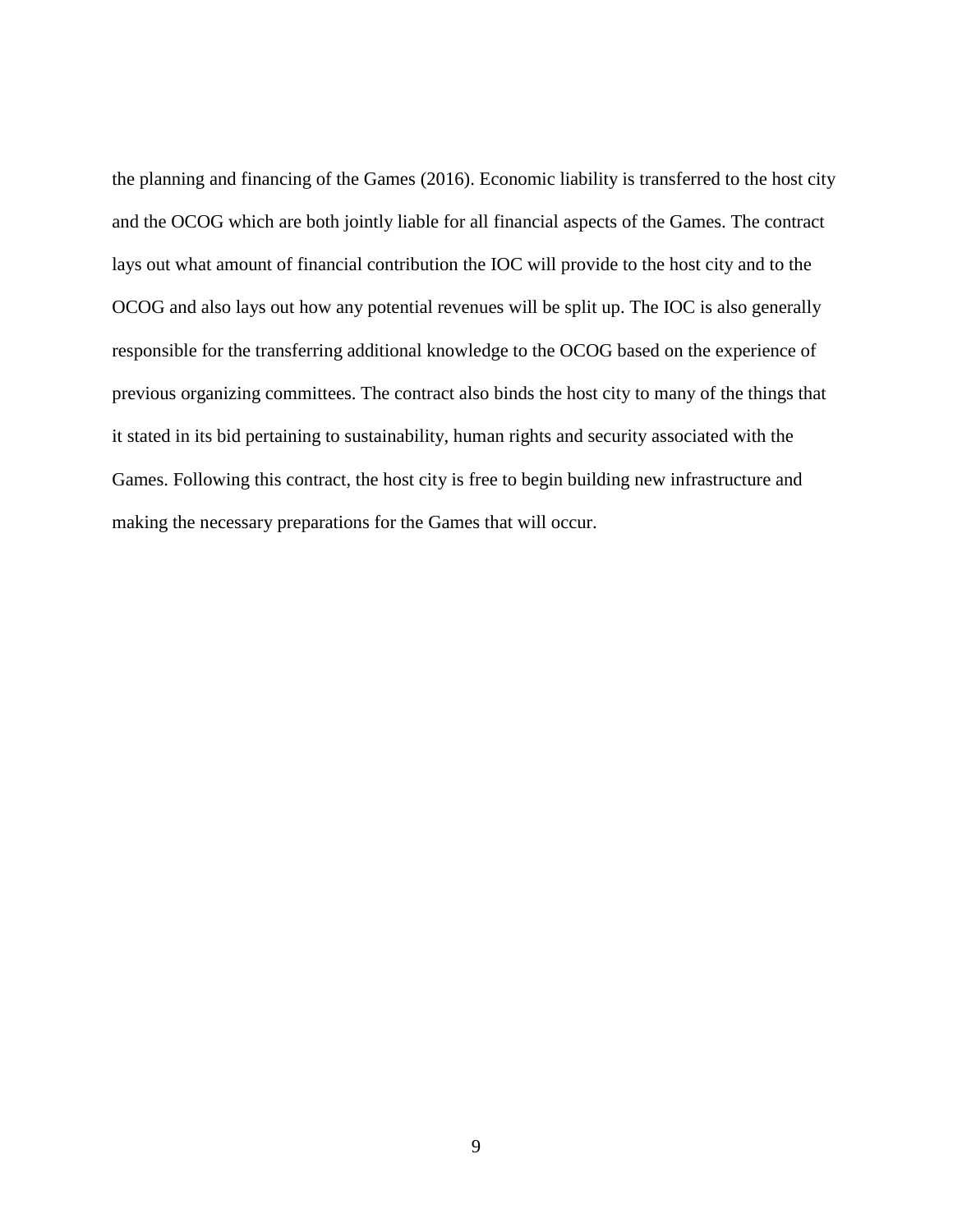## **II. Literature Review**

#### <span id="page-16-0"></span>2.1 Criticisms of Ex Ante Economic Impact Studies

While much of the literature that exists on the bidding and hosting of the Olympic Games is mixed when examining factors such as cost, benefits and economic effects, the previous findings of economists are helpful when it comes to evaluating the factors that would make a country more or less likely to bid. Theoretically from an economic standpoint, a country should (and would) bid to host an Olympic Games as long as the Net Present Value of hosting is at least greater than 0. This can be difficult to determine, however, as it is difficult to predict actual levels of expenditure and revenue. Compounding this difficulty is the fact that a country must take into account the opportunity cost of hosting the Olympics and consider all other projects that could be undertaken should they not host the Olympics and whether public funds could be better spent. A main problem that economists face whenever evaluating the Olympic Games and comparing their differences over the time is the fact that the landscape of hosting the Olympic Games as well as the overall economic landscape is dynamic and changes over time. Thus, there are very few studies that provide an accurate comparison of expenditures and economic growth related to the Olympics over time. Most of the literature that exists on the Olympic Games instead takes a case study approach and evaluates the economic success of different Olympic Games separately. This study takes the opposite approach and attempts to determine outcomes as a result of changing economic conditions over time by placing each Games on a level playing field and evaluating the factors across time that impact a city's likelihood to bid. This will be discussed in more depth when developing the model.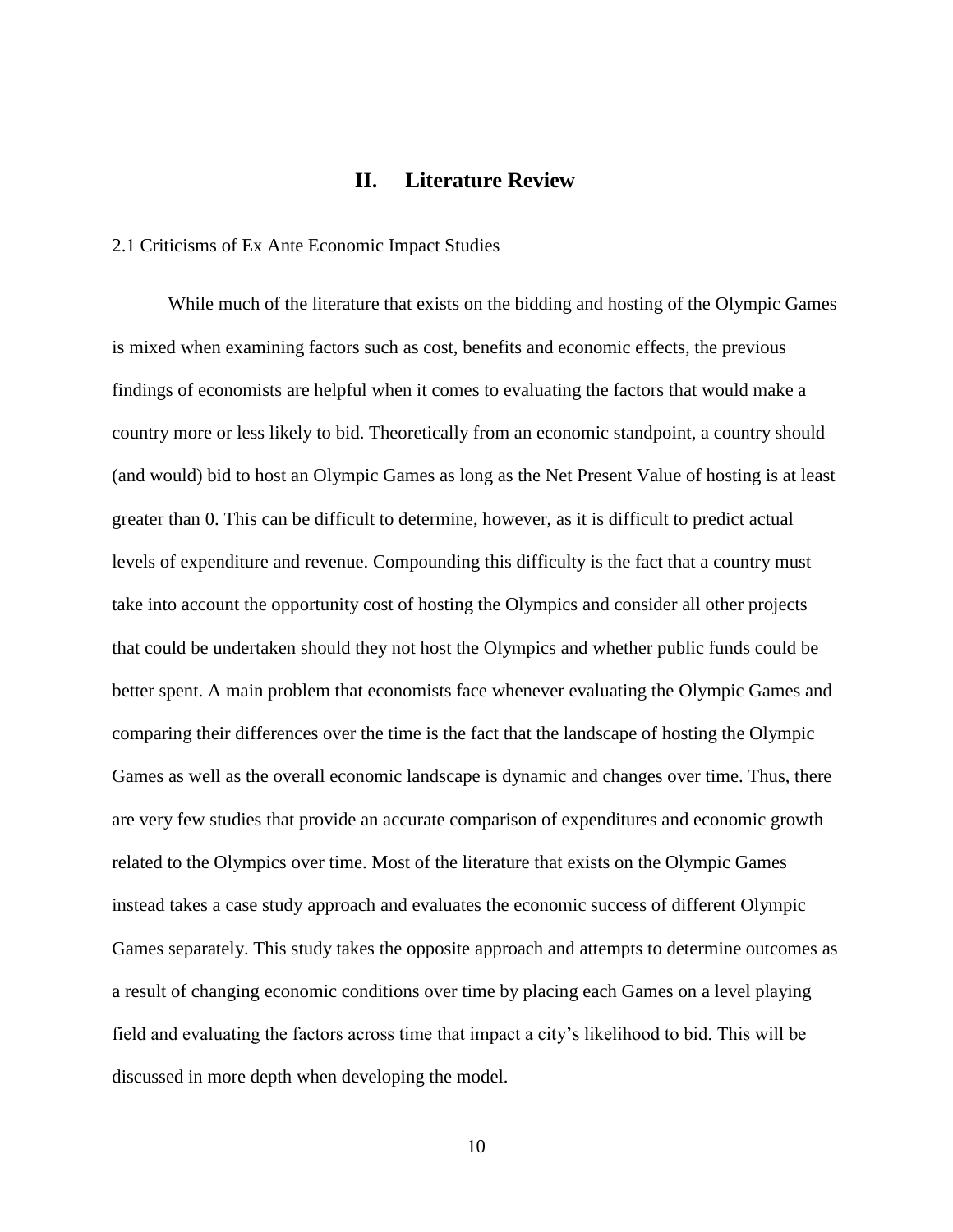As stated previously, there are many flawed uses of economic theory that are associated with Olympic economic impact studies. These are widely documented and critiqued by economists that attempt to capture economic impact and draw conclusions about the circumstances of hosting. Exaggerated economic impact studies released ex ante by organizing officials make sense due to the inherent bias and conflict of interest that exists given the nature of their position. The same officials that are planning the Olympic Games are understandably optimistic when projecting economic figures to the people of a host city because they are looking to gain support and the use of public funds to help complete the project. Economist Jeffrey Owen discusses flawed economic impact studies at length in his essay *Estimating the Cost and Benefit of Hosting Olympic Games*.

Owen argues that the main reason that economic impact is overstated and that projected economic benefits never actually materialize is that cities often treat things that should be considered economic transfers as benefits (Owen, 2005). For example, officials often justify the use of public funds for the building of stadiums and Olympic facilities by pointing out the need for revamping infrastructure and modernizing the facilities of the city. The exorbitant costs that are associated with building infrastructure are largely ignored and instead the luxurious new facilities are pointed out as an urban and economic success. Economic impact projections will point out that the new facilities will be used to attract other large events (sporting or otherwise) which will continue tourism spending and economic growth. However, research shows that many of the facilities used to host Olympic events are rendered useless due to their unique nature and end up either having to be adapted to host a wider variety of events or are left completely unused. The city and ultimately taxpayers are then left paying maintenance costs on a facility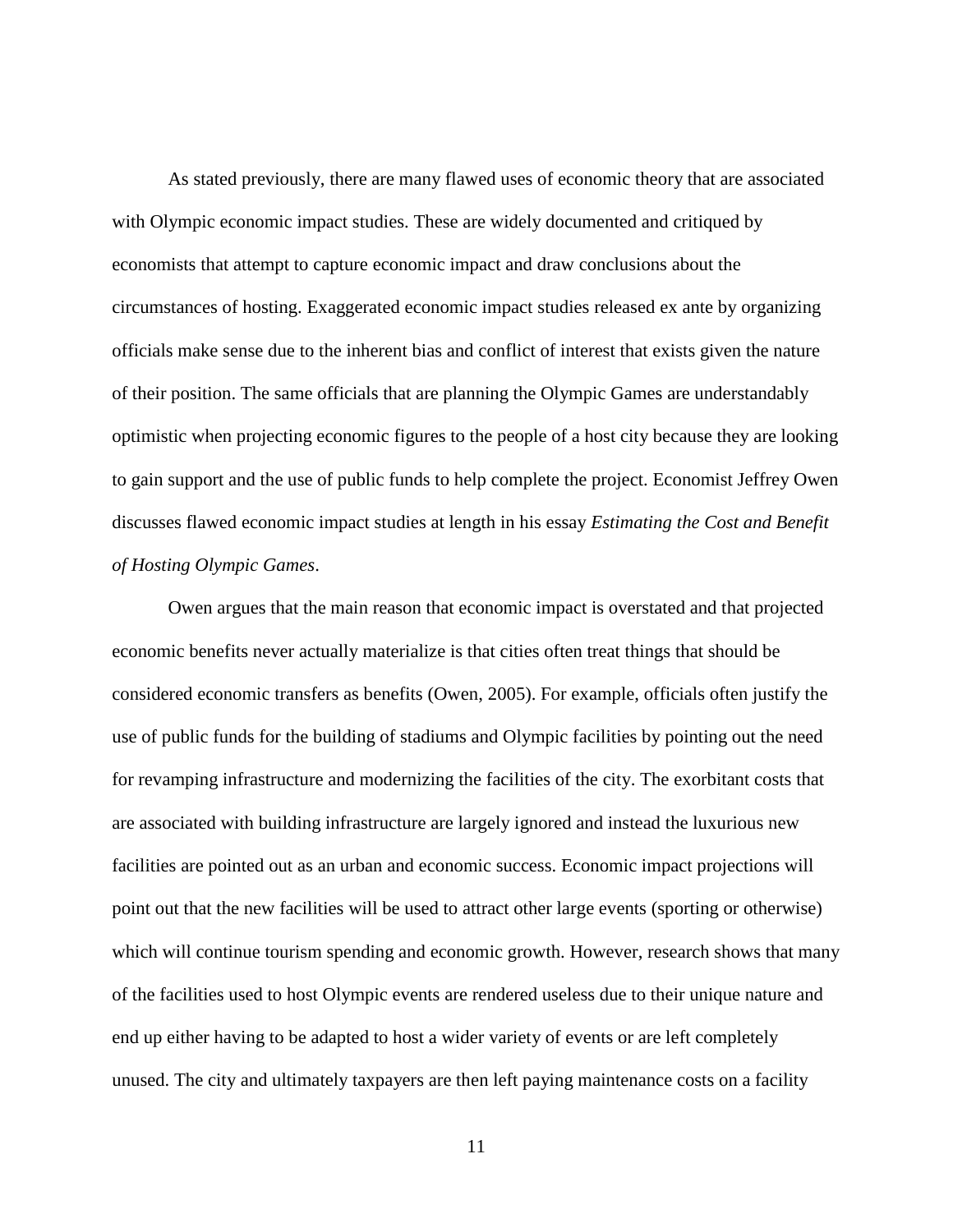that provides little to no economic benefit. The increased economic activity caused by the expenditure on the stadium is actually just a transfer as the public funds used to finance the project likely would have been spent on other things. This intuitively leads into the point Olympic organizers often ignore opportunity costs in their ex ante studies. Instead of using money to finance a large project like an Olympic stadium, the funds could have instead been used to increase other infrastructure such as hospitals, schools, etc. Ex ante studies don't take these opportunity costs into account when projecting economic costs and benefits.

Another flaw associated by economic impact studies is the crowding out effect that is often ignored. Local businesses like hotels are often supportive of Olympic bids because of the promised increased occupancy rates that will occur as a result of the mega-event occurring within the city. The expectation of increased traffic is natural given the level of tourism and the number of spectators that come to the city to observe and be a part of the Olympic movement. However, the observed levels of tourism always tend to be lower than expected because of the crowding out effect that occurs. While business owners will typically charge higher per-unit price levels due to expected increases in demand, studies show that quantity demanded actually tends to be lower. For example, during 2002, when Salt Lake City hosted the Winter Olympics, ski resorts experienced a 9.9% decrease in visits compared to the year prior (Baade & Matheson, 2016). Thus many of the perceived economic benefits never materialize because the tourists that would usually visit the city stay away due to the traffic and spectacle associated with the Olympic event.

Economists also find that economic benefits are often misstated because of the misuse and exaggeration of economic multipliers. Spending can be split into two categories- direct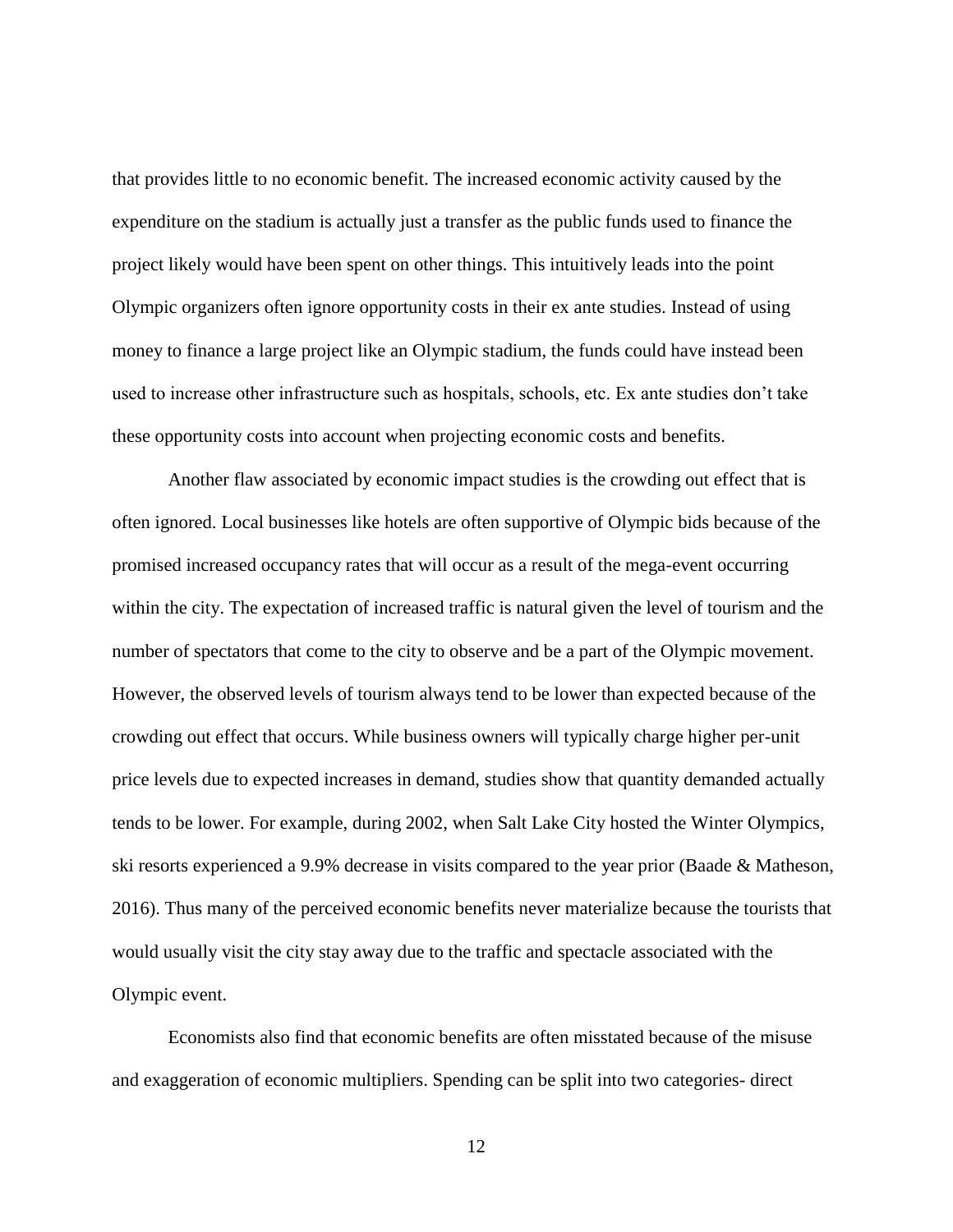spending that is related to the Olympic event such as ticket sales, and indirect spending that occurs within the city as a result of people attending the event such as lodging, transportation, food, etc. On a basic reporting level, the formula for an applied economic multiplier is: Multiplier = (Indirect Spending + Direct Spending)/Direct Spending (Matheson, 2004). This determines the actual level of economic activity and expenditure that occurs within a city as a result of hosting the Olympics. On a more detailed, analytical level economists use multipliers from input-output tables to serve as the basis for economic impact studies:

Input-output tables provide final-demand output multipliers for 473 detailed industries, including hotel accommodations, eating and drinking establishments, and arts, entertainment, and recreation. These multipliers (…) are based upon inter-industry relationships within regions based upon an economic area's normal production patterns. (Matheson, 2016).

However, these tables provide multipliers for economic activity during normal conditions which are not present during mega-events like the Olympics. This produces economic data that is inaccurate and often overstated.

A key observation relevant to our study is that less developed economies typically experience more positive economic impacts due to the fact that they have more to gain. This is counterintuitive when thinking about Olympic hosts, because we tend to think of the world's grandest cities as the ideal hosts for the Olympics and as the cities that are usually chosen by the IOC. Bids from large cities like London and Paris are "paradoxical" in a sense because these cities are already at the top of the global urban hierarchy and will not necessarily feel some of the primary benefits that the Games provide (Shoval, 2002). The world already holds these cities in high esteem and thus their image won't be enhanced simply by hosting a mega-event like the Olympics. In fact, the opposite effect is more likely where their image may be tarnished on the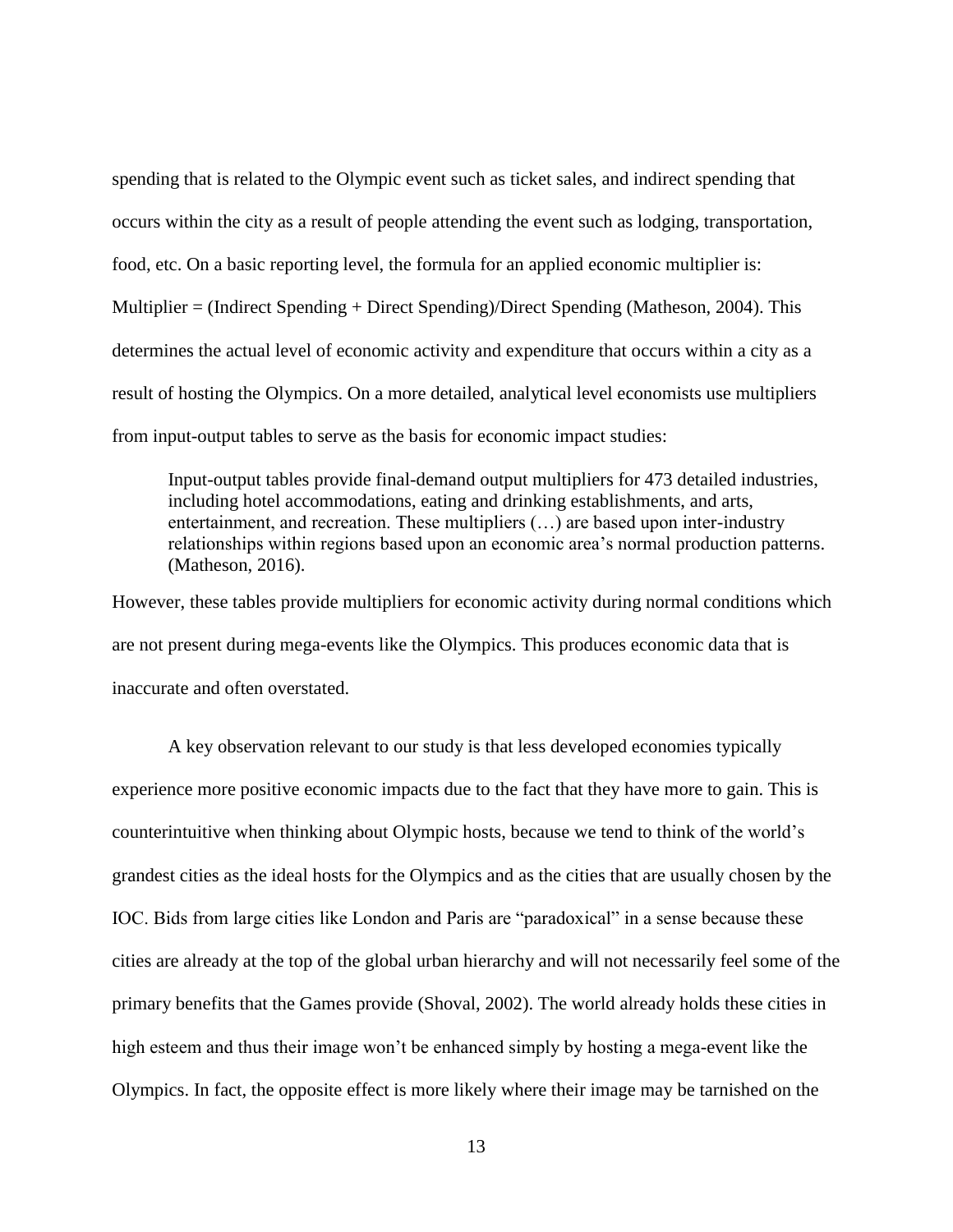global scale should something go wrong. Instead, an argument is made that large cities bid not to boost their economic stature but to fend off competition from quickly developing cities (Shoval, 2002). It is of interest to this study to determine how key economic indicators of the relative development of different cities impact their willingness to bid.

#### 2.2 Cost-Benefit Analysis Methods

Besides multiplier analysis using input-output tables, the other main way of evaluating economic success is through cost-benefit analysis. When evaluating a potential Olympic bid, prospective candidates theoretically weigh all of the marginal benefits associated with hosting against the marginal cost and would only choose to host if the marginal benefits outweighed marginal costs. The next session of the literature review examines the methods that economists have used to carry out cost-benefit analyses.

The costs and benefits of hosting the Olympics are typically very difficult to quantify. This is due to a variety of reasons; it is hard to tell whether a cost/benefit is strictly attributable to the Olympics or whether it is simply a reallocation, economic data is often misreported in official post-Olympic reports to make the economic impact seem more favorable for the host nation and many are the benefits are so called "legacy effects" that are nearly impossible to quantify. While there are many different ways that costs and benefits can be looked at in the realm of hosting the Olympic Games, there are a few standard categories that exist when economists have performed cost-benefit analysis. Costs are generally grouped into direct capital or sports infrastructure costs, indirect capital or general infrastructure costs, and operational or administrative costs (Preuss, 2004). Benefits are typically examined as short-run benefits such as tourism, long-run benefits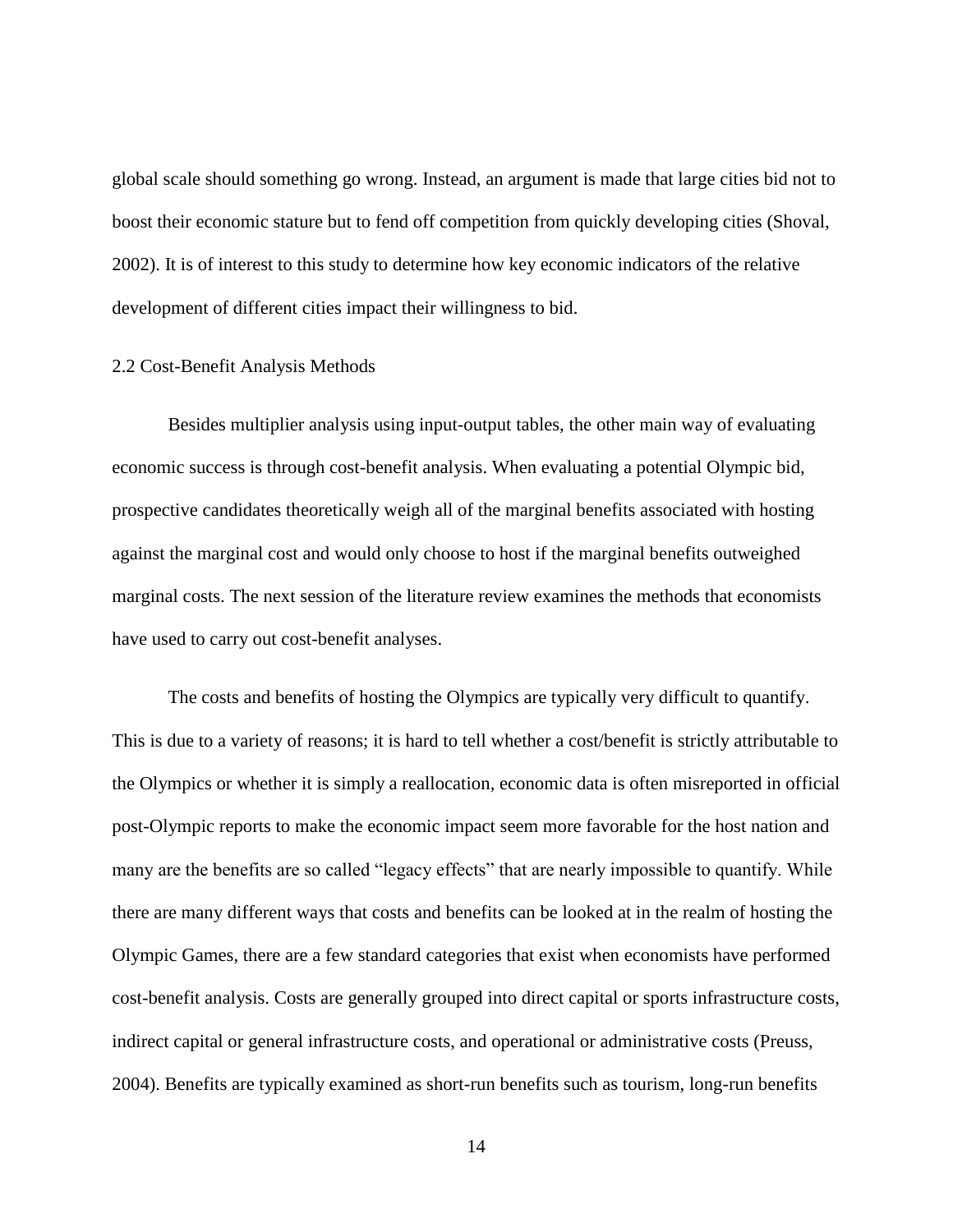such as infrastructure and increased trade, and intangible or feel good benefits (Baade & Matheson, 2016).

 Based on these groupings of benefits and costs, the overall consensus is that hosting the Olympics tends to be more of an economic risk than a surefire economic solution to issues facing a specific city (Baade & Matheson, 2016). The study conducted by Baade and Matheson highlights the changing composition of cities that submit bids to host over time, which is of particular interest to our study. The study also highlights the fact that the amount and breadth of costs has increased dramatically over the years which also plays a large factor in the likelihood of cities to bid in the future. These exorbitant costs exist not only to host the Olympics but even just to bid for them. Baade and Matheson also draw the conclusion that the Olympics is most economically beneficial when a city is in the midst of a recession or a period of high unemployment due to its "expansionary effect" (2016). During any other economic state, hosting the Olympics generally leads to unused infrastructure, crowding out and the reallocation of labor rather than any true economic benefits that would outweigh the costs.

Another factor that has been studied by economists is not just the costs that are associated with the Olympic Games but also the cost overrun that occurs during the preparation for hosting the Games. Olympic Organizing Committees typically lay out a budget that they are expected to adhere to during the bidding phase. However, these budgets are often manipulated and used more as suggested benchmarks rather than firm budget caps. Essentially all Olympic Games, Winter and Summer, experience some form of cost overrun during the planning, construction and actual holding the event with the average cost overrun being over 150% of budget on average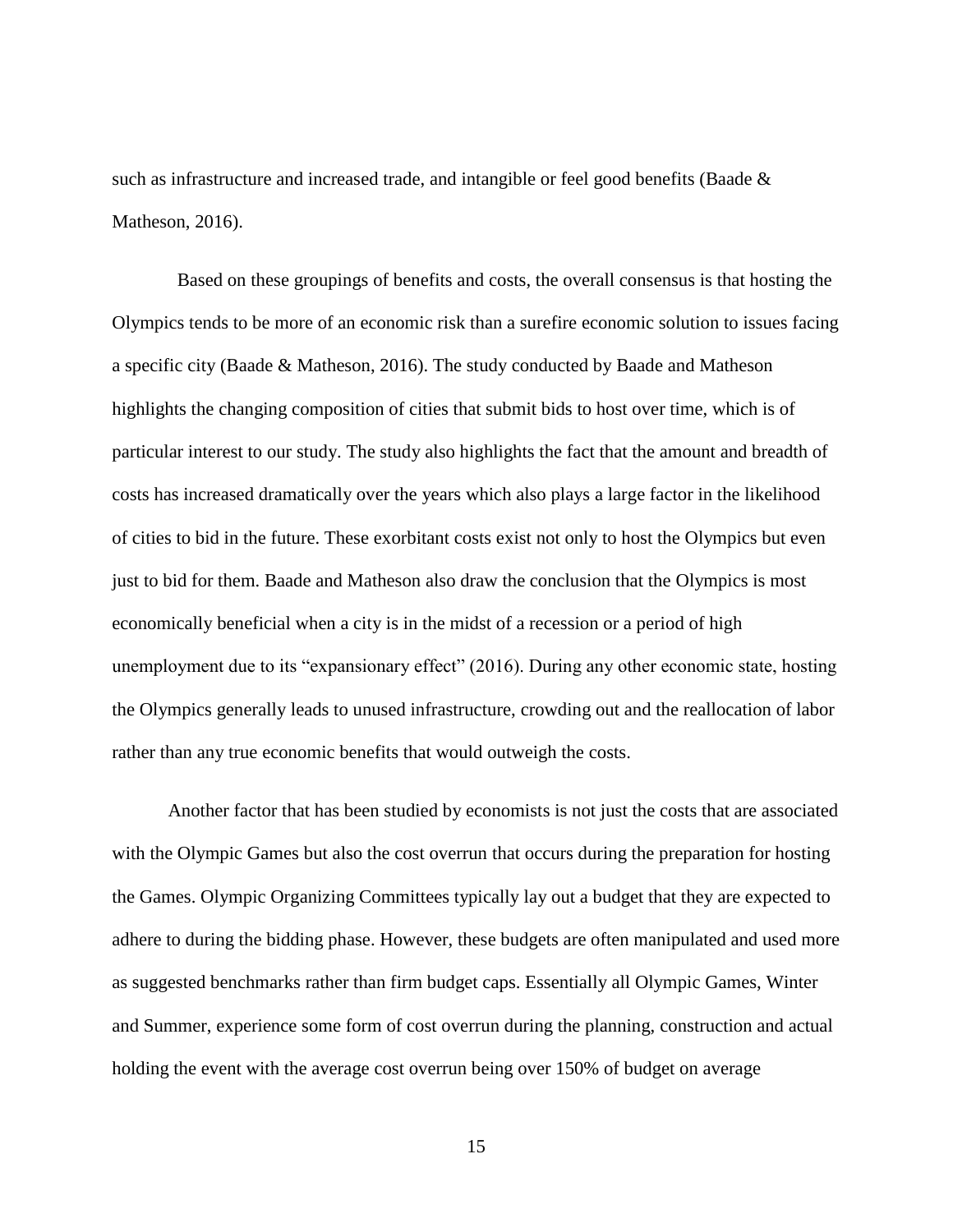(Flyvbjerg & Stewart, 2016). Olympic Games have the highest average cost overrun of any type of megaproject due to the fixed deadline of the event which leads governments to take on any expenditure needed to make the event a success. This cost overrun is what often results in the negative fiscal effect and leads to high levels of debt Post-Olympics. The IOC exacerbates this issue by choosing inexperienced cities and doing little to facilitate the transfer of knowledge from one host city to the next. The high levels of reported cost overrun may ultimately be an important factor that deters cities from hosting in the future.

Despite much of the literature concluding that hosting the Olympics is a risky proposition, there are a few studies that determine favorable economic aspects of hosting the Olympics. Although the increases in tourism benefits are often not as high as expected, hosting the Olympics does result in a positive impact in terms of trade with foreign nations. On average, after hosting the Olympics trade output increases by 36% in host nations (Rose & Spiegel, 2009). Rose and Spiegel used an alteration of a bilateral "gravity" model to measure international trade and mixed in a variety of Olympic-related variables to measure their effect (2009). This model determined that hosting a mega-event like the Olympics or FIFA World Cup provides a signaling effect to other nations that the host nation is becoming increasingly liberal towards trade which results in higher imports and exports and overall trade levels. The study also found that the increased effect was permanent which could be attractive to cities looking to enhance trade and economic partnership.

Another study found that hosting the Olympics has more of a positive ex ante economic effect rather than an ex post economic effect. This is due to a so-called "news shock" effect that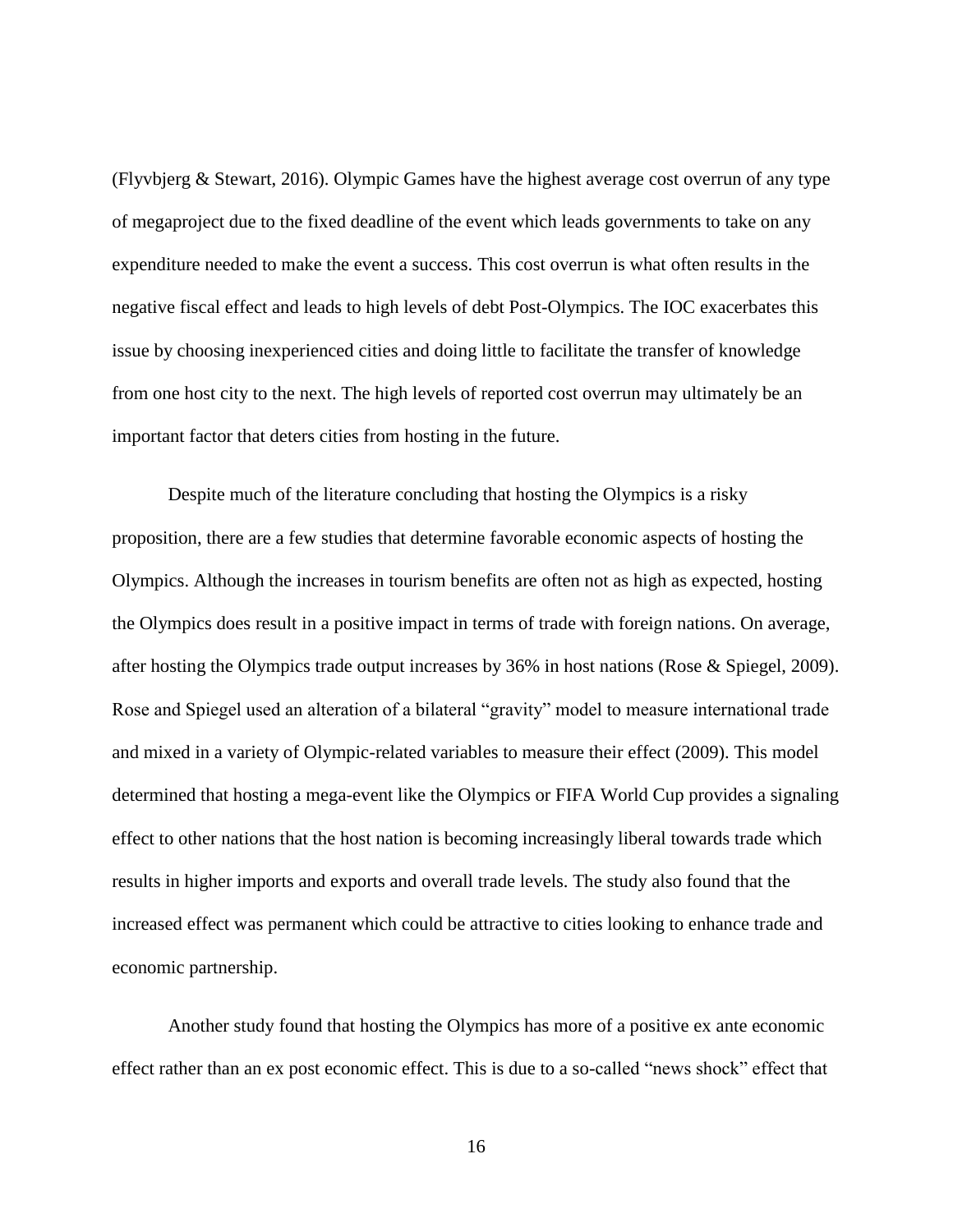increases economic expenditure before the event even occurs (Bruckner & Pappa, 2015). This study utilized panel data to examine the economic impact that occurs over time to determine the effect that occurs on a specific city between the years 1950-2009 (2015). The model examines a variety of related variables to determine exactly when the positive economic effect occurs, controlling for country and year fixed effects (2015). The results show that the peak effects in GDP per capita growth and economic activity occur about 4-5 years before the actual Olympics is held. The study finds that ex post effects that are usually examined in economic impact studies are typically minor compared to ex ante effects. This is because expectations about the upcoming bidding/hosting of the Olympics causes a country to experience the impact before the event which makes sense when taking into account the fact that most consumption and investment spending occurs before the event occurs. A key feature of this model is to experience the changing effects from a time series perspective. By building in leading and lagging effects, Bruckner and Pappa were able to accurately analyze the panel data and draw conclusions based on the findings of the model.

One final consideration to take into account is the fact that Olympic Games are hosted by cities, not entire countries. While most of the literature focuses on determining economic impacts on the host country, it is more pertinent to examine the effects on a more regional level. In a 2004 study, Holger Preuss accomplishes this by combining the aforementioned input-output models with the cost-benefit analysis models to regionalize the impact. Preuss categorizes streams of money based on their origins and their final destinations, ultimately excluding those that are reallocations and those that occur exclusively outside of the region. Preuss then uses this data to determine the multiplied effect using an input-output table. Preuss repeats this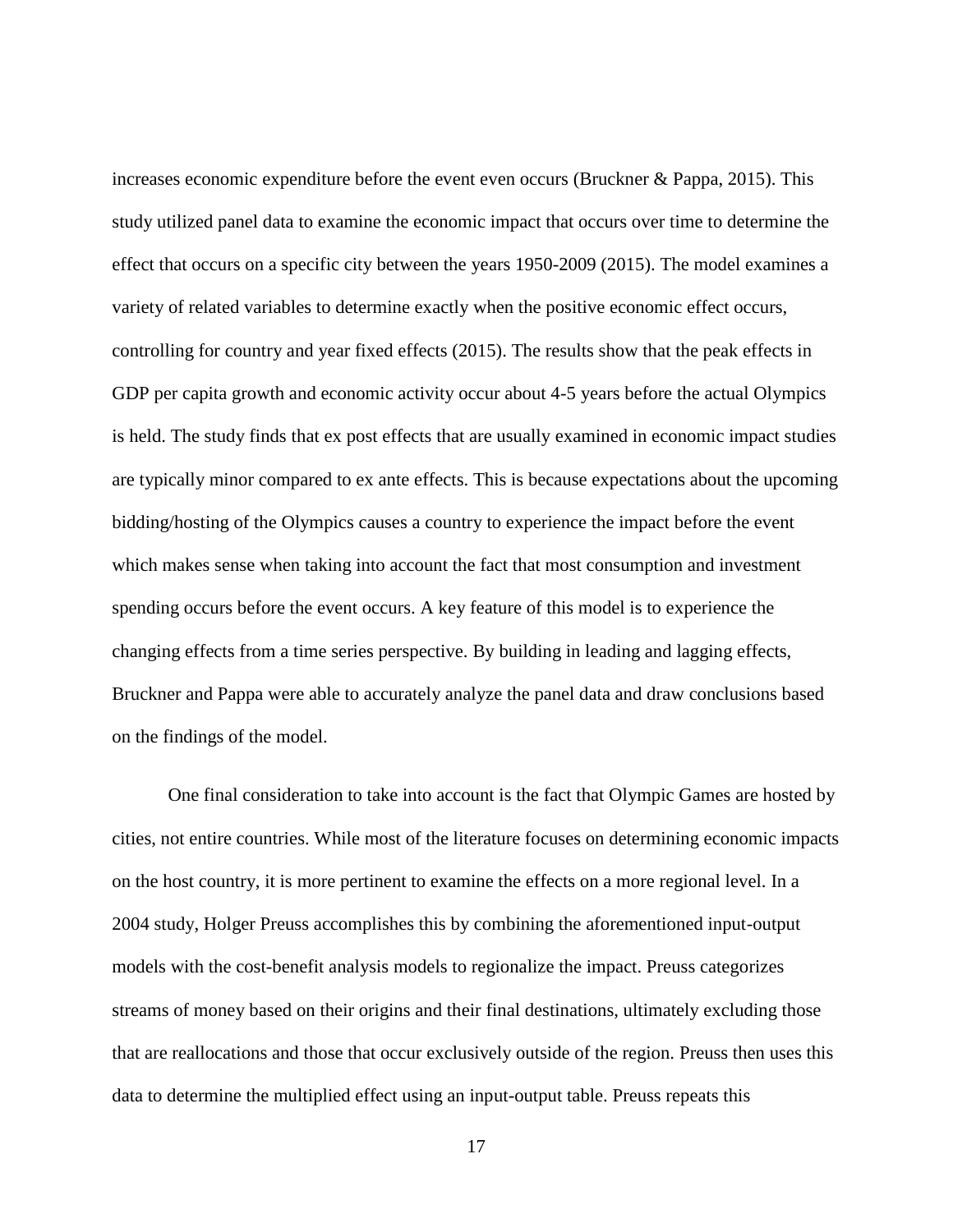methodology with all cost and revenue streams separating each into either "goal attainments" (benefits) or "goal violations" (costs) based on a goal system and a welfare function. By determining the difference between the goal attainments and the goal violations, Preuss determines the overall regional primary economic impact. The conclusions of this study are that the Olympics typically have a low opportunity cost because of the autonomous streams of money from the IOC and other third parties that are provided to a host city. However, the study ultimately finds that the Olympics provide a one-time economic impact that leaves the region due to imports and taxes. In order for long term success to be felt by the region, the city must create infrastructure that is sustainable, which often involves high costs.

While all of the literature discussed is illuminating and instructive as to the various methodologies used to evaluate the hosting of an Olympic Games, those studies still do not provide an answer to our primary research question of why the number of bids has decreased in recent years. While models have examined the economic impact of the Olympics from a variety of lenses and have even examined the factors that make a bidding city successful at being chosen to host, there is no prior literature that determines how these findings apply to a city that is considering whether or not to submit a bid to host. Our study combines some of the methodologies used in the studies above to apply their findings to the specific research question and draw conclusions. The specific methodology is discussed below.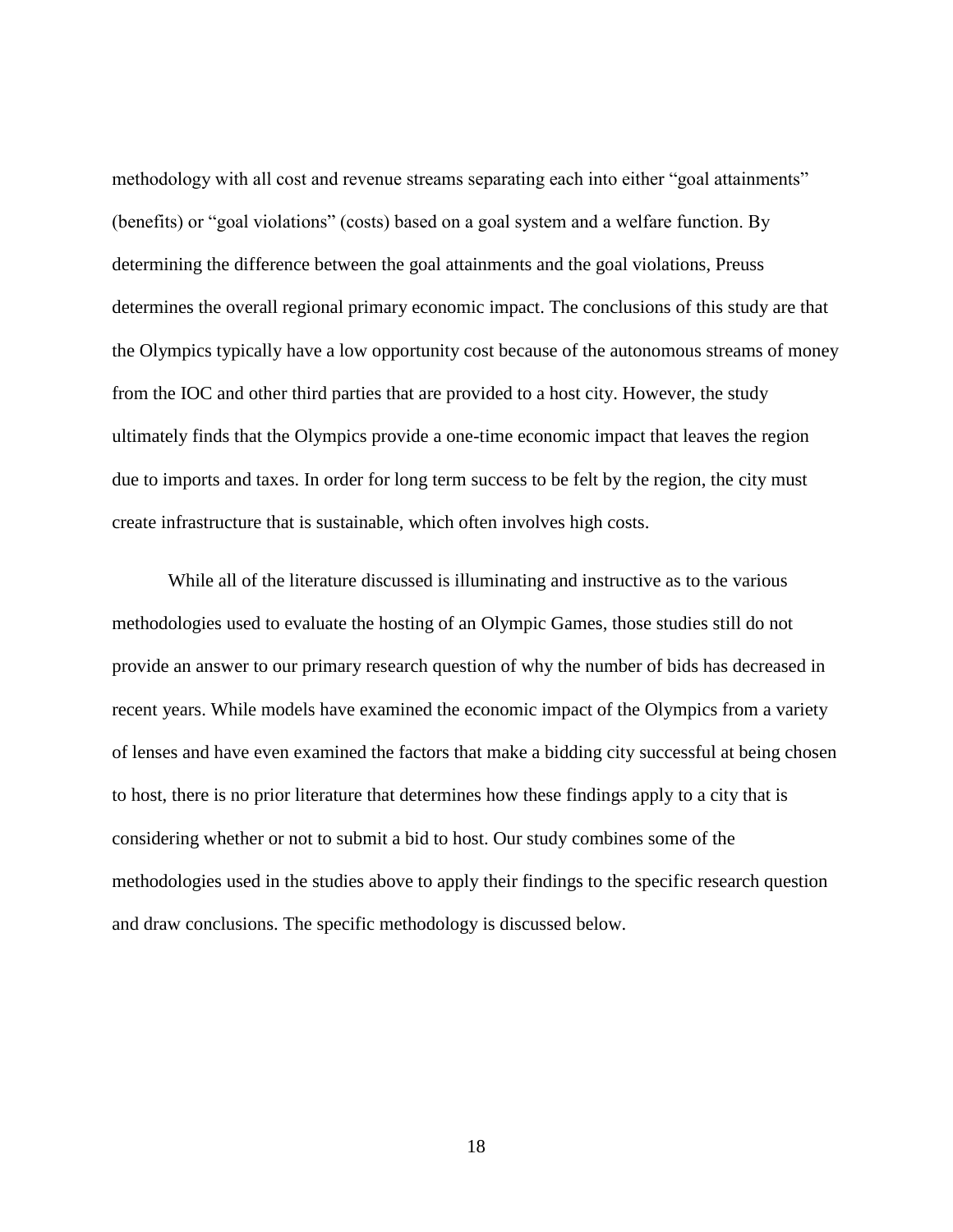## **III. Methodology**

#### <span id="page-25-0"></span>3.1 Overview

Given the findings of the literature review above and the stark decrease in the number of cities that have submitted bids to host the Olympic Games in previous years, the research question becomes, "How has the number of bids to host the Olympic Games fluctuated over time and what factors make a country more or less likely to bid causing that fluctuation?". Because the research question inherently lends itself to both a cross-sectional and a time series analysis, this question will be modelled and analyzed using panel data. This allows us to analyze a variety of cities and how their probability of submitting a bid changes over time. The time period for our studied has been determined as 1972-2028 (bid cycles 1962-2018).

### 3.2 Unit of Observation

The unit of observation that will be utilized during this study is the specific city that is being studied. Given the nature of this study, using the city as the unit of observation makes the most sense given that the explanatory (independent) variables and the outcome (dependent variable) both are related to the specific city that is being studied.

The sample used will contain three types of cities: cities that have hosted the Olympics, cities that have bid but not been selected to host and cities that have never bid at all. Any city that has hosted or bid for the Olympics since 1950 was included in the potential pool for cities that were examined. The non-bidding cities were selected randomly as controls from a pool of cities that had similarities in terms of region/continent that they are a part of and population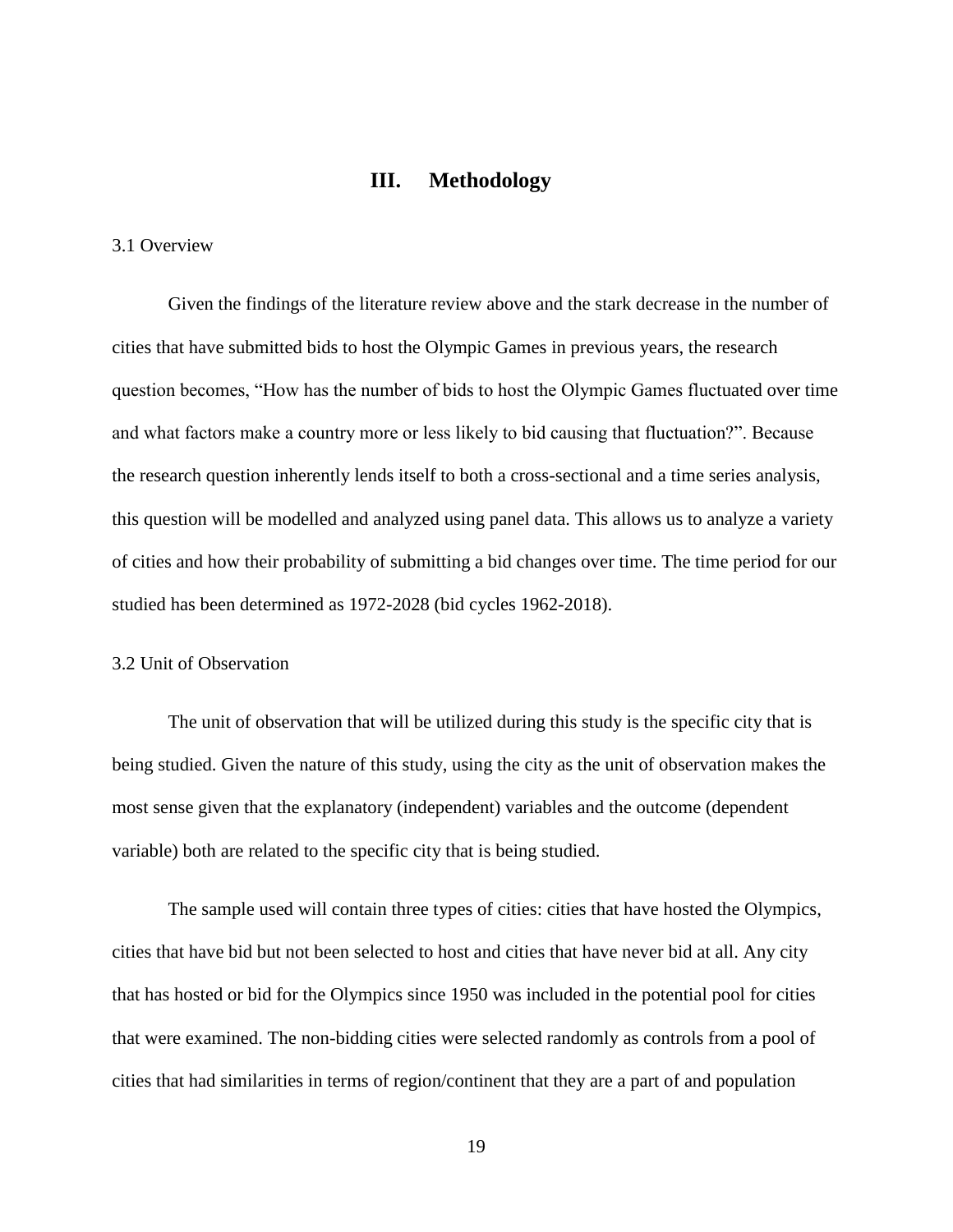(size). The population used for comparison was the metropolitan area population rather than simply the city population. This is due to the fact that the Olympics are a wide-ranging event that are held in numerous venues throughout the host city area. Thus, to simply use only the city population doesn't account for all of the people that will be economically impacted by the bidding and hosting of the Olympics and the metropolitan area is a more suitable measure. The final pool contained 16 cities that had previously hosted, 11 cities that had previously bid but never hosted, and 9 cities that had never bid. These cities were all chosen at random from the various respective pools of potential cities. The listing of cities for the Summer Olympics regression can be found in Appendix A.

#### 3.3 Overview of the Variables

Given the breadth of the prior literature that exists, it is clear that there are a variety of different approaches that could be taken to answer the research question presented. In an effort to create as holistic of a study as possible and to avoid omitted variable bias to the maximum extent possible, three categories of variables will be used during the regression analysis. The categories of variables are general economic variables, geopolitical variables and Olympics-specific variables. Each one of these categories contains several variables that are possibly factors in determining whether a city is likely to submit a bid.

General economic variables are used as potential determinants of a city's likelihood to bid because bidding for the Olympics is a huge economic undertaking that has potentially massive economic impacts. As noted throughout the study, the cities that typically submit bids are those that are larger and more economically developed. However, the cities that have the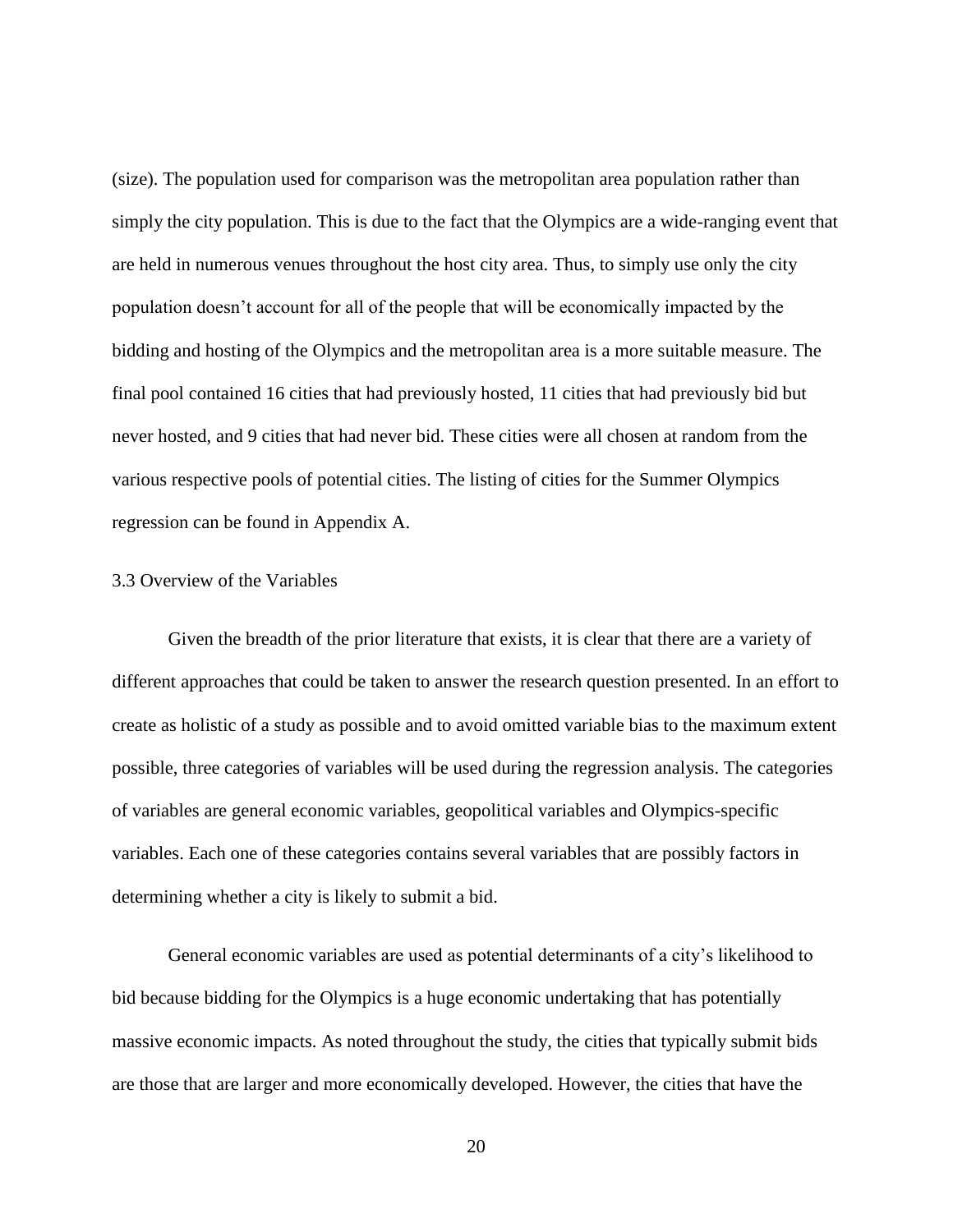most to gain are those that are not the world's premiere cities and that are economically developing. The composition of cities that have submitted bids has also evolved throughout the past few decades and more developing cities have begun to submit bids (Baade and Matheson, 2016). Thus, the economic state of a potential bidding city both during the bidding period and before it is worth examining. The economic variables that will be examined are the Unemployment Rate, Gross Domestic Product (GDP) per Capita, Exports as a Percentage of GDP and Inflation of Consumer Prices and Real GDP (RGDP). These variables were selected because they provide an insight not only into the economic state of a nation but also into the quality of life for the citizens of that country. The literature suggests that countries with high unemployment rates, low per capita variables and low net exports tend to stand the most to gain from hosting so it will be interesting to see if these variables have a significant impact on whether a prospective city will bid.

Geopolitical variables were also chosen because official bidding and financing of the Olympics involves the governmental regime and system of the specific nation that is considering a bid. The IOC has established baseline requirements for bidding and will generally only select cities that have governments that will legitimately be able to host the Games. Thus, the political state of a country possibly plays an impact in whether or not it will bid. Additionally, the IOC tends to rotate the region that the Games is hosted in which may play a role in whether a city will bid or not. Thus, the geopolitical variables that are selected for examination are the region that a prospective city is in, the human capital index, and the metropolitan area population.

Finally, and perhaps most importantly, reported statistics regarding previous Olympics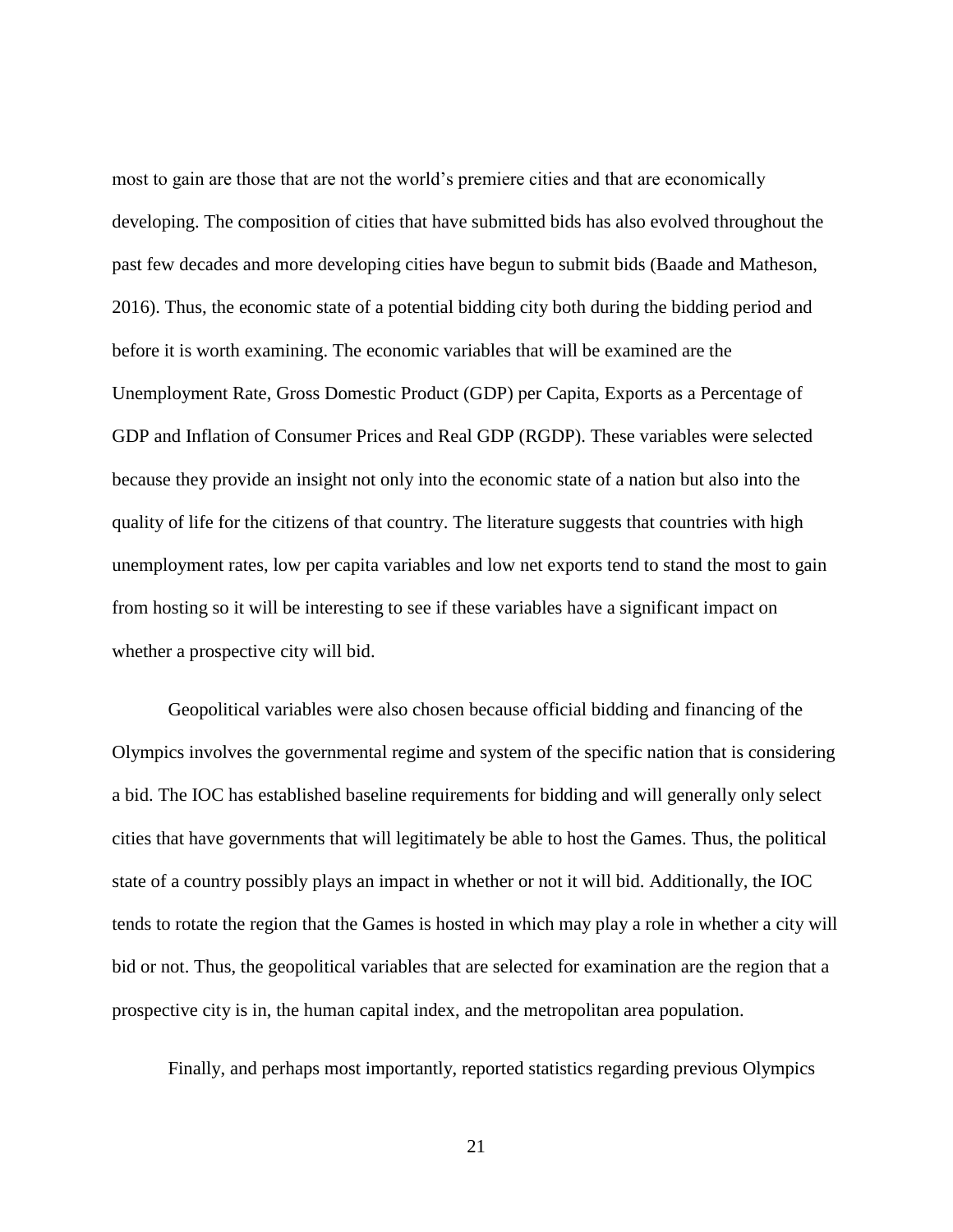also are likely to play a crucial role in whether or not a city will bid. These variables are split into two categories, bidding and hosting history variables and economic performance variables. The history variables that are selected are:

- Whether the city has bid before  $(X=0$  if they haven't,  $X=1$  if they have)
- Whether the city has hosted before  $(X=0$  if they haven't,  $X=1$  if they have)
- Whether the city bid in the previous cycle  $(X=0$  if no,  $X=1$  if yes)
- Whether the city's region hosted the previous Olympics  $(X=0$  if no,  $X=1$  if yes)

This allows us to determine if city's that recently hosted are less likely to bid and if those that have bid recently but were not selected are more likely to bid again. The economic Olympicsrelated variables are as follows:

- The number of cities that bid in the previous cycles t-2, t-3 and t-4
- The percentage of marketing revenue taken by the IOC in Olympic cycles t-2 and t-3
- The percentage of venues that were newly built (not already existing) in Olympic cycles t-2 and t-3
- The reported cost of hosting for host cities in Olympic cycles t-2 and t-3

These variables allow us to draw conclusions over whether cities truly take the past economic performance of other host cities into account or whether there are other motivations at play.

While there are certainly other causes that are likely to impact whether or not cities are willing to host, this is a comprehensive list to serve as a starting point. The results after running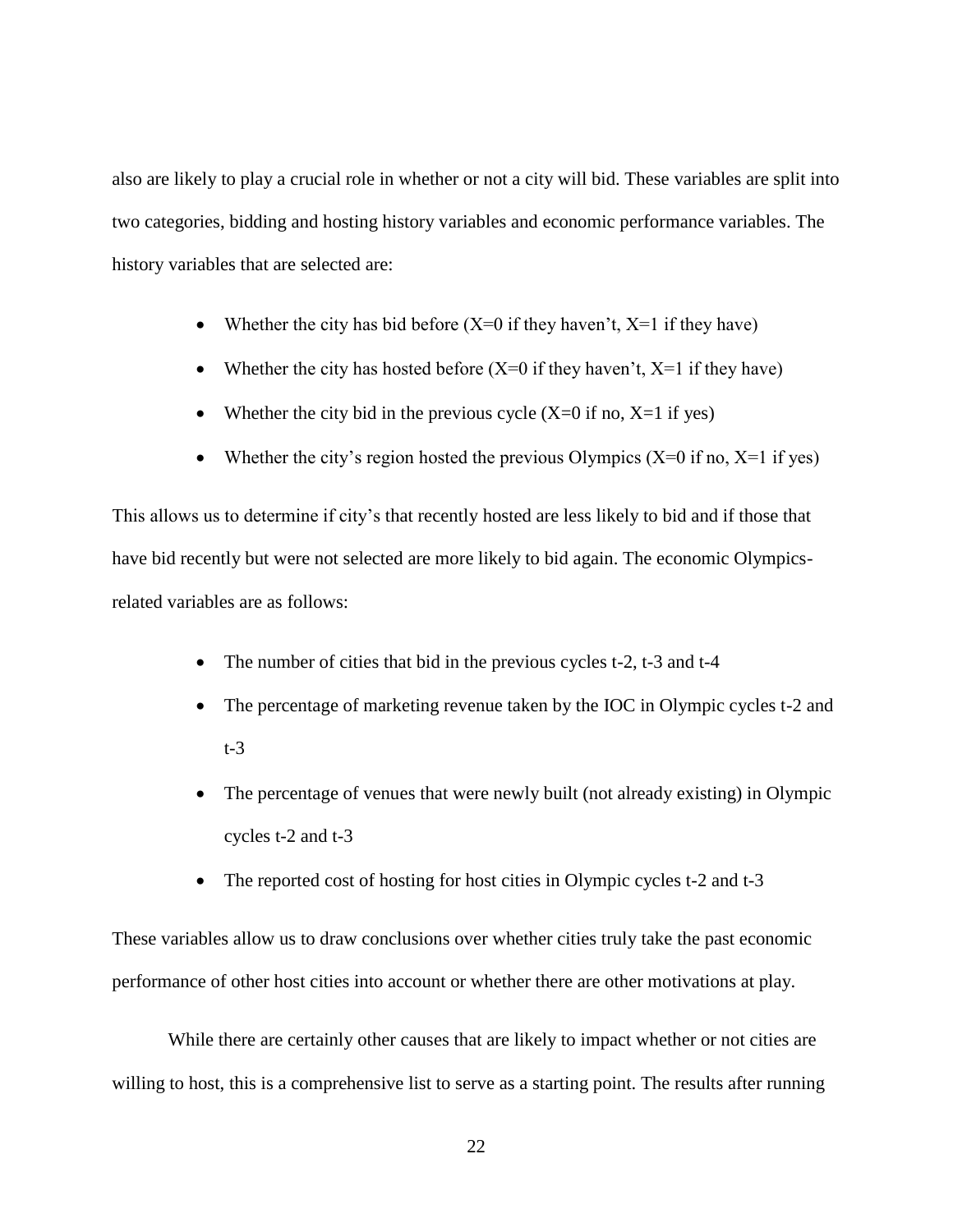the regression may shed more light onto what sort of variables warrant further study. The outcome variable will also be binary and will represent whether or not the specific city will bid at that point in time. The value of  $Y=0$  represents the fact that the city did/will not bid for that specific point in time and  $Y=1$  represents the city submitting a bid.

#### 3.4 An Aside About Timing

As noted at the beginning of this paper, bidding for the city generally occurs about 7-10 years before the year that the Olympics is actually held in. Thus, it is almost certain that planning to submit a bid begins even before the actual bidding process. This must be taken into account when examining the Olympics-specific variables. Previous literature has typically used 10 years prior to the bid as the typical standard for examining economic impact that may have an effect on whether or not the city bid (Bruckner & Pappa, 2015) . The time series nature of this data will be built into the model and will be discussed at length below.

To provide an example, consider that we are evaluating the bidding for the 2016 Summer Olympics that recently occurred. The bidding period for this Olympics occurred in the years 2007-2009. Thus, it does not follow logic to examine economic variables from the 2012 Olympics cycle (which would have occurred before 2016) because the bidding and selection of the host city has already occurred. Instead, prospective bidders most likely examined economic data from the 2000, 2004 and 2008 Summer Olympics instead when making their decision on whether or not to bid. To account for this and to provide consistent notation throughout the paper, when examining a specific Olympic Games (say 2016), that year will be designated by the value t. Thus, in developing the explanatory variables, data from the cycle t-2 (2008), t-3 (2004),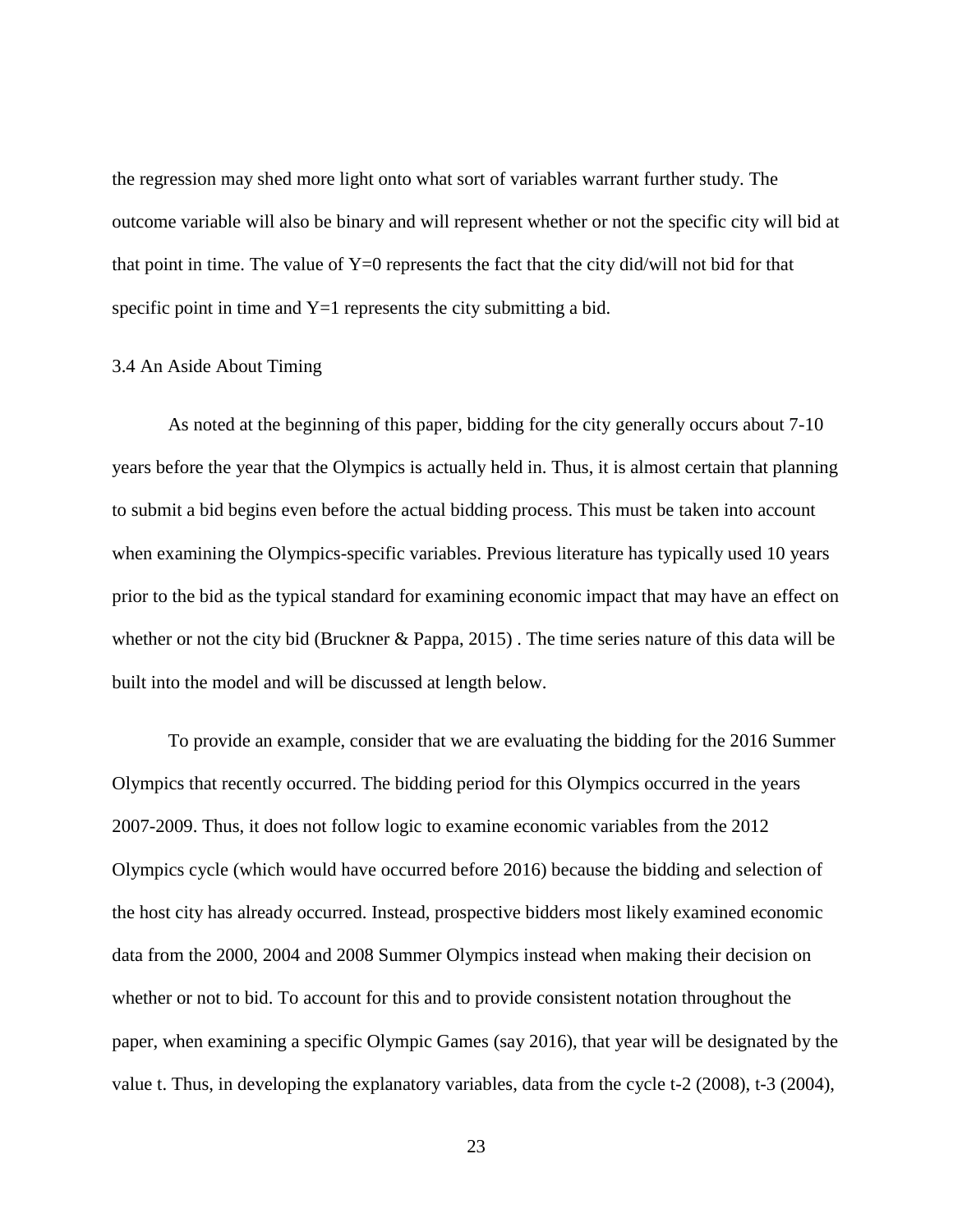t-4 (2000), etc. cycles will be used. This allows us to accurately examine the bidding decision through the same lens that decision makers would have used.

#### 3.5 The Model

Given the binary nature of our outcome variable, a logit regression model is used. This allows us to determine and aggregate the probability of bidding between our pool of cities for any year that is chosen. Our model takes the following form:

(1) 
$$
Pr(Bid_{it}=1 | x_1, x_2, \ldots, x_{22}) = F(\beta_0 + \beta_1 Unemp_{it} + \beta_2 ExportsGDP_{it} + \beta GDPperCap_{3it} + \beta_4 InflationCP_{it} + \beta_5 RealGDP_{it} + \beta_6 GDPGrowth_{it} + \beta_7 Region_{it} + \beta_8 HCI_{it} + \beta_9 Pop_{it} + \beta_{10} NumBids_{t-2} + \beta_{11} NumBids_{t-3} + \beta_{12} NumBids_{t-4} + \beta_{13} RevenueShare_{t-2} + \beta_{14} RevenueShare_{t3} + \beta_{15} Venus_{t2} + \beta_{16} Venus_{t3} + \beta_{17} Cost_{t2} + \beta_{18} Cost_{t3} + \beta_{19} PrevBid_{it} + \beta_{20} PrevHost_{it} + \beta_{21} BidPrevCycle_{it} + \beta_{22} RegionPrev_t + u_{it})
$$

where i=the country observed and t=the year in which it is being observed.

The variable names in the model all correspond to those listed above, however a full table of the variables and their correlating measures can be found in Appendix B to avoid confusion.

The maximum number of lags chosen within the logistic regression variables is four, ignoring t-1 which occurs after the bidding cycle, as this provides us with 16 years of previous Games to examine when making the decision to bid. It is likely that data before this is irrelevant due to the dynamic, fast-changing nature of both the economy and the Olympic landscape.

The logit function of our regression equation will allow us to analyze the aggregate probability of our pool of cities submitting a bid. The fluctuations over time will allow us to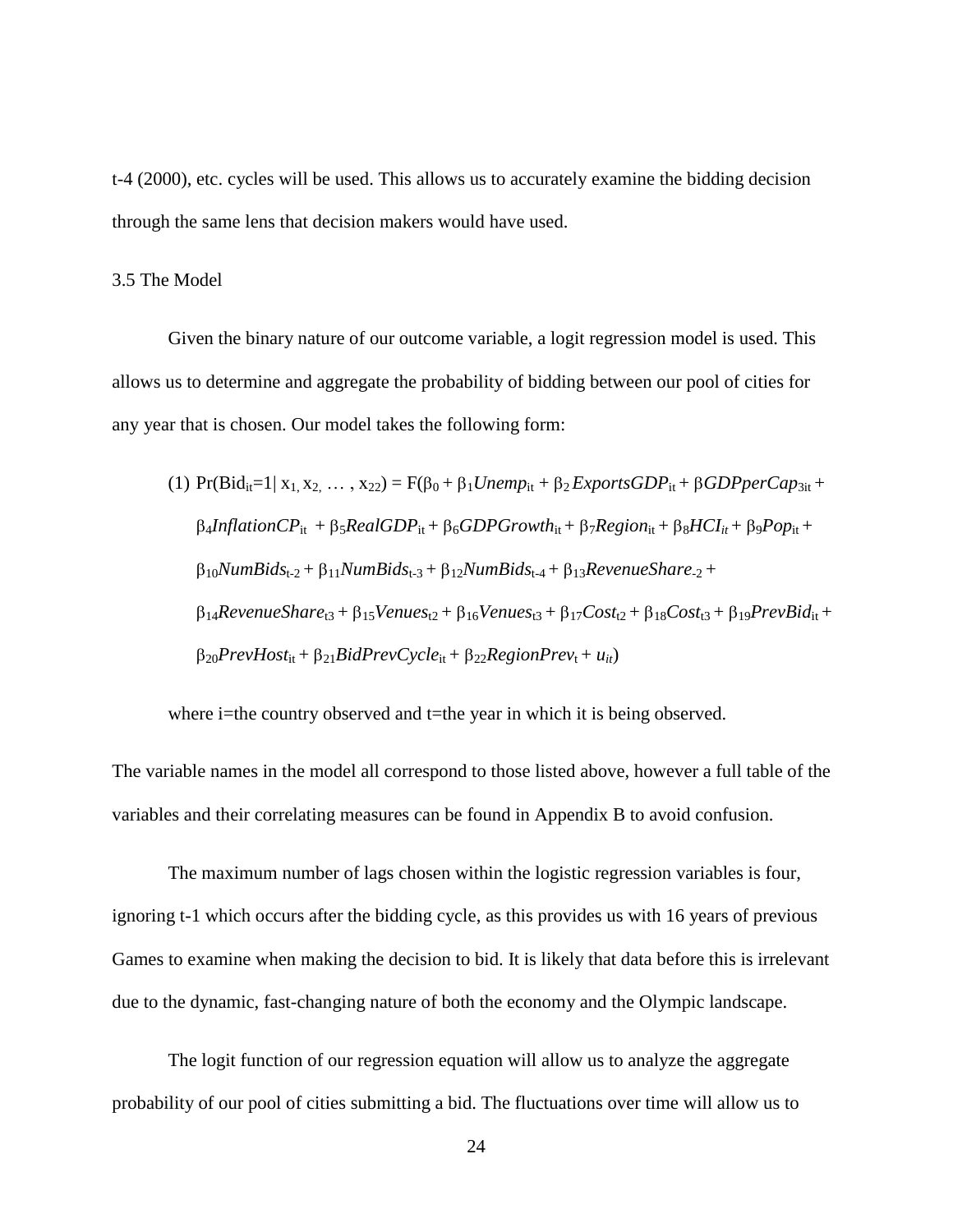compare how the relative probability of submitting a bid either increases or decreases compared to other time periods. By calculating the coefficients of the explanatory variables through maximum likelihood estimation, it will allow us to determine the cause of these fluctuations and draw conclusions based on our findings. In drawing these conclusions, some light will hopefully be shed on how to improve the bidding process so as to attract more cities to bid and to avoid the issues that occurred with the previous bidding cycle.

Before moving into the actual analysis of the data, we would be remiss to not acknowledge the fact that there are certainly qualitative and situational factors that may affect the number of bids in any given bidding cycle. While these are not built into our model, these will be discussed at length during our findings. This will allow us to make observations as to potential opportunity costs associated with bidding in any given cycle and will allow for a more comprehensive analysis of our research question.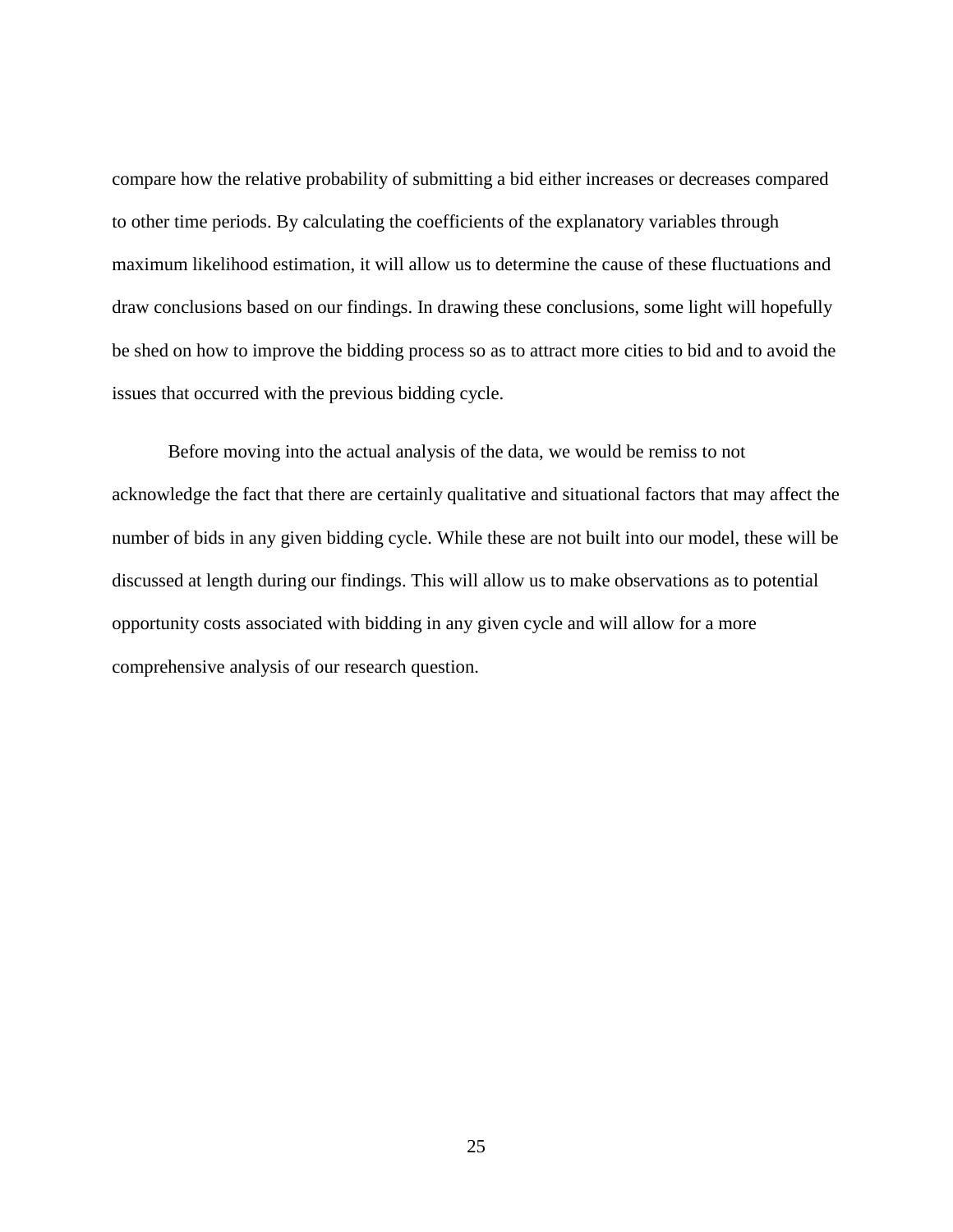## **IV. Data Compilation and Results**

#### <span id="page-32-0"></span>4.1 Compiling the Data

Data for each nation was compiled from a variety of sources. The economic data was compiled primarily from two main sources. National values were used for each city as it was difficult to find certain economic data values on the city or local level. The value for Real GDP was taken from the Penn World Table V9.0 and represents the reported expenditure side RGDP for each bidding city's nation. The unemployment rate, exports as a percentage of GDP, GDP per Capita, inflation of consumer prices, and GDP growth rates were all compiled from the World Development Indicators database provided by the World Bank. Data was compiled for the years 1962-2018, with four-year gaps between each year (i.e. 1962, 1966, 1970, etc.) for each city. These variables are designed to serve as proxies for the economic state of each city at a given point in time, how economically liberal they are and the regression will measure how this impact a city's probability of bidding across time.

Geopolitical variables also came from a variety of sources. The Human Capital Index (HCI) was also taken from the Penn World Table V9.0 and serves as a proxy for the level of development and quality of life within each city. Higher levels of human capital indicate higher levels of education and more developed skills within a city's population. Population figures were taken from World Population Review historical counts for each city. All other variables are related to the Olympics and were taken from official reports published by the Organizing Committees for the Olympic Games (OCOGs) of each host city as well as *The Economics of Staging the Olympics* by Holger Preuss (2004). Olympics specific variables are identical for each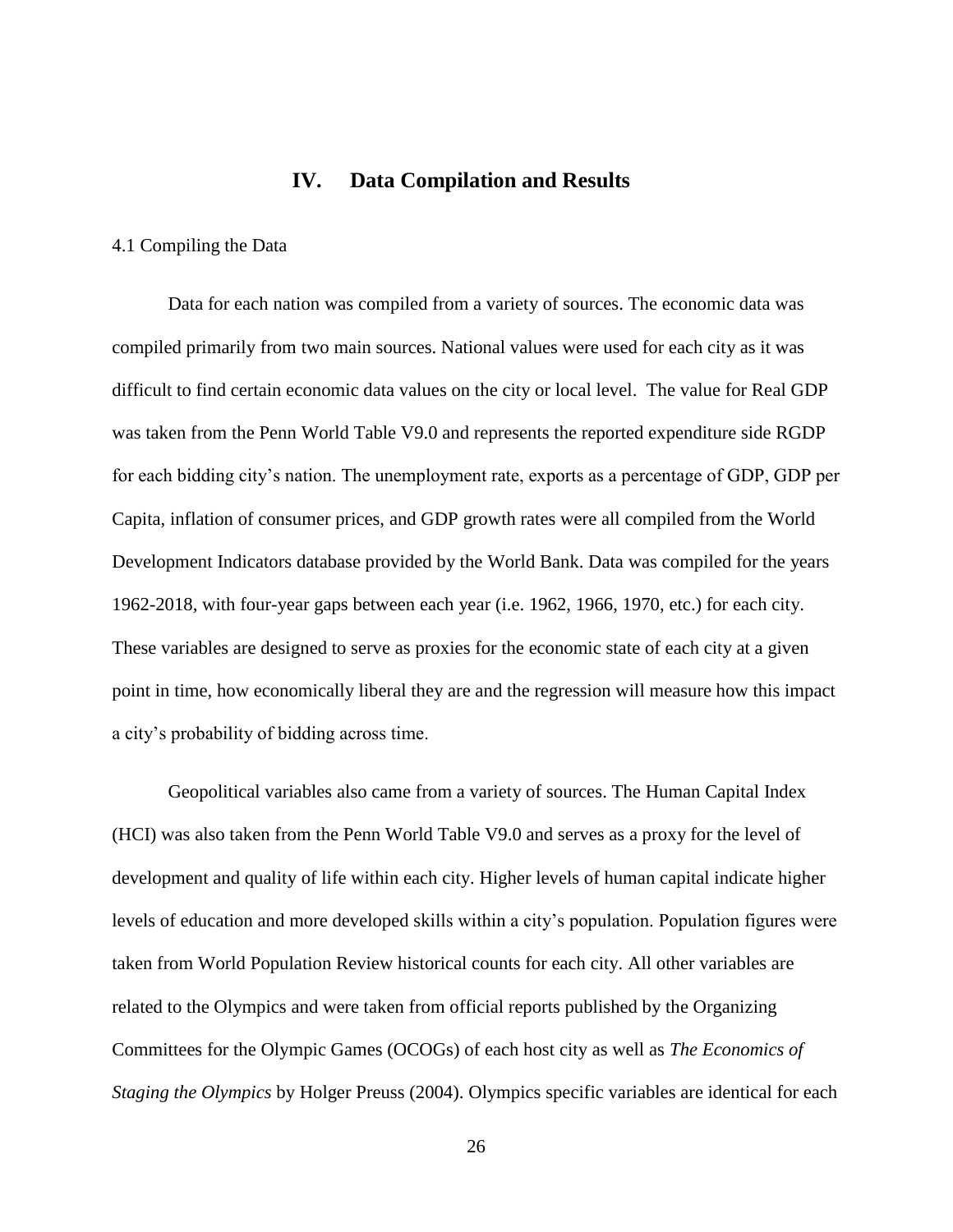host city examined.

#### 4.2 Omitted Data

When analyzing the levels of missing data for the initial regression, there are 209 observations containing missing values and 346 that are missing no values. The variables with the most missing values are the *Cost\_t2, Cost\_t3, Venues\_t2*, and *RevenueShare\_t2* variables with 74, 74, 37 and 37 missing values respectively. This is due to the fact that t-2 data is unavailable for the 2028 Summer Olympic bidding cycle as the 2020 Summer Olympics have not yet been held. Additionally, cost data is unavailable for the 1960 and 1968 Summer Olympic Games. This is due to a lack of reporting by the host city OCOGs. Other missing data is related to economic variables, such as unemployment and inflation which were unavailable. Overall, the missing variables do not impact the ability of the model to be used as the 346 observations with no missing values is sufficiently large to attain accurate data.

#### 4.3 Bid Probability Results

The first piece of data analysis that is critical to answering our question is establishing that the probability of bidding to host the Olympic Games does in fact change over time. The model yields that the overall probability of a nation with the chosen independent variables submitting a bid to host the Olympic Games is 10.12%. The following table summarizes the probability results for submitting a bid.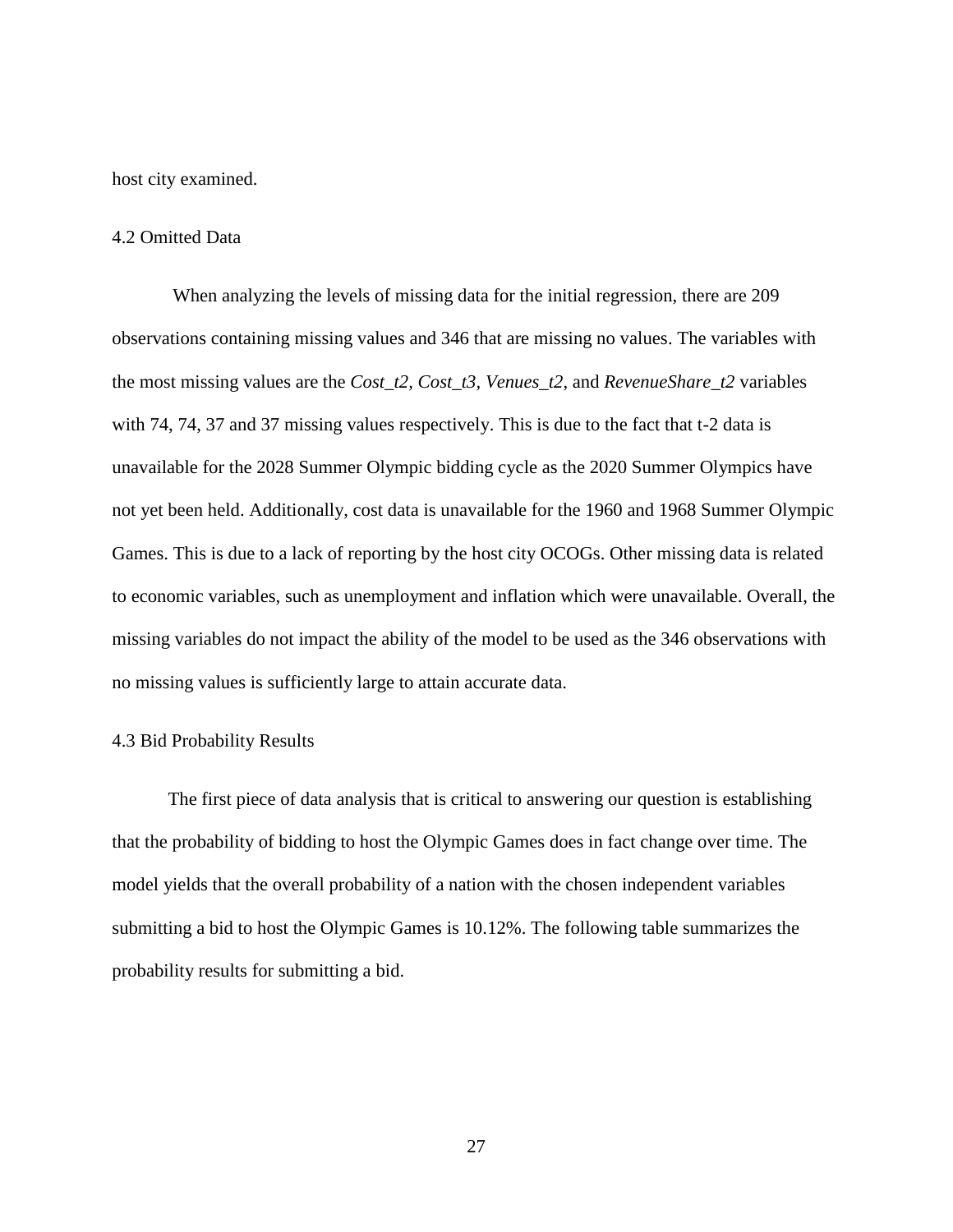| Time            |                  |           |                                                                                                          |  |  |
|-----------------|------------------|-----------|----------------------------------------------------------------------------------------------------------|--|--|
| <b>Bid Year</b> | Observations     | Mean      | Std. Dev                                                                                                 |  |  |
| 1962            | 0                |           |                                                                                                          |  |  |
| 1966            | $\overline{0}$   |           |                                                                                                          |  |  |
| 1970            | $\overline{0}$   |           |                                                                                                          |  |  |
| 1974            | 27               | 0.0305708 | 0.0578568                                                                                                |  |  |
| 1978            | 27               | 0.0382953 | 0.167075                                                                                                 |  |  |
| 1982            | 28               | 0.0815909 | 0.1356036                                                                                                |  |  |
| 1986            | 29               | 0.0712328 | 0.1156513                                                                                                |  |  |
| 1990            | 32               | 0.0347575 | 0.0663915                                                                                                |  |  |
| 1994            | 33               | 0.2062938 | 0.1809256                                                                                                |  |  |
| 1998            | 33               | 0.1891113 | 0.2285448                                                                                                |  |  |
| 2002            | 34               | 0.1789394 | 0.1451504                                                                                                |  |  |
| 2006            | 34               | 0.0530115 | 0.0736542                                                                                                |  |  |
| 2010            | 34               | 0.0578427 | 0.0585824                                                                                                |  |  |
| 2014            | 35               | 0.136478  | 0.2055467                                                                                                |  |  |
| 2018            | $\boldsymbol{0}$ |           |                                                                                                          |  |  |
|                 |                  |           | *This table highlights the fluctuating probabilities of a given country choosing to submit a bid to host |  |  |

**Table 1 Descriptive Statistics of the Probability to Bid for the Olympics Over** 

the Olympic Games across time.

The differences in the mean probabilities suggest that the likelihood of submitting a bid from year to year differs based on factors that exist within the environment. While there are years with 0 observations due to missing data values, the probabilities for the years that were captured show a fluctuation around the overall mean for submitting a bid. The actual number of bids submitted for each cycle seems to be reflected in the mean probabilities that are presented. For example, the mean probability of submitting a bid in the 1974 bidding cycle for the 1984 Olympics was 0.0306. In this cycle, only Los Angeles, the eventual host, submitted a bid, so we would expect a relatively low mean probability. Conversely, bidding cycles such as 1994 and 1998, in which 11 and 10 bids were submitted to host respectively, experienced much higher mean probabilities of 0.2063 and 0.1891 respectively, as we would expect.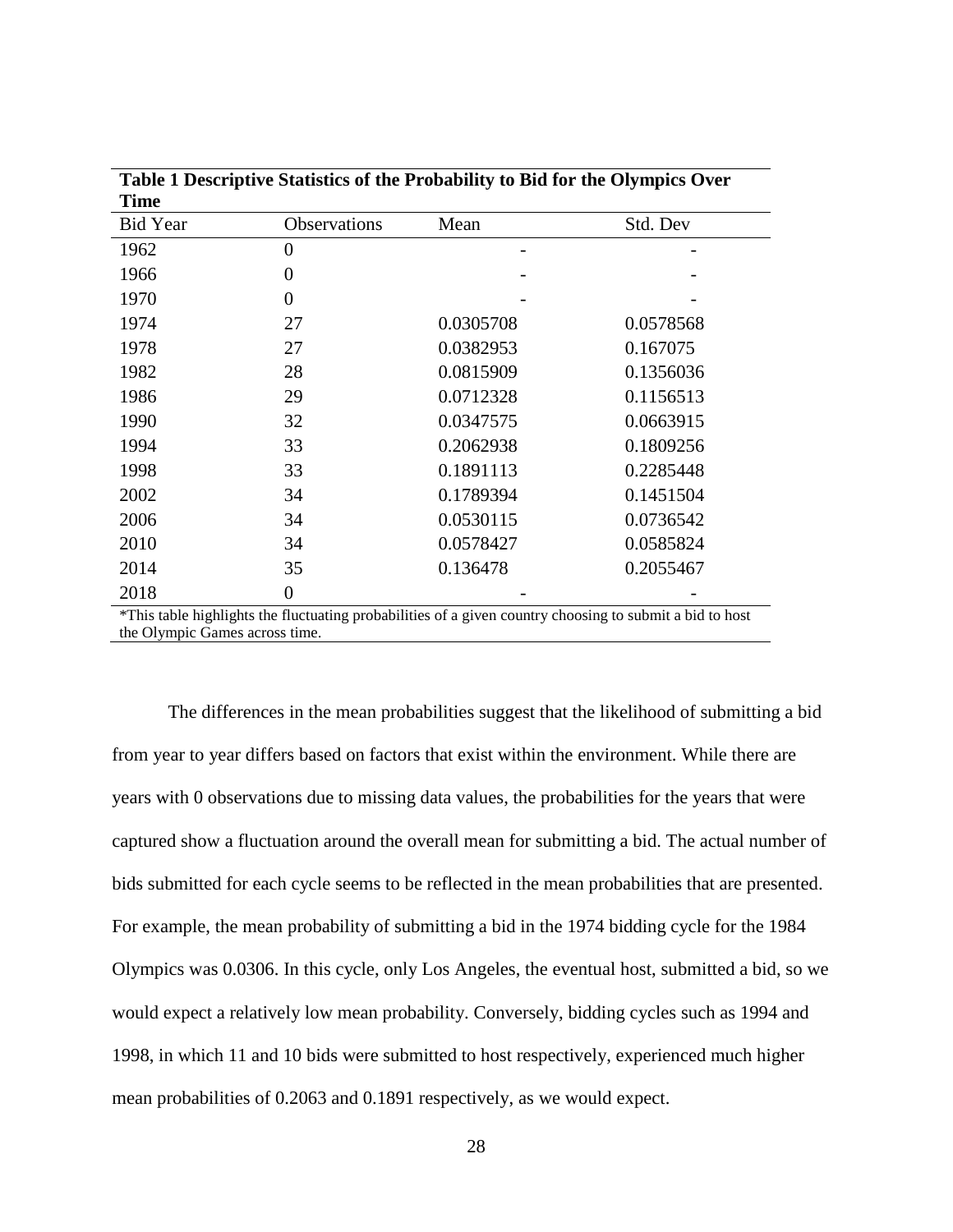These results are insightful as we begin to analyze the results of our regression model. With the mean probability results providing evidence that the likelihood of bidding across time differs in the aggregate, we now turn our attention to the second part of the research question and attempt to determine what factors cause the differences in probability or likelihood of submitting a bid over time. Determining what factors play a role in affecting these probabilities will provide insight into the reasons that some years experience very low bid probabilities while other years experience much higher bid probabilities.

## 4.4 Regression Results

We analyze the hypothesized factors that impact the probability of bidding to host the Games in a given cycle using a fixed effects logistic regression model for panel data. The fixed effects model was chosen because it allows for us to control for stable characteristics within the model environment. The results of the regression are as follows: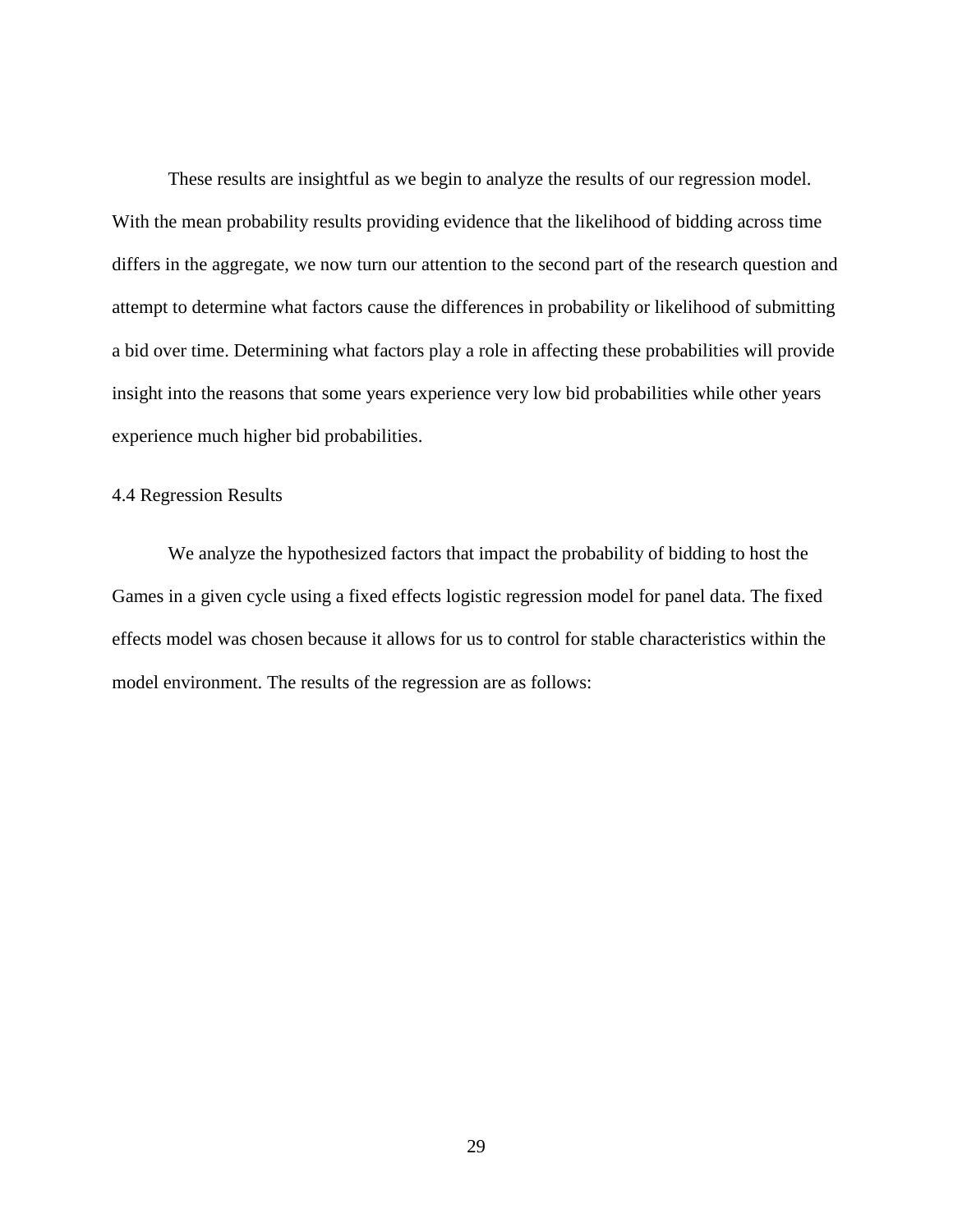#### **Table 2 Logistic Regression Results**

Conditional fixed-effects logistic regression Number of obs = 212

Group variable: CountryCode Number of groups = 21

| <b>Bid</b>         | Coef.        | Std. Err  | Z       | P >  z | [95% Conf. Interval] |             |
|--------------------|--------------|-----------|---------|--------|----------------------|-------------|
| Unemp              | $-0.0437748$ | 0.0887783 | $-0.49$ | 0.622  | $-0.217777$          | 0.1302275   |
| ExportsGDP**       | 0.1224233    | 0.0714226 | 1.71    | 0.087  | $-0.017562$          | 0.262409    |
| <b>GDPperCap</b>   | $-0.0000201$ | 0.0000833 | $-0.24$ | 0.809  | $-0.000184$          | 0.0001433   |
| <b>InflationCP</b> | 0.0007031    | 0.0009225 | 0.76    | 0.446  | $-0.001105$          | 0.0025111   |
| <b>RealGDP</b>     | 0.000000365  | 3.33E-07  | 1.1     | 0.273  | $-2.88E-07$          | 0.00000102  |
| <b>GDPGrowth</b>   | $-0.0128285$ | 0.0734093 | $-0.17$ | 0.861  | $-0.156708$          | 0.131051    |
| Region             | 0 (Omitted)  |           |         |        |                      |             |
| HCI**              | 9.970978     | 5.313357  | 1.88    | 0.061  | $-0.443009$          | 20.38497    |
| Pop                | 0.000000566  | 3.4E-07   | 1.66    | 0.096  | $-1.01E-07$          | 0.00000123  |
| NumBids_t2         | 1.694794     | 1.354879  | 1.25    | 0.211  | $-0.960719$          | 4.350307    |
| NumBids_t3         | 0.6683386    | 0.6292061 | 1.06    | 0.288  | $-0.564883$          | 1.90156     |
| NumBids_t4         | 0.0787882    | 0.285895  | 0.28    | 0.783  | $-0.481556$          | 0.6391321   |
| RevenueShare_t2    | $-0.4939319$ | 0.4290759 | $-1.15$ | 0.25   | $-1.334905$          | 0.3470414   |
| RevenueShare_t3    | $-0.1439551$ | 0.1371401 | $-1.05$ | 0.294  | $-0.412745$          | 0.1248345   |
| Venues_ $t2**$     | $-0724434$   | 0.042606  | $-1.7$  | 0.089  | $-0.15595$           | 0.0110628   |
| Venues_ $t3*$      | $-1262071$   | 0.0825491 | $-1.53$ | 0.126  | $-0.288004$          | 0.0355862   |
| $Cost_t2$          | $-0.2575548$ | 0.2003079 | $-1.29$ | 0.199  | $-0.650151$          | 0.1350415   |
| $Cost_t3*$         | $-.6684631$  | 0.4633139 | $-1.44$ | 0.149  | $-1.576542$          | 0.2396155   |
| PrevBid***         | $-4.601049$  | 1.604324  | $-2.87$ | 0.004  | $-7.745467$          | $-1.456631$ |
| PrevHost           | $-25.60485$  | 4051.129  | $-0.01$ | 0.995  | $-7965.673$          | 7914.463    |
| BidPrevCycle       | 0.1107897    | 0.7247447 | 0.15    | 0.879  | $-1.309684$          | 1.531263    |
| RegionPrev*        | $-1.23095$   | 0.7684373 | $-1.6$  | 0.109  | $-2.737059$          | 0.2751599   |

This table presents the results for each explanatory variable run in the logistic regression

\*Significant at 85% Threshold

\*\* Significant at 90% Threshold

\*\*\* Significant at 95% Threshold

A few things are noteworthy here. The first thing that should be noted is that the Region variable is omitted from the regression results because the variance that exists within the data values for each group has a value of 0. This prevents meaningful testing of this variable. The rest of the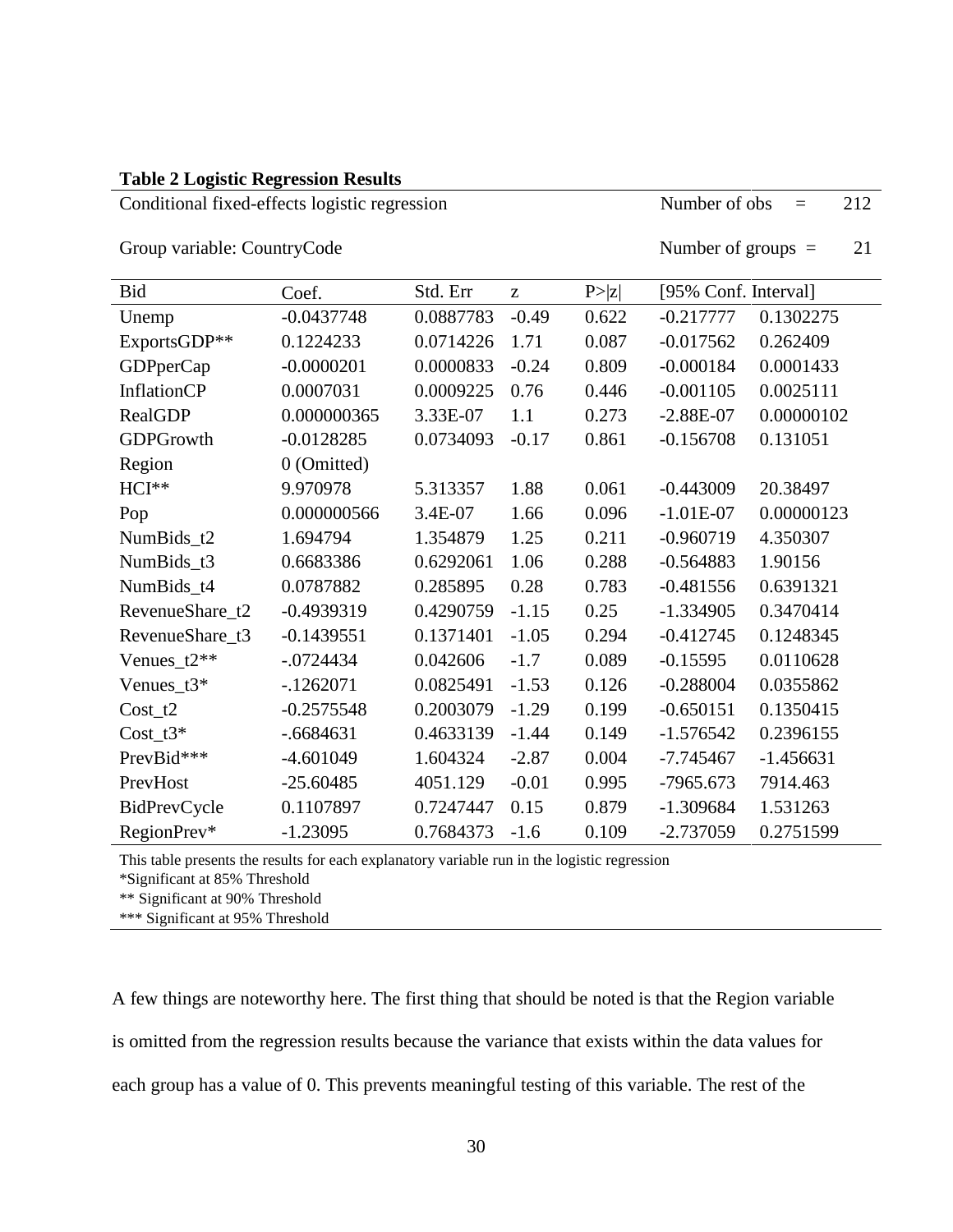variables were evaluated at the 85%, 90% and 95% significance level for a statistically significant impact on the probability of bidding. The Venues\_t3, Cost\_t3, and RegionPrev variables are all significant at the 85% level. The ExportsGDP, HCI, Pop, and Venues\_t2 variables were all significant at the 90% level and the PrevBid variable was significant at the 95% level. These variables and their impacts will be discussed at length during the analysis portion of the study.

#### 4.5 Additional Statistical Analysis

After examining the results of the model, the variables were tested for multicollinearity using variance initiation factor (VIF) testing to determine if any of the independent variables experienced positive correlation. The results yielded a few variables with VIFs greater than 5. These variables include NumBids\_t2, NumBids\_t3, NumBids\_t4, RevenueShare\_t2, RevenueShare\_t3, Venues\_t3 and Cost\_t3. It is important to note that this result is likely due to the fact that the values for these variables are repeated across different observations due to their time series nature. For example, the value for the NumBids\_t2 variable in a given year (say 1966) would become the value for the NumBids\_t3 variable in the next given year (1968). This likely contributed to the high levels of correlation seen within some of the variables. The presence of multicollinearity suggests a need for further testing of the variables to confirm that they are, in fact, significant in affecting the outcome variable and that their correlation with other variables did not impact the results.

#### 4.6 Developing an Alternative Model and Results

To address the problem of multicollinearity, an alternative model was developed that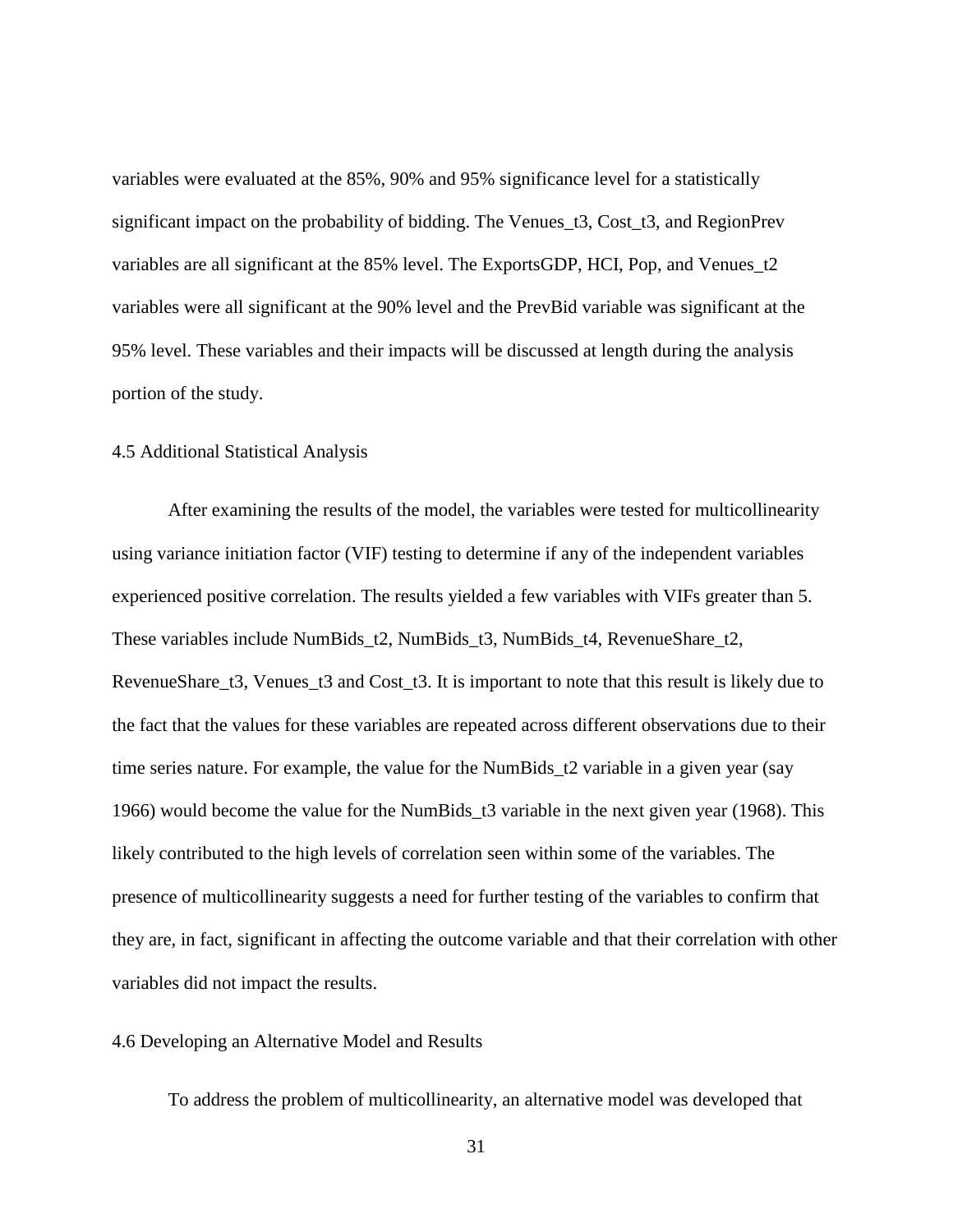addressed the variables with high VIF scores. For the time series variables, an alternative to listing out several variations of the variable across time (i.e. NumBids\_t2, NumBids\_t3, NumBids\_t4) an average of the historical results that were examined in the first regression model were taken for each new bidding cycle. For example, NumBidsPrev, a new variable, was created using the average of the three aforementioned variables that were subject to high multicollinearity values. Additionally, the Unemp and InflationCP variables were both dropped from the new regression model as they both constituted large sources of missing values and tested as largely insignificant in the first model. The new logistic regression equation that was developed is represented by:

(2) 
$$
Pr(Bid_{it}=1 | x_1, x_2, ..., x_{17}) = F(\beta_0 + \beta_1 ExportsGDP_{it} + \beta_2 GDPperCap_{3it} + \beta_3 RealGDP_{it}
$$

$$
+ \beta_4 GDPGrowth_{it} + \beta_5 Region_{it} + \beta_6 HCI_{it} + \beta_7 Pop_{it} + \beta_8 NumBidsPrev +
$$

$$
\beta_9 RevenueShare_Avg + \beta_{10} Avg Venus + \beta_{11} AvgCost + \beta_{12} PrevBid_{it} + \beta_{13} PrevHost_{it} +
$$

$$
\beta_{14} BidPrevCycle_{it} + \beta_{15} RegionPrev_t + u_{it})
$$

Using averages for Olympics specific variables also helps address the number of observations with missing values that were contained within the first regression model as we were able to use the averages to estimate values that were previously missing. In the new regression model containing no multicollinearity and a few dropped values, there are only 15 observations with missing values and 525 observations with no missing values. The results of this regression model are summarized in the table below: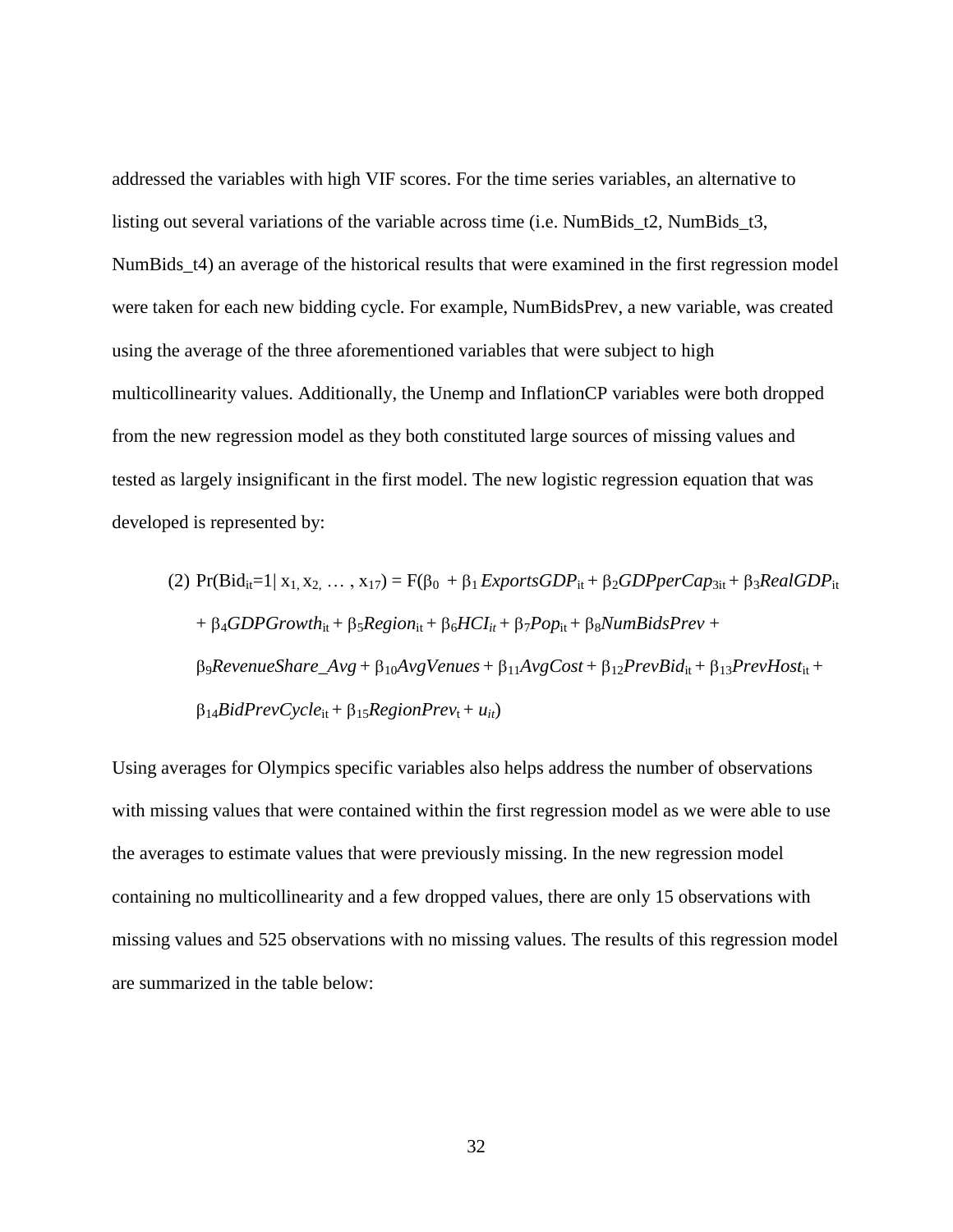| OTOUP VALIADIC. COUILLIVCOUC<br><b>INUITIVEL OF GLOUPS <math>-</math></b>                                    |               |           |         |        |                      |              |
|--------------------------------------------------------------------------------------------------------------|---------------|-----------|---------|--------|----------------------|--------------|
| Bid                                                                                                          | Coef.         | Std. Err  | Z       | P >  z | [95% Conf. Interval] |              |
| <b>ExportsGDP</b>                                                                                            | 0.0837235     | 0.03899   | 2.15    | 0.032  | 0.0073045            | 0.1601426    |
| <b>GDPperCap</b>                                                                                             | $-0.0000771$  | 0.0000469 | $-1.64$ | 0.100  | $-0.0001691$         | 0.0000149    |
| <b>RealGDP</b>                                                                                               | 6.19E-08      | 1.79E-07  | 0.35    | 0.729  | $-2.88E-07$          | 4.12E-07     |
| Region                                                                                                       | $0$ (Omitted) |           |         |        |                      |              |
| <b>HCI</b>                                                                                                   | 0.923843      | 1.90067   | 0.49    | 0.627  | $-2.801401$          | 4.649088     |
| Pop                                                                                                          | 4.20E-07      | 2.10E-07  | 2.00    | 0.046  | 8.00E-09             | 8.32E-07     |
| <b>NumBidsPrev</b>                                                                                           | 0.1964404     | 0.1306561 | 1.50    | 0.133  | $-0.0596408$         | 0.4525216    |
| RevenueShare_Avg                                                                                             | 0.0078094     | 0.034558  | 0.23    | 0.821  | $-0.0599229$         | 0.0755418    |
| AvgVenues                                                                                                    | $-0.0680393$  | 0.0208079 | $-3.27$ | 0.001  | $-0.108822$          | $-0.0272566$ |
| AvgCost                                                                                                      | $-0.0728299$  | 0.1034413 | $-0.70$ | 0.481  | $-0.2755711$         | 0.1299113    |
| PrevBid                                                                                                      | $-3.950559$   | 1.263499  | $-3.13$ | 0.002  | $-6.426973$          | $-1.474146$  |
| PrevHost                                                                                                     | $-20.44565$   | 1784.172  | $-0.01$ | 0.991  | $-3517.358$          | 3476.467     |
| BidPrevCycle                                                                                                 | 1.133619      | 0.5905424 | 1.92    | 0.055  | $-0.0238225$         | 2.291061     |
| <b>RegionPrev</b>                                                                                            | $-1.462559$   | 0.6776873 | $-2.16$ | 0.031  | $-2.790802$          | $-0.1343167$ |
| This table presents the results for each explanatory variable run in the second logistic regression<br>model |               |           |         |        |                      |              |

### **Table 3 Logistic Regression Results Using Second Model**

Conditional fixed-effects logistic regression Number of obs = 360

Group variable:  $C_{\text{0}}$  Country $C_{\text{0}}$ de  $C_{\text{1}}$   $C_{\text{1}}$   $C_{\text{2}}$   $C_{\text{2}}$   $C_{\text{3}}$   $C_{\text{3}}$   $C_{\text{4}}$   $C_{\text{5}}$   $C_{\text{6}}$   $C_{\text{6}}$   $C_{\text{7}}$   $C_{\text{8}}$   $C_{\text{9}}$   $C_{\text{1}}$   $C_{\text{1}}$   $C_{\text{1}}$   $C_{\text{1}}$   $C_{\text{$ 

\*Significant at 85% Threshold

\*\* Significant at 90% Threshold

\*\*\* Significant at 95% Threshold

In this model, the NumBidsPrev variable is significant at the 85% threshold, the GDPperCap and BidPrevCycle variable are significant at the 90% threshold and the ExportsGDP, Pop, AvgVenues, PrevBid and RegionPrev variables are significant at the 95% level. Many of these

significant variables are the same as were seen in the results of the first model which is provides

evidence that they do indeed have a strong significant effect on the outcome variable. Some

variables that weren't significant before now test as significant and one variable (HCI) that was

previously significant is no longer. These variables will all be discussed during the analysis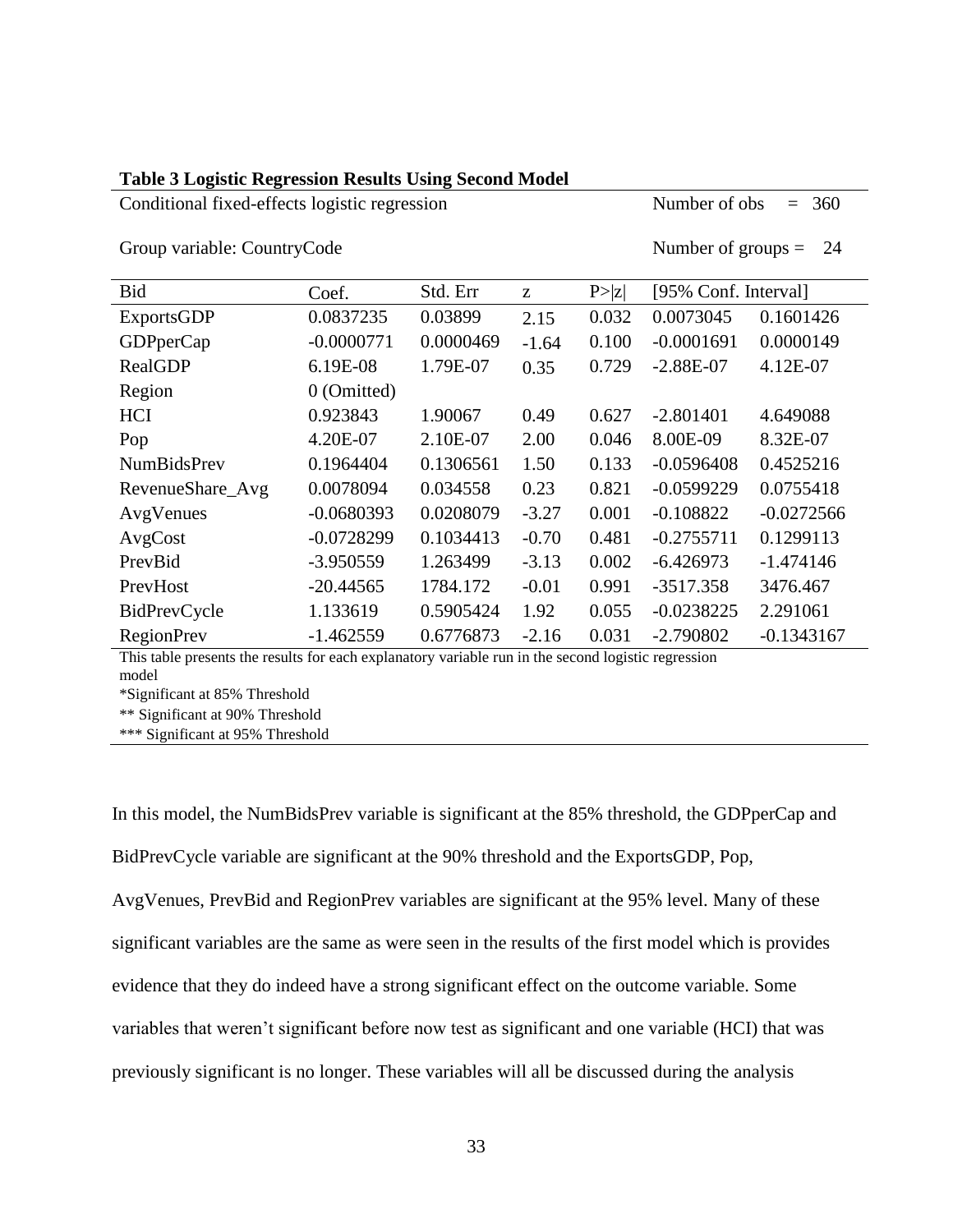portion of the study.

#### 4.7 Choosing a Model and Goodness of Fit

In order to determine what model represents the data and the relationship between the covariates and the outcome variable best, a variety of Pseudo  $R^2$  tests were performed to examine each model's goodness of fit. These tests include McFadden's  $R^2$ , Maximum Likelihood  $R^2$ , the Akaike Information Criterion (AIC) and Bayesian Information Criterion (BIC). The results are summarized in the table below.

| <b>Table 4 Model Goodness of Fit Comparison</b>                                        |         |         |  |  |
|----------------------------------------------------------------------------------------|---------|---------|--|--|
| Goodness of Fit Test                                                                   | Model 1 | Model 2 |  |  |
| McFadden's $R^2$                                                                       | 0.385   | 0.341   |  |  |
| Maximum Likelihood $R^2$                                                               | 0.908   | 0.929   |  |  |
| AIC                                                                                    | 5.91    | 6.287   |  |  |
| <b>BIC</b>                                                                             | 83.165  | 91.099  |  |  |
| *This table presents goodness of fit statistics for both models to provide a basis for |         |         |  |  |
| comparison                                                                             |         |         |  |  |

Both models experience relatively strong values of McFadden's  $R^2$  values as well as Maximum Likelihood  $R^2$  values. Model 1 experiences a higher McFadden's  $R^2$  while Model 2 has a higher Maximum Likelihood  $R^2$  value. Both the AIC and the BIC would suggest that Model 1 provides a better fitting model. It is worth noting, however, that due to the presence of less missing values and more complete observations in Model 2, the values of AIC and BIC may have been affected causing them to be higher than the values in Model 1. This is because both become bigger with the number of parameters (AIC) or observations (BIC) that exist within the model.

After comparing the results, the goodness of fit statistics are close enough that, coupled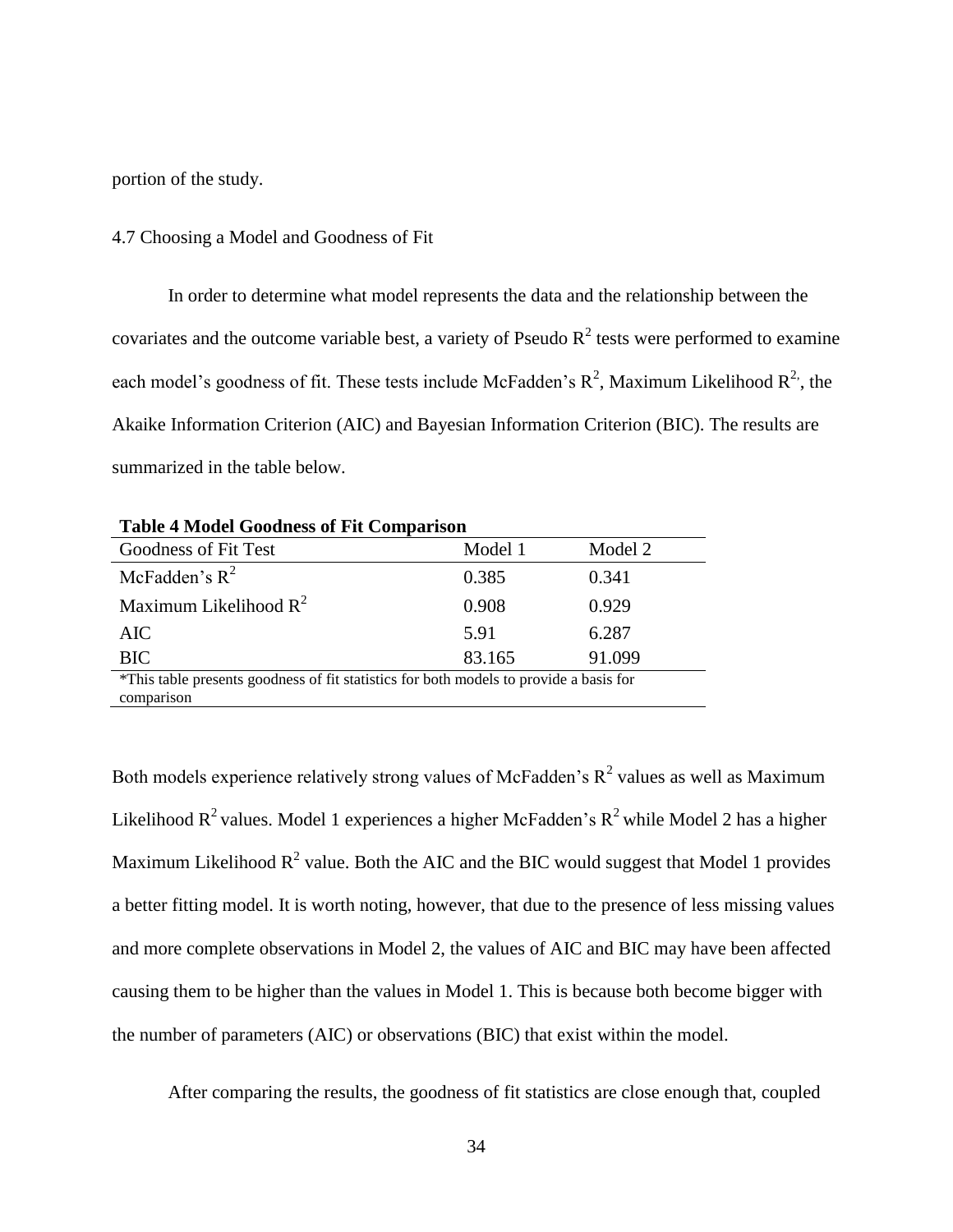with the levels of multicollinearity experienced by some of the predictor variables in Model 1, Model 2 is likely preferred in terms of determining the true effects of the independent variables on the outcome variable. However, due to the ambiguity of the goodness of fit statistics, coupled with the overlap of some of the significant variables, we choose to provide commentary on significant variables found within both models as they provide insight and allow us to make inferences surrounding our research question.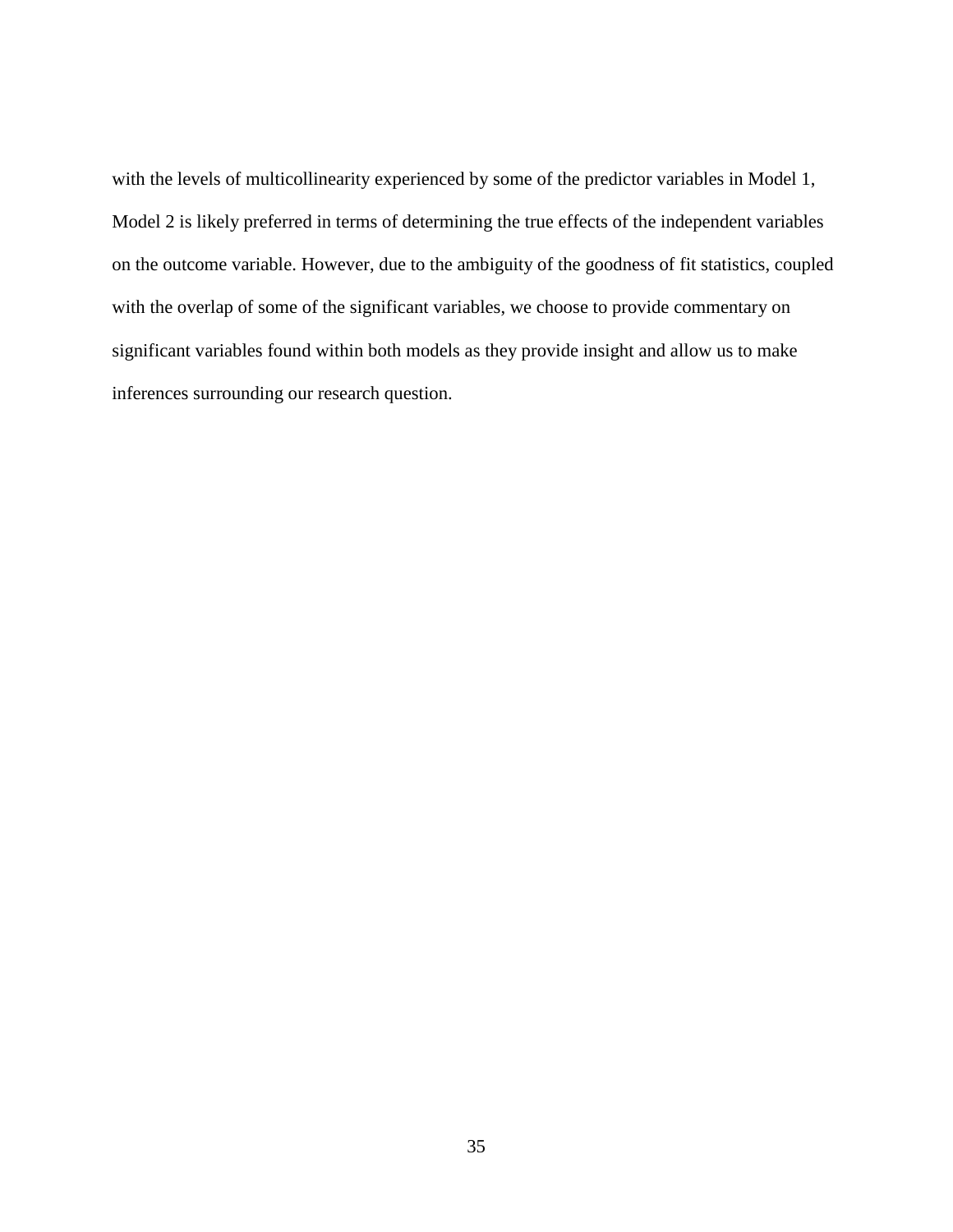## **V. Analysis**

#### <span id="page-42-0"></span>5.1 Analysis of the Variables

#### *Economic Variables*

The hope in examining the economic variables was to determine a profile of the economic state of cities and nations that submitted bids to host the Olympic Games. Our regression results yield that the ExportsGDP was significant in both models while GDPperCap was significant in the second model. The rest of the economic variables were statistically insignificant in both models. This provides us with a few key insights.

The use of the ExportsGDP variable was designed to serve as a proxy for the level of liberalism in economic policy put forth by a potential bidding city. Countries with higher levels of exports as a percentage of GDP are thought to be more economically liberal in terms of their interactions with other nations and their exchange of goods and services. While prior literature has concluded that hosting the Olympics has a positive effect on the level of exports or economic liberalism (Rose and Spiegel, 2009), this model suggests that the level of exports also plays a role in whether a country will even submit a bid to host in the first place. This is understandable as preparing for the Olympics is a huge undertaking, both financially and in terms of infrastructure, and countries will have to rely on trade with other nations in order to successfully complete the project in the tight amount of time allotted.

GDPperCap was designed to serve as an indicator of the economic quality of life within cities that bid to host the Olympic Games. Model Two provides an interesting result as the GDPperCap variable tests significant at the 90% level, but appears to have a negative effect on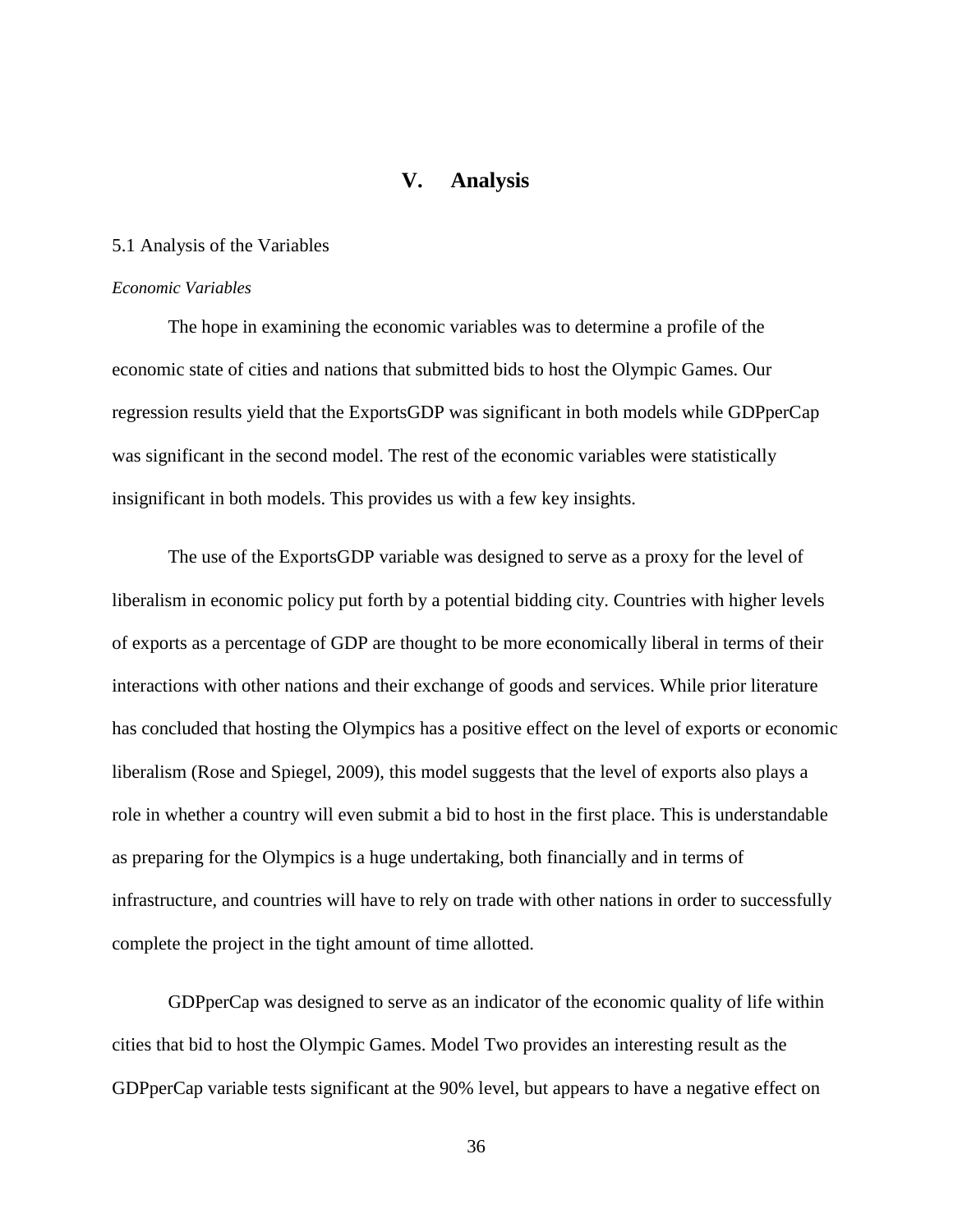the probability of submitting a bid. This would imply that countries with relatively lower GDP per capita levels tend to be slightly more likely to submit bids to host the Olympic Games than countries with relatively higher GDP per capita levels. This makes sense to an extent as nations that host the Olympic Games are hoping for huge economic returns on their investment in hosting that will enhance the quality of life for citizens through enhanced employment opportunities and opportunities for economic advancement. Additionally, nations with higher GDP per capita levels have more to lose if the Games are an economic disaster as evidenced by the 1976 Summer Olympics in Montreal and thus may be apprehensive to submit a bid if they already have a strong economy. This is a key insight that explains why the probability of submitting a bid fluctuates over time and has decreased over time as the developed economies that once submitted bids to host are no longer doing so.

Overall, the biggest conclusion that can be drawn from the results is that there does not seem to be a large difference regarding the extent to which the economic state of a city or country impacts the probability that they will submit a bid. This is not as surprising as one might think, given the changing composition of cities that vie for the opportunity to host the Olympic Games. In recent history, bidding for the Olympics has become much more common for cities in developing economies than it was back at the beginning of the modern Olympic Games. Cities such as Beijing, which successfully bid to host the Olympic Games in 2008, now have the opportunity to submit bids in the hopes of being able to develop their infrastructure and present their culture on a global scale. While the economic state of a nation has been proven to play a role in whether a city is selected to host the Olympic Games (Maennig and Vierhaus, 2016), it does not appear to hinder them in submitting a bid. Thus we can conclude that there are likely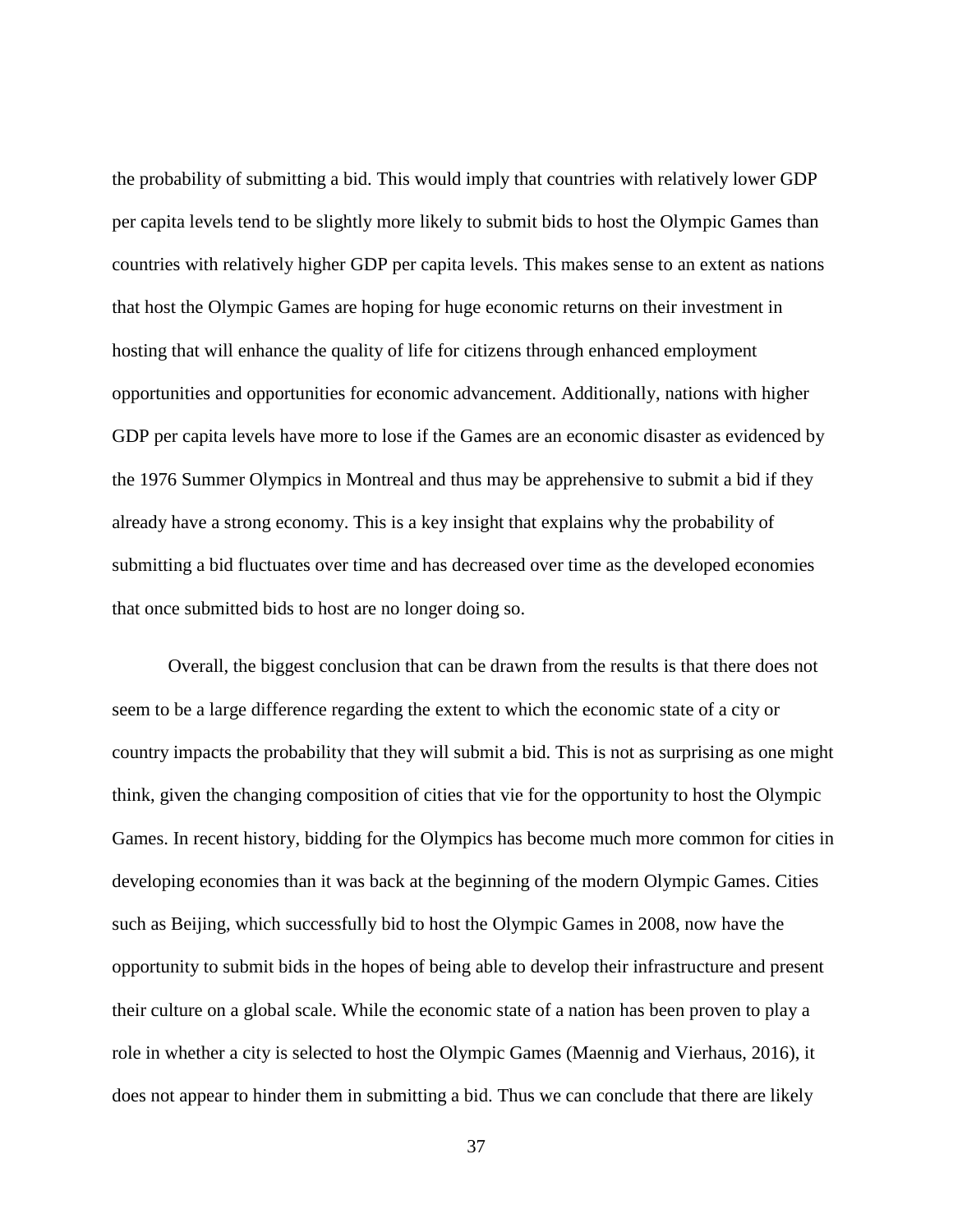two economic rationales behind submitting a bid to host the Olympics. Developed nations with strong economies submit bids in order to maintain strong economic returns and showcase high economic quality of life while developing nations submit bids in the hopes that it will boost their economic status and opportunities within the global economy. Conversely, the probability of submitting a bid likely has gone down as developed nations are not willing to take the economic risk associated with the Olympics and developing nations may be unable to feasibly submit a bid or host the Olympic Games in the first place.

#### *Geopolitical Variables*

For the selected geopolitical variables, population tested significant in both models while the Human Capital Index tested significant in the first model but not the second. Both of these measures have a positive relationship with the outcome variable. The models both suggest that cities with larger populations tend to be more likely to submit bids to host the Olympic Games. This is intuitive as the cities that typically host the Olympics are either capital cities or host nations or cities that are large enough to support the event. Millions of people visit the host city while attending the Olympics each cycle (IOC, 2016) and cities need to be able to accommodate these people in a variety of facets including lodging, transportation, food, etc. Thus, it is much easier for a city with a large population to support the hosting of the Olympics as they are more likely to already have much of the infrastructure in place to accommodate the mega-event.

The Human Capital Index (HCI) which is based on the average years of schooling and an assumed rate of return to education (PWT9.0, 2018) suggests that cities with a more educated and skilled population are more likely to submit bids to host the Olympic Games in Model One.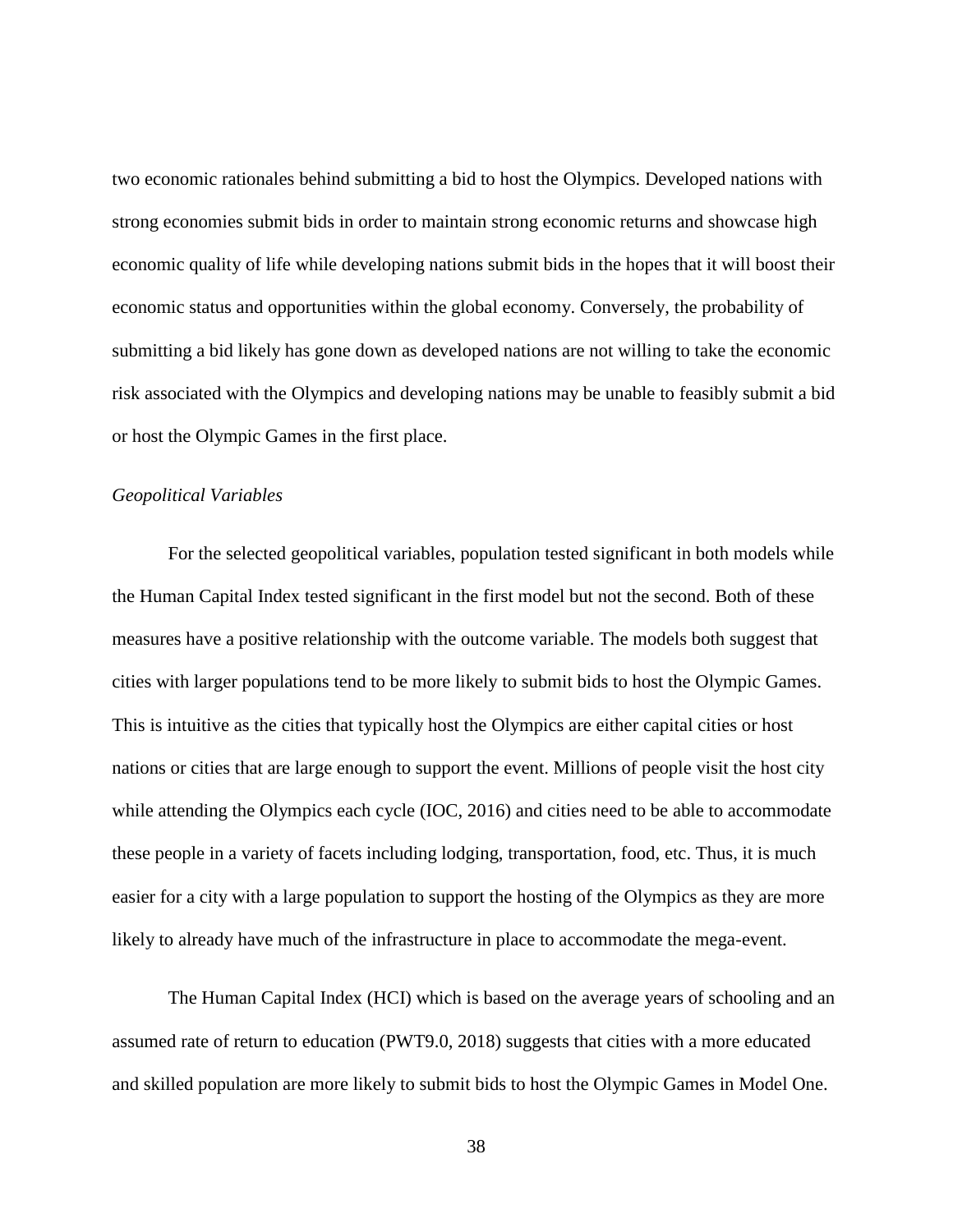A higher human capital index suggests that the individual citizens of a nation are able to provide "more global economic value" through their knowledge and skills (World Economic Forum, 2017). Having high human capital is important during preparations for the Olympics as lots of infrastructure construction must be completed and local businesses must prepare themselves for the mega-event that is to come. The data in Model One suggests that cities take into account their capability of completing these preparations based on the level of human capital that exists prior to submitting a bid to host.

#### *Olympics Specific Variables*

In both models the variables that relate to venues, the *PrevBid* variable and the *RegionPrev* variable test significant. The *Cost\_t3* variable tests significant in the first model while the *BidPrevCycle* variable tests significant in the second model. The result for the *RegionPrev* model is intuitive as cities from the same continent are not likely to be selected to host in back to back cycles. Thus, a city is unlikely to even submit a bid if another city from their same region or continent hosted the Games in the previous cycle.

The *PrevBid* variable provides interesting insight. This variable tested strongly significant in both models and has a negative relationship with submitting a bid to host the Games. This would suggest that nations that have bid once are less likely to submit another bid than nations that have never bid before. This is likely for two reasons. If a city bids and is selected to host the Games, they are highly unlikely to submit another bid in the close future. Very few cities have hosted the Games more than once and those that have typically do so decades (if not centuries in the case of Athens) apart. The other, and more impactful, reason that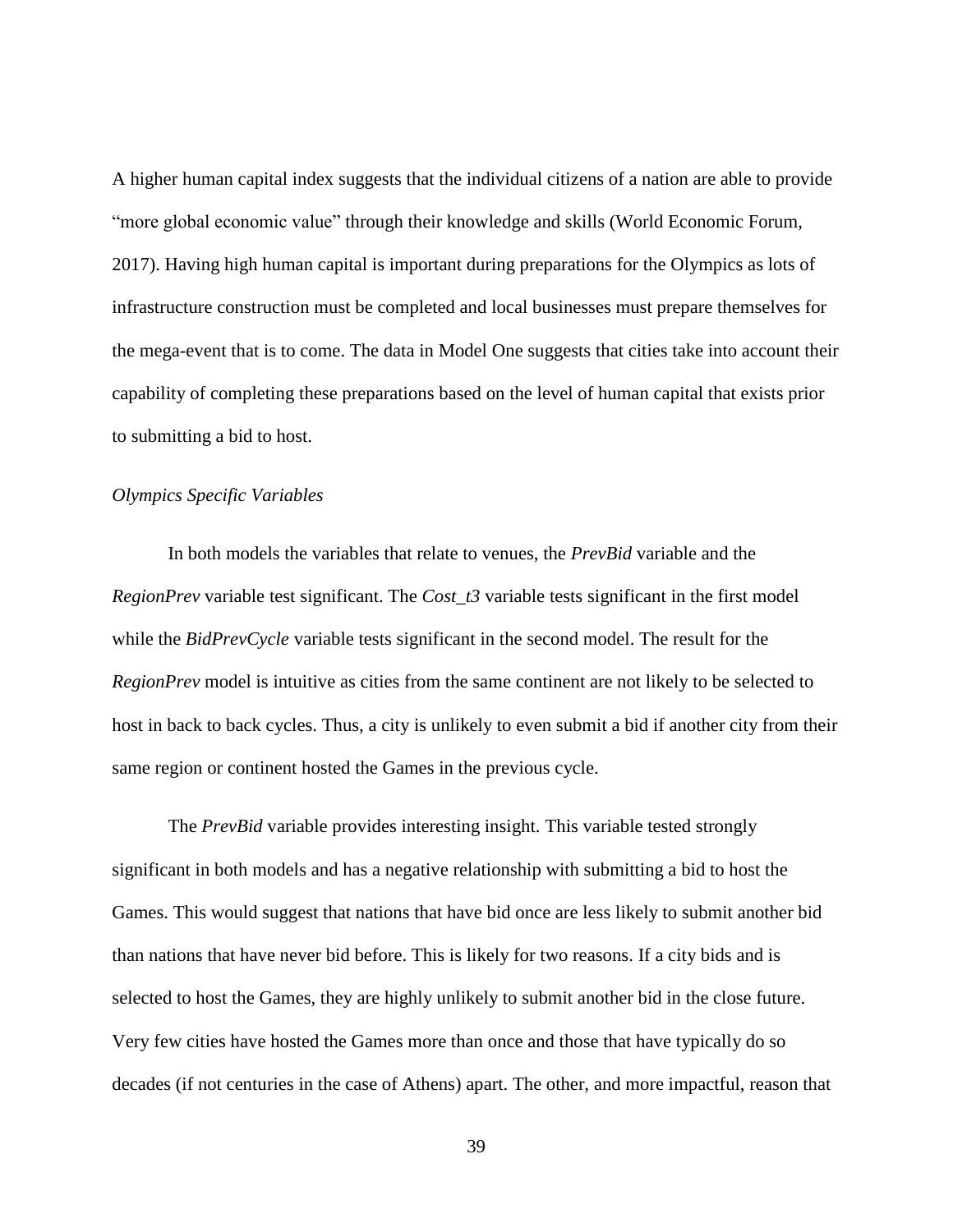previous bidders are unlikely to do again is the fact that the cost of bidding has drastically increased (Giesceke & Madden, 2011). There have been many high-profile cases of nations pulling out in the midst of submitting bids due to the high costs incurred, such as Boston's bid for the 2024 Olympics. Thus, a city who pours a significant amount of resources into an unsuccessful bid may not submit another bid if they do not feel that they can be successful.

On the contrary, there have been many cases of cities that will bid in the very next cycle after submitting an unsuccessful bid. This is evidenced by the significance of the *BidPrevCycle*  variable. In recent history, large, developed cities such as Tokyo, Paris and Los Angeles have submit bids in cycles directly seceding a cycle where they bid unsuccessfully. It is worth noting that the second bids have been generally successful (as evidenced by their selection to host the 2020, 2024 and 2028 Olympic Games) and thus these cities were likely confident in their abilities to be selected as hosts. These cities also likely have the resources to maintain and build on the preparations that they had made in the previous bidding cycle.

The significance of the *Venues\_t2* and *Venues\_t3* variables in Model One as well as the *AvgVenues* variable in Model Two suggests that the percentage of venues that were newly built in previous cycles has a negative impact on the probability of bidding. These variables, along with the *NumBids* variables, are designed to proxy the relative level of bargaining power that the IOC possesses in the bidding and preparation process as well as the costs incurred by host nations. In cycles where there are many bidders, the IOC has relatively more bargaining power and are able to dictate the terms of hosting to a greater extent (Preuss, 2004). When they have higher bargaining power, the IOC is able to mandate the construction of new facilities, including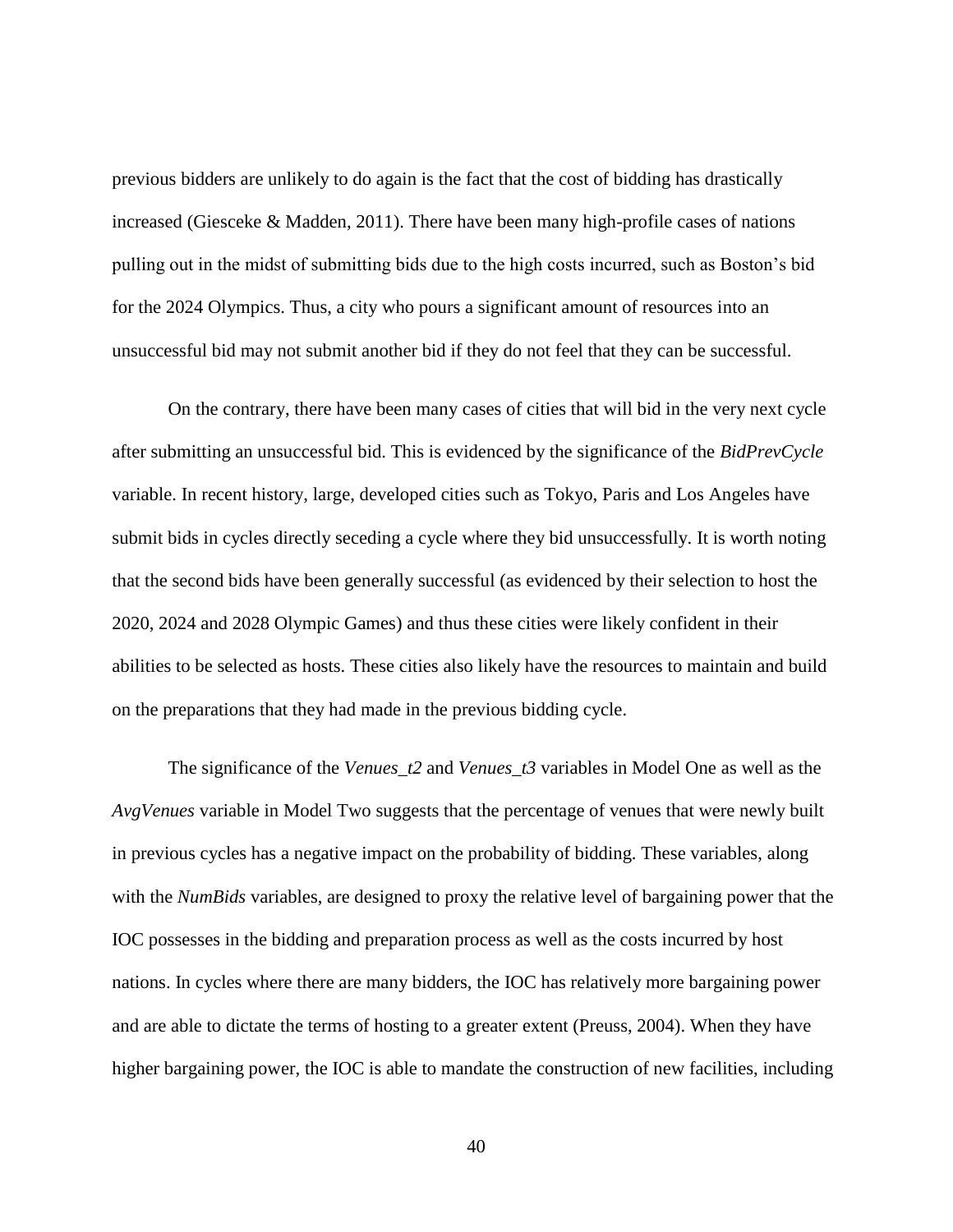Olympic villages and stadiums, as part of the agreement when selecting a nation to host. This drastically drives up costs for host nations and makes hosting less economically appealing. As a result of the low power that the host city possesses along with the higher costs that they are required to incur, the economic performance of the Games is typically lower, and nations are left with debts for years to come as they must finance the maintenance of stadiums that may or may not be used again following the Games. Conversely, in years where there are few bidders, the host city has relatively more bargaining power and is able to use many of their existing venues which keeps costs down. This allows these nations to turn higher economic profits and be saddled with less long-term debt (Preuss, 2004). This makes hosting the Olympics more appealing the potential bidders and increases the probability that they will bid. The regression results suggest that this plays a large role in determining the probability that a city will host the Olympic Games. This suggests that the probability of bidding is cyclical to some extent. There will be a cycle where many nations submit bids and the IOC has higher bargaining power leading to higher costs and lower returns. This causes few nations to bid which gives the eventual host more bargaining power, lowering costs and raising economic returns. Potential bidding cities see the results and the probability of bidding once again goes up, and the cycle repeats.

The final variable is the *Cost\_t3* variable that tested significant in the first model. While the *Cost\_t2* variable did not test significant at the 85% level it was also relatively close (P>|z| = 0.199) to meeting the significance threshold. Similarly to the Venues variable, this variable tests the extent to which potential bidders take outright cost into consideration when making their decision to bid. While the model would suggest that a potential city does consider cost to a certain extent, the model also suggests that a city considers *how* the costs were incurred and the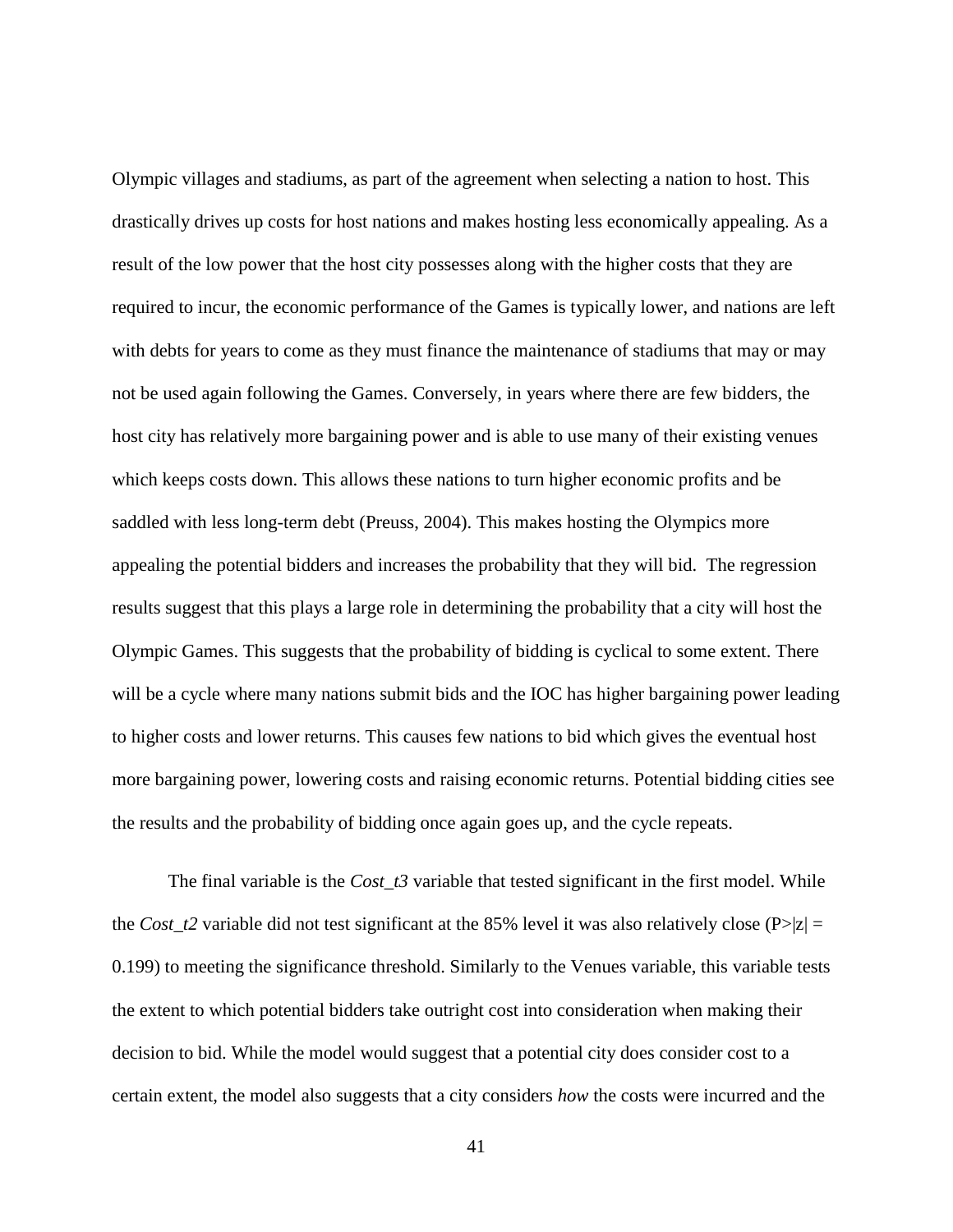level of control that they have in determining their spending amounts should they be selected to host. The cost of hosting the Olympics has grown substantially in recent history (Flyvbjerg 2016) but each Olympics is also very unique in the level of spending on each facet of hosting. This makes it difficult to get true cost estimates of hosting the Olympics besides those which are reported in official OCOG reports (which Flyvbjerg notes are often understated to make the Games appear to be more of a financial success). Thus, while cost likely serves as a good starting point for a potential bidder, they clearly take other factors into consideration when determining their decision for submitting a bid.

#### 5.2 Limitations of the Model and Next Steps

It is a difficult undertaking to capture exactly how the variables impact the probability of submitting a bid across time in the aggregate because each potential bidder and each Olympic bidding cycle is unique. The bidding environment that exists today is not nearly the same as it was a few decades ago and this makes it difficult to draw conclusions about what factors are at the forefront of impacting the probability to bid. Technological advancements also make it difficult to attain data that is present for all Games by which you can compare their decisionmaking process. For example, a large consideration in the decision to host today's Olympic Games is the level of revenue share from television and media rights deals that go to the IOC versus the share that goes to the host nation. This isn't a consideration that would have taken into account several decades ago, so this makes a comparison difficult and also limits the ability to find a perfect model that determines the factors that make up a country's decision to bid. However, the variables that were chosen are variables that are common across the time frame selected and that provide an accurate basis for comparison.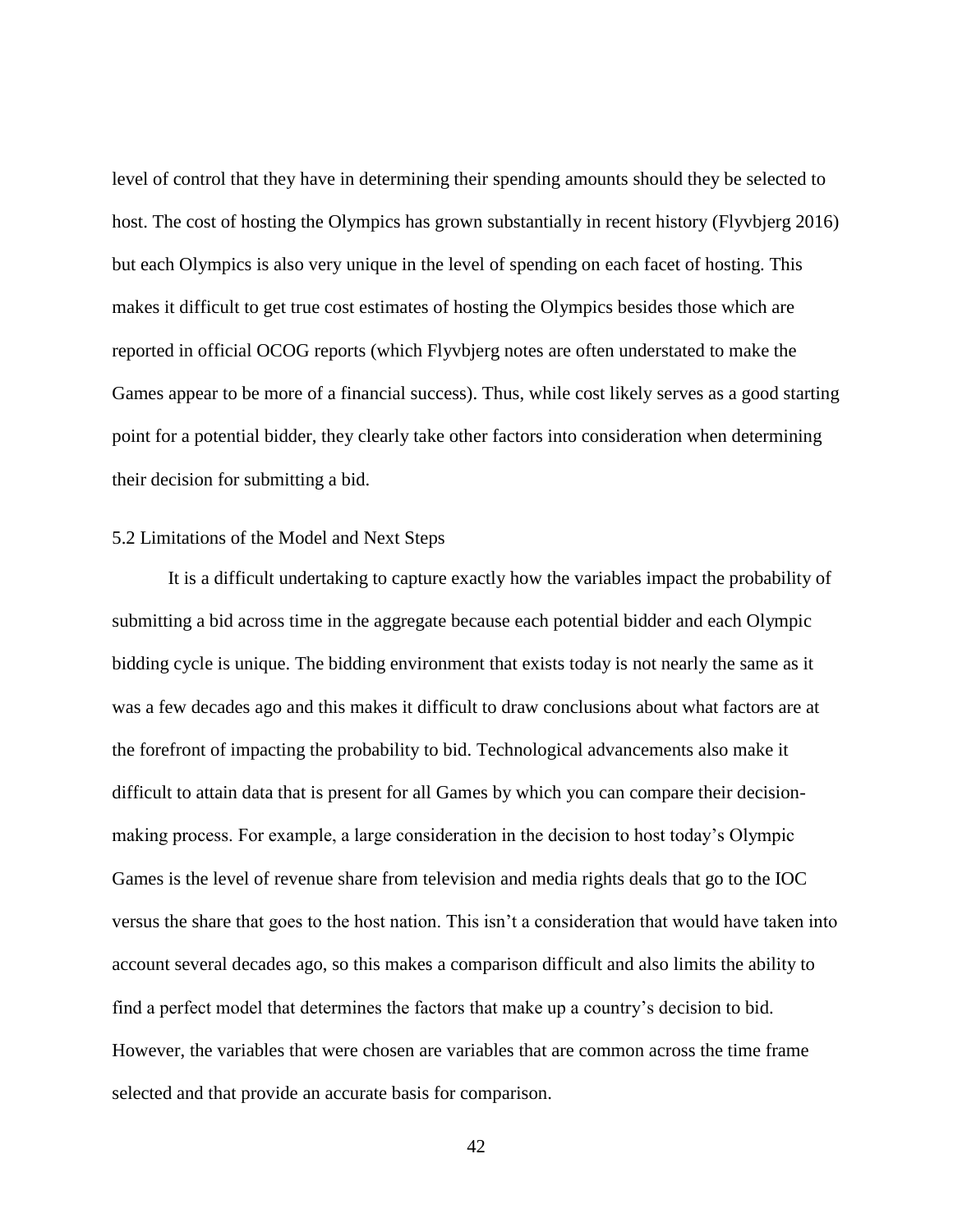The lack of available accurate data from the OCOGs of host cities also provides a challenge in determining the extent to which information is available to the decision-makers on Olympic Bid Committees. While these decision-makers may have more resources available to them in determining what the true expenditures on previous Olympic were, they are likely making their decisions while facing at least some level of asymmetric information. The lack of public available knowledge creates its own challenges in determining true values for variables.

Going forward, it would be interesting to apply the model to other large scale mega-event such as the FIFA World Cup or Winter Olympic Games to see if the variables that impact the probability of submitting a bid for the Summer Olympic Games also impact the probability of bidding for these events. Hosting these events provides similar challenges to hosting the Summer Olympics but all are unique in the factors that play into the decision to host (Mills & Rosentraub, 2013). It would also be interesting to change the composition of the cities that are studied by the model to see if this impacts the significance of certain variables or even the probabilities of submitting a bid in the first place. While the sample size used in this study is sufficiently large, increasing it could provide additional valuable insights into the analysis of the research question.

#### 5.3 Qualitative Factors

Another challenge in determining all of the factors that determine the relative probability for submitting a bid over time is the inclusion of qualitative factors into the model. Cities that are considering a bid to host the Olympic Games often take a perceived "legacy effect" into consideration when making the decision to bid or not (Kasimati & Dawson, 2009). Hosting the Olympics provides a large stage on which a host city can showcase itself to the world. Given the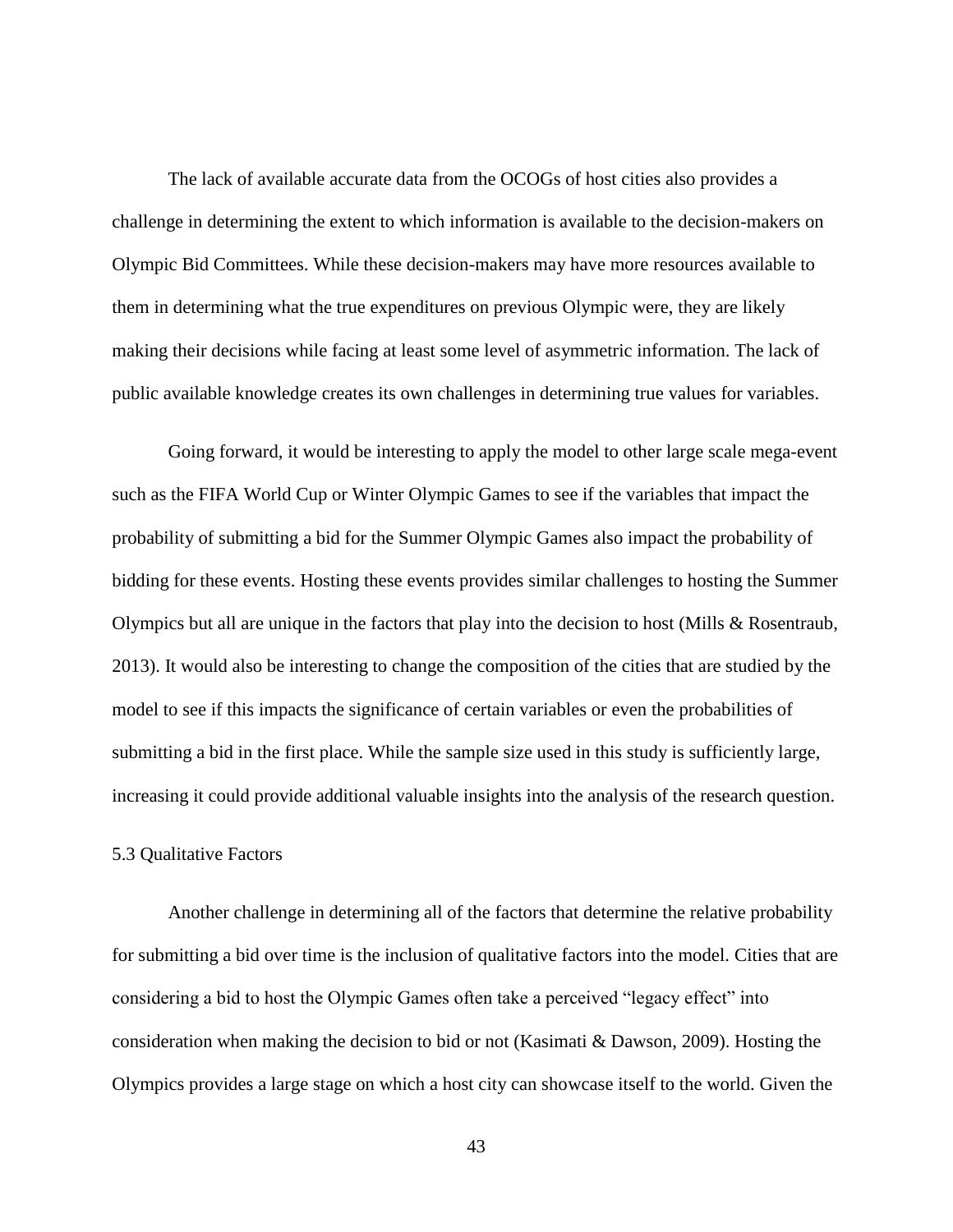historical significance of the Games, cities are often eager to have the opportunity to carry on the tradition of hosting and showcase their culture to the world. Governments also likely take the "feel good" effect into consideration when pushing to submit a bid for the Olympic Games or any mega-event (Maennig & Porsche, 2008). The feel-good effect is a social effect that takes place within a city or a nation following the hosting of a mega-event like the Olympics. The citizens of that city may feel an enhanced sense of national pride as a result of having the experience to play a role in such an important global cultural event. This may have positive implications for the success of cities or their governmental regimes.

Along the same lines, governments may view the large stage of the Olympics as an opportunity to send the messages that they want to send throughout the whole world. An example of this comes from Beijing's hosting of the 2008 Summer Olympics. Outside of the economic prospects, Beijing used the 2008 Summer Olympics (and especially the widely viewed opening ceremonies) as an opportunity to paint a positive picture of the quality of life for Chinese people on a global scale (Owen, 2005). The opening ceremony was widely regarded as spectacular throughout the world and overshadowed many of the other issues such as human rights issues that had been alleged prior to the start of the event. Governments likely have this opportunity as an ulterior motive they consider when making the decision to submit a bid.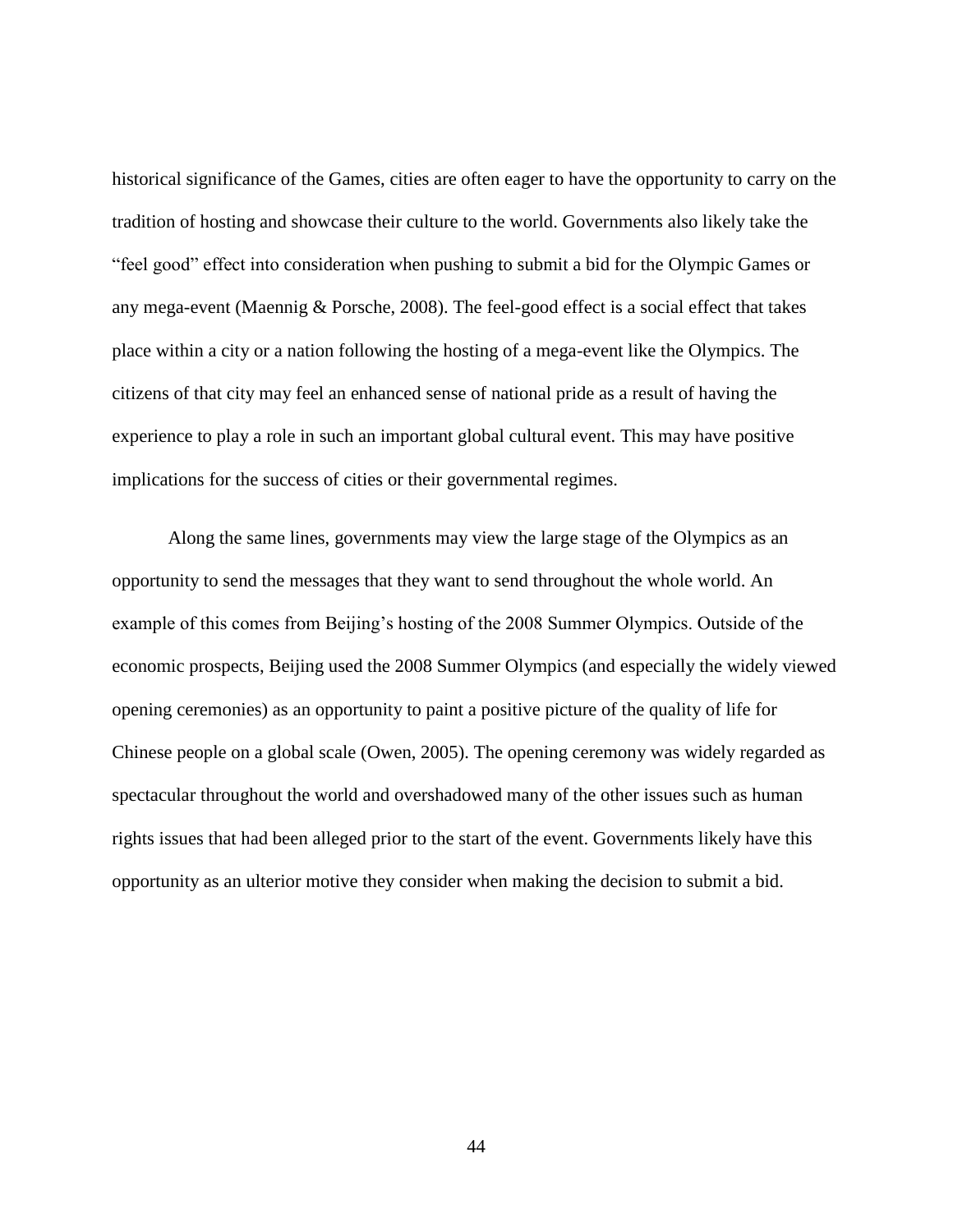## **VI. Conclusion**

<span id="page-51-0"></span>Overall, the model that was constructed provides us with some key insights regarding our research question and regarding the ways that bidding for the Olympic Games can become more accessible and attractive to potential bidders. The model suggests that the fluctuating number of bids across time, including years where they may be just one bidder, do not occur simply randomly and many factors play into the increased or decreased relative probability of bidding in a given cycle. This conclusion is key as it allows us to study the factors which play the largest role in determining these probabilities and determine a change in any one of the factors will make bidders more or less likely to actually bid.

While there is a vast amount of literature that studies the ex post economic effects of hosting the Olympic Games there are not very many that study the bidding process and the exante variables that play a role. Additionally, there are very few studies in any realm that examine the ex post or ex ante effects surrounding the bidding and hosting of the Olympic Games across time. The longitudinal structure of our data provides a unique opportunity to study both of these little studied areas and draw the conclusions surrounding our variables that were detailed in the analysis portion.

While it is notably difficult to draw conclusions as to the single most important factors that determine the probability of submitting a bid at any one point in time given the diverse composition of potential cities and changing dynamics over time, there are several variables that are constant throughout time and play a consistent role in the decision-making process. The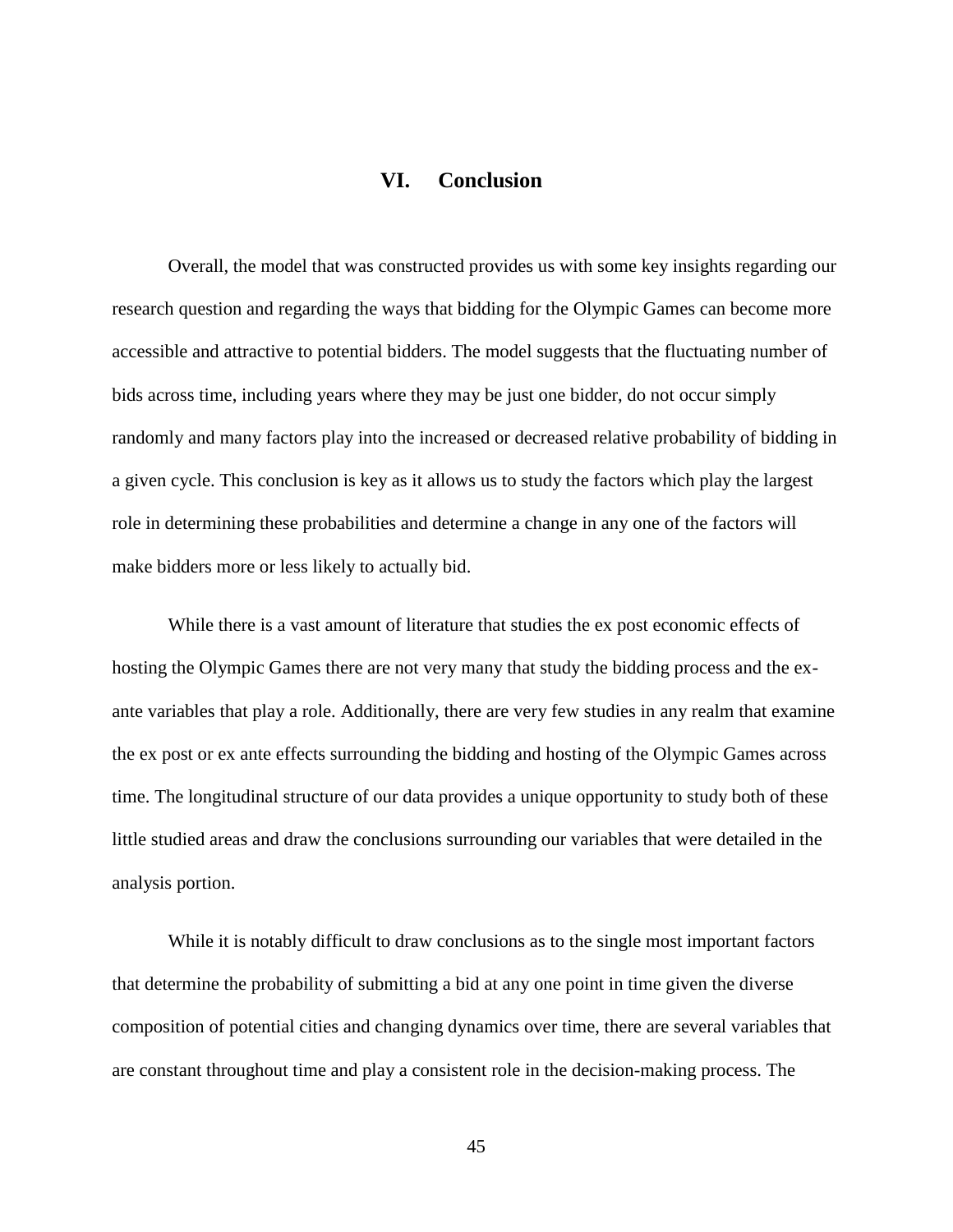relative development of a city both socially and economically, the inherent economic risks and potential benefits detailed in previous literature as well as the qualitative factors associated with bidding all surely play a role in each committee's decision to submit a bid. However, our model coupled with data regarding the number of cities that bid in each cycle points to the fact that each potential bidder goes through a unique decision-making process and weigh the risks and benefits differently.

In order to maintain the long-term success of the Olympics, it will surely be necessary to address the rising costs of hosting the Olympics. The IOC is aware of this as evidenced by the strategic planning information contained within their Annual Review and their Olympic Agenda 2020 (IOC, 2018). Finding ways to decrease the costs of bidding and hosting will likely entice more nations to bid from all parts of the world and make hosting the Olympics more accessible and financially feasible. Our model suggests that increasing the probability of bidding and alleviating the situation that occurred with the 2024 and 2028 Olympic bidding cycles will come if the IOC is able to make the adjustments and provide more economic as well as sociocultural benefits to nations that are considering a bid.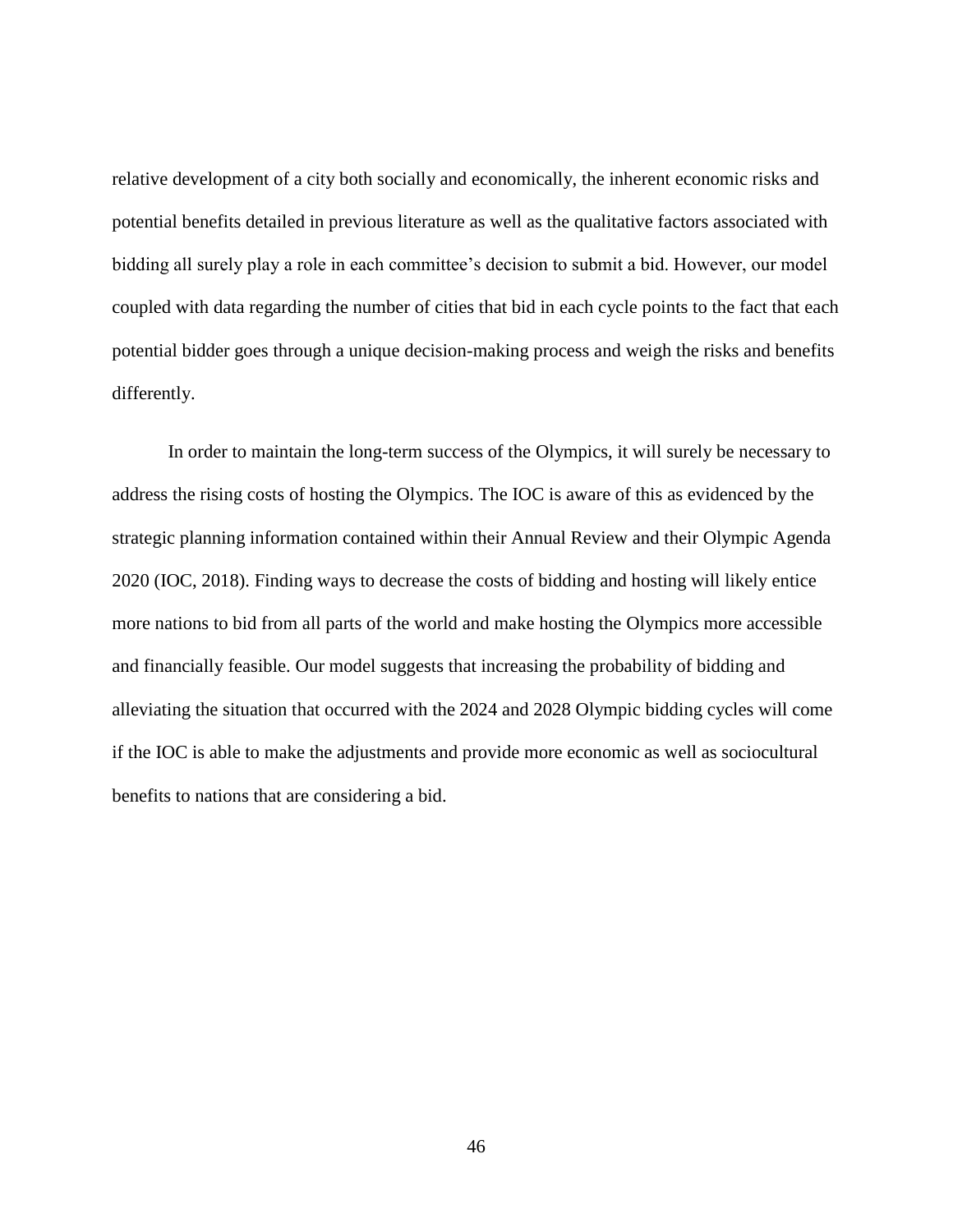## **List of References**

- <span id="page-53-0"></span>Baade, V., & Matheson, R. (2016). Going for the Gold: The Economics of the Olympics. *The Journal of Economic Perspectives, 30*(2), 201-218. Doi: 10.1257/jep.30.2.201
- Baade, R. & Matheson, V. (2002). Bidding for the Olympics: Fool's Gold. *Transatlantic Sport: The Comparative Economics of North American and European Sports,*
- Barclay, J. (2009). Predicting the Costs and Benefits of Mega-Sporting Events: Misjudgment of Olympic Proportions? *Economic Affairs*, *29*(2), 62-66. Doi: 10.1111/j.1468-0270

Bruckner, M., & Pappa, E. (2015). News Shocks in the Data: Olympic Games and Their

Macroeconomic Effects. *Journal of Money, Credit and Banking*, *47*(7), 1339-1368. Doi:

10.1111/jmcb.12247

Essex, S. & Chalkley, B. (2007). Mega-sporting events in urban and regional policy: a history of the Winter Olympics. *Planning Perspectives, 19*(2), 201-204. Doi:

10.1080/0266543042000192475

Flyvbjerg, B. & Stewart, A. (2016). The Oxford Olympics Study 2016: Cost and Cost Overrun at the Games. *Said Business School, WP 2016-20,* 1-28. Doi: 10.2139/ssrn.2804554

Giesecke, J. A., & Madden, J. R. (2011). Modelling the Economic Impacts of the Sydney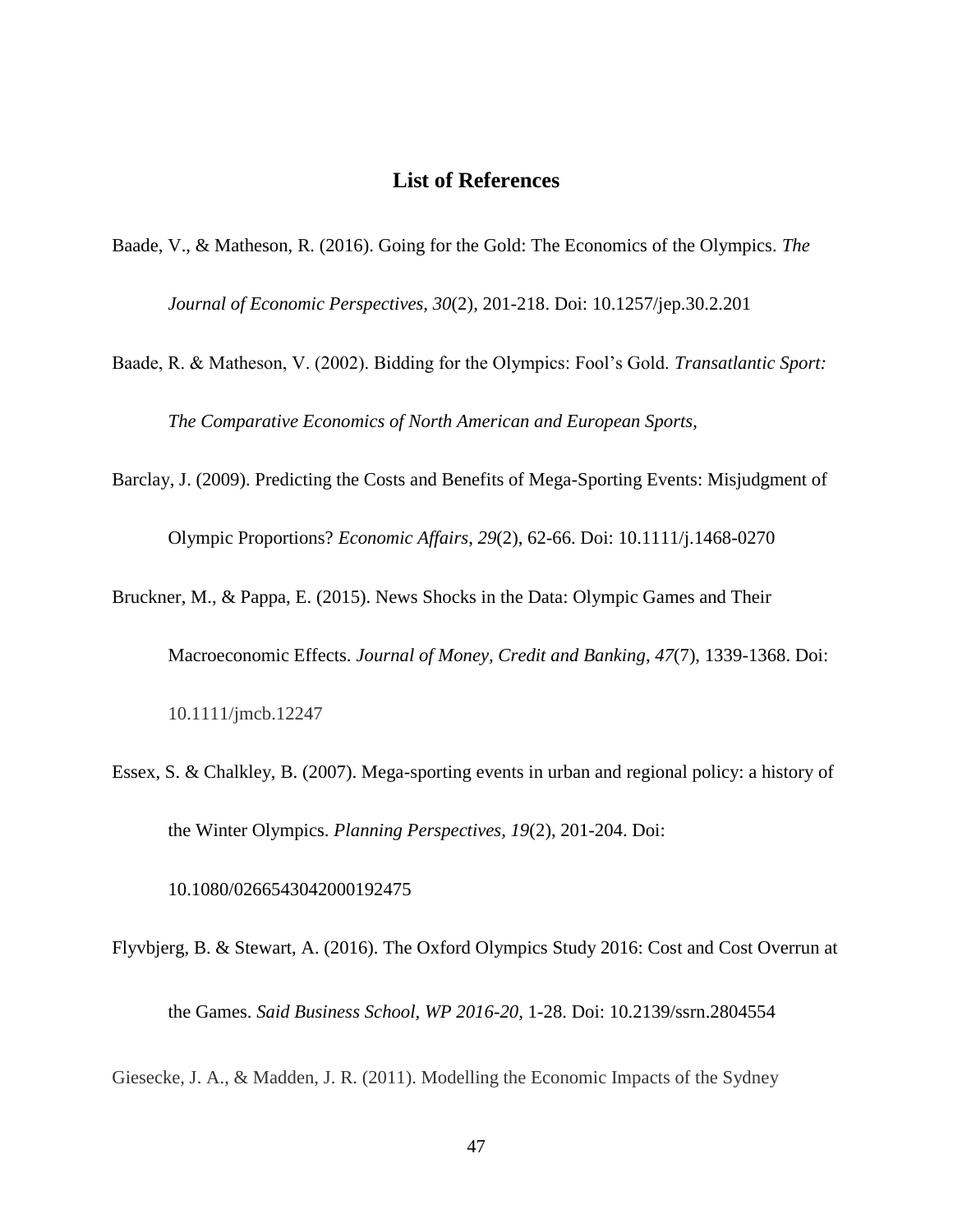Olympics in Retrospect - Game Over for the Bonanza Story?\*. *Economic Papers: A Journal of Applied Economics and Policy, 30*(2), 218-232. doi:10.1111/j.1759- 3441.2011.00109.x

- Groningen Growth and Development Centre (2018). Penn World Table V9.0. Retrieved February, 2018, from https://www.rug.nl/ggdc/productivity/pwt/
- IOC (2018, January 26). Olympic Games Candidature Process. Retrieved November 15, 2017, from https://www.olympic.org/all-about-the-candidature-process
- IOC Commissions Reports. (2018, January 18). Retrieved November 15, 2017, from https://www.olympic.org/documents/ioc-commissions
- Kasimati, E., & Dawson, P. (2009). Assessing the impact of the 2004 Olympic Games on the Greek economy: A small macroeconometric model. *Economic Modelling, 26*(1), 139- 146. doi:10.1016/j.econmod.2008.06.006
- Maennig, W., & Vierhaus, C. (2016). Which Countries Bid for the Olympic Games? Economic, Political, and Social Factors and Chances of Winning. *SSRN Electronic Journal*. doi:10.2139/ssrn.2973282
- Maennig, W., & Vierhaus, C. (2017). Winning the Olympic Host City Election: Key

Success Factors. *Journal of Applied Economics*, *49*(31), 3086-3099.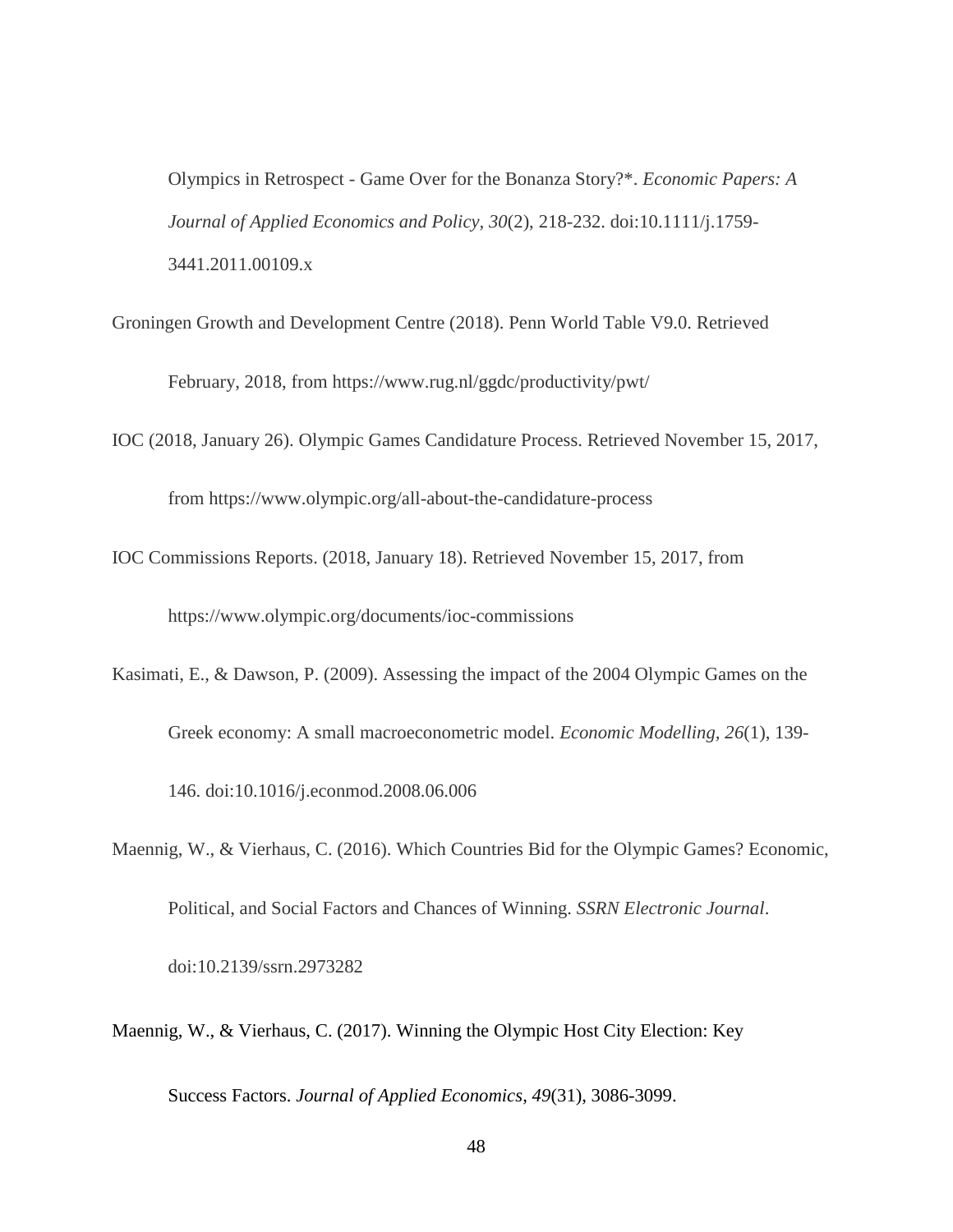#### [doi:10.1080/00036846.2016.1254339](https://doi.org/10.1080/00036846.2016.1254339)

- Matheson, V. (2004). Economic Multipliers and Mega-Event Analysis. *International Journal of Sport Finance, 4*(1), 63-70.
- Mills, B. M., & Rosentraub, M. S. (2013). Hosting mega-events: A guide to the evaluation of development effects in integrated metropolitan regions. *Tourism Management, 34*, 238- 246. doi:10.1016/j.tourman.2012.03.011
- Owen, J. (2005). Estimating the Cost and Benefit of Hosting Olympic Game: What Can Beijing Expect from Its 2008 Games? *The Industrial Geographer, 3*(1), 1-18.

Pletz, John. (2010, May 17). Chicago 2016's final tally: \$70.6M spent on Olympics effort.

*Chicago Business*. Retrieved from

http://www.chicagobusiness.com/article/20100517/NEWS02/200038265/chicago-2016sfinal-tally-70-6m-spent-on-olympics-effort

Porsche, M., & Maennig, W. (2008). The Feel-Good Effect at Mega Sport Events –

Recommendations for Public and Private Administration Informed by the Experience of the FIFA World Cup 2006. *SSRN Electronic Journal*. doi:10.2139/ssrn.1541952

Preuss, H. (2004). Calculating the regional economic impact of the Olympic Games. *European Sport Management Quarterly, 4*(4), 234-253. Doi: 10.1080/16184740408737479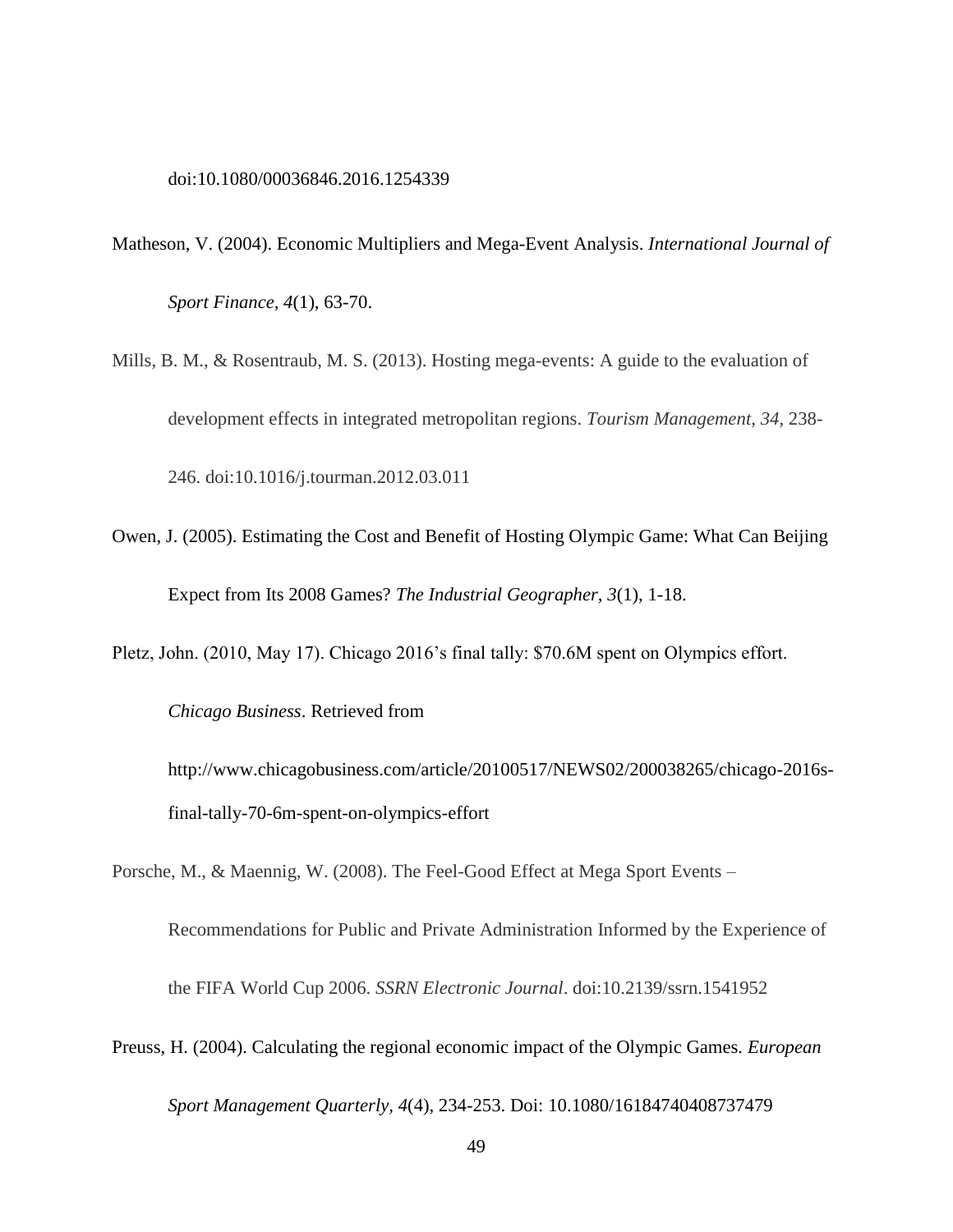Preuss, Holger. (2004). *The Economics of Staging the Olympics: A Comparison of the Games 1972-2008*. Edward Elgar Publishing.

- Rose, A.K., & Spiegel, M. (2011). The Olympic Effect. *Economic Journal, Royal Economic Society*, *121*(553), 652-677. Doi: 10.3386/w14854
- Shoval, N. (2002). A New Phase in the Competition for the Olympic Gold: The London and New York Bids for the 2012 Games. *Journal of Urban Affairs, 24*(5), 583-599. Doi: 10.1111/1467-9906.00146
- Taks, M., Kesenne, S., Chalip, L. & Green, C.B. (2011). Economic Impact Analysis Versus Cost Benefit Analysis: The Case of a Medium-Sized Sport Event. *International Journal of Sport Finance, 6*(3), 187-203.
- World Population Review (2018). World City Populations. Retrieved February, 2017, from http://worldpopulationreview.com/world-cities
- Zimbalist, Andrew. (2015). *Circus Maximus: The Economic Gamble Behind Hosting the Olympic Games*. Washington D.C.: The Brookings Institution.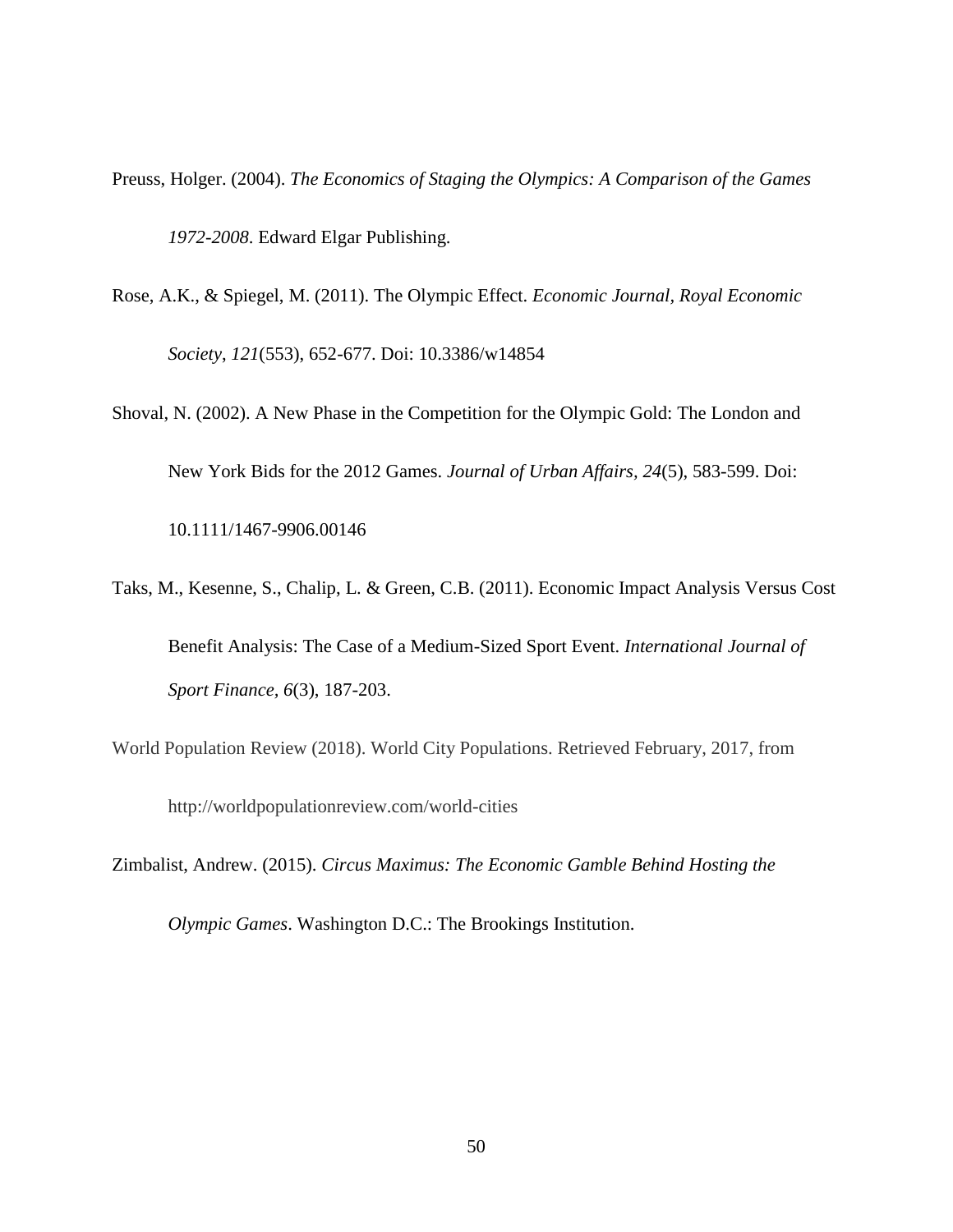# **APPENDIX A- CITIES USED IN THE SUMMER OLYMPIC BID**

## **REGRESSION MODEL**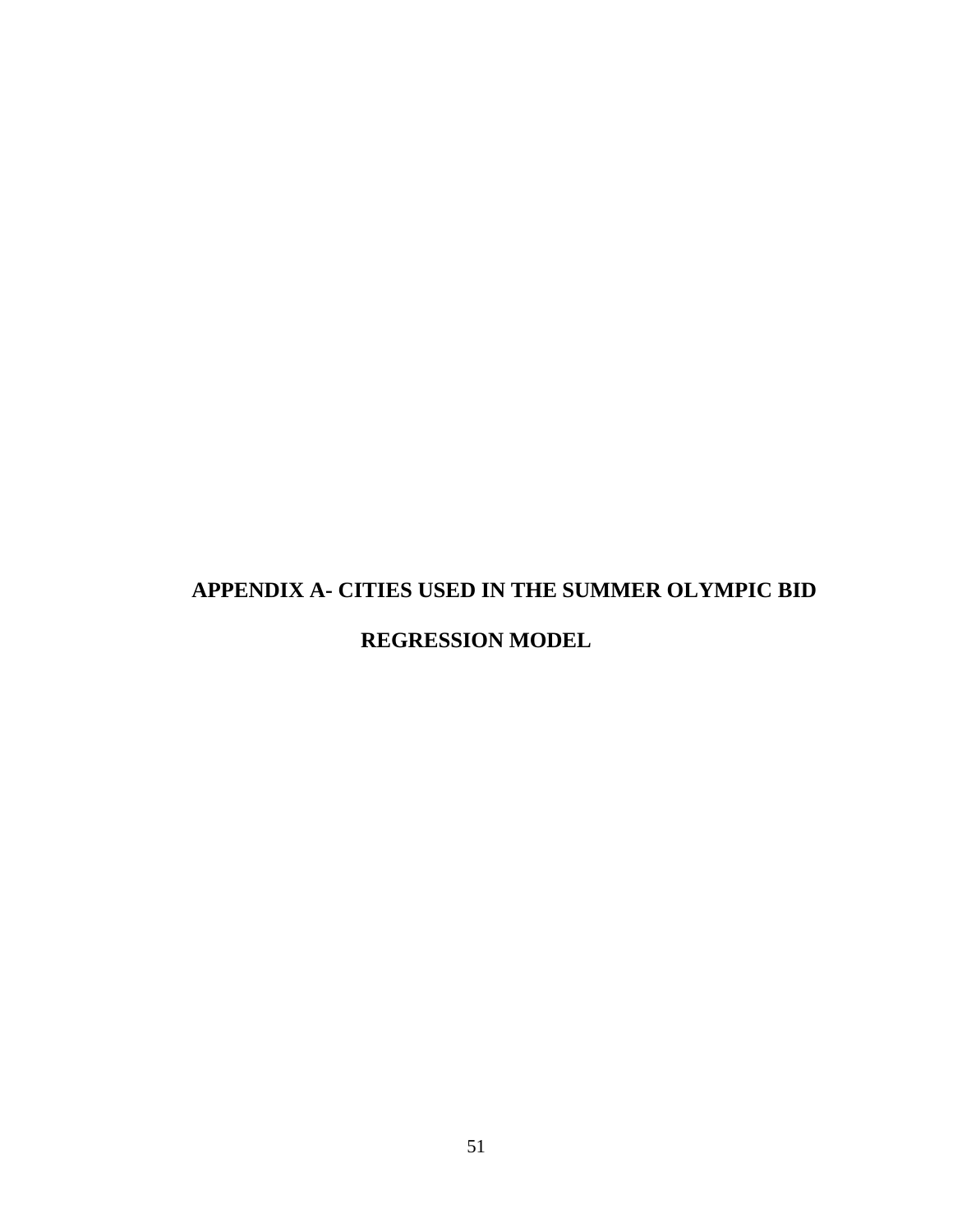| City                | Country               | <b>Country Code</b> | Host, Bid, Never<br><b>Bid</b> |
|---------------------|-----------------------|---------------------|--------------------------------|
| Helsinki            | Finland               | $\mathbf{1}$        | Host                           |
| Paris               | France                | $\overline{2}$      | Host                           |
| Melbourne           | Australia             | 3                   | Host                           |
| Rome                | Italy                 | $\overline{4}$      | Host                           |
| Tokyo               | Japan                 | 5                   | Host                           |
| Mexico City         | Mexico                | 6                   | Host                           |
| Munich              | Germany               | 7                   | Host                           |
| Montreal            | Canada                | 8                   | Host                           |
| Los Angeles         | <b>United States</b>  | 9                   | Host                           |
| Seoul               | South Korea           | 10                  | Host                           |
| <b>Barcelona</b>    | Spain                 | 11                  | Host                           |
| Atlanta             | <b>United States</b>  | 12                  | Host                           |
| Athens              | Greece                | 13                  | Host                           |
| Beijing             | China                 | 14                  | Host                           |
| London              | <b>United Kingdom</b> | 15                  | Host                           |
| Rio de Janeiro      | <b>Brazil</b>         | 16                  | Host                           |
| Detroit             | <b>United States</b>  | 17                  | <b>Bid</b>                     |
| <b>Buenos Aires</b> | Argentina             | 18                  | <b>Bid</b>                     |
| <b>Brussels</b>     | Belgium               | 19                  | <b>Bid</b>                     |
| Tehran              | Iran                  | 20                  | <b>Bid</b>                     |
| Amsterdam           | Netherlands           | 21                  | <b>Bid</b>                     |
| Istanbul            | Turkey                | 22                  | <b>Bid</b>                     |
| Bangkok             | Thailand              | 23                  | <b>Bid</b>                     |
| Cairo               | Egypt                 | 24                  | <b>Bid</b>                     |
| Cape Town           | South Africa          | 25                  | <b>Bid</b>                     |
| Kuala Lumpur        | Malaysia              | 26                  | <b>Bid</b>                     |
| Stockholm           | Sweden                | 27                  | <b>Bid</b>                     |
| Houston             | <b>United States</b>  | 28                  | Never Bid                      |
| Caracas             | Venezuela             | 29                  | Never Bid                      |
| Lima                | Peru                  | 30                  | Never Bid                      |
| Lisbon              | Portugal              | 31                  | Never Bid                      |
| Dublin              | Ireland               | 32                  | Never Bid                      |
| Jakarta             | Indonesia             | 33                  | Never Bid                      |
| Manila              | Philippines           | 34                  | Never Bid                      |
| Nairobi             | Kenya                 | 35                  | Never Bid                      |
| Riyadh              | Saudi Arabia          | 36                  | Never Bid                      |

**Table 5 List of Cities Observed in Logistic Regression Model**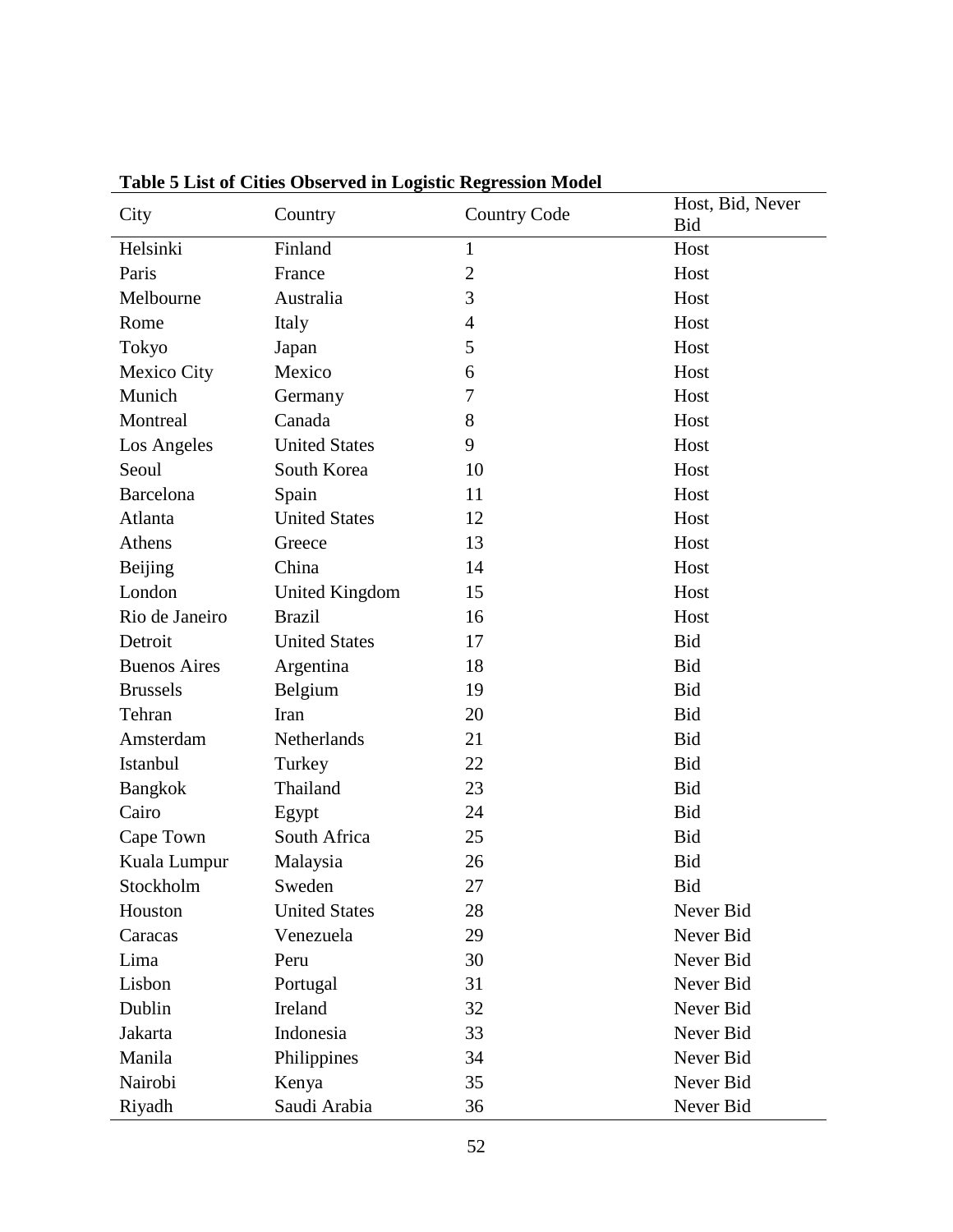# **APPENDIX B- VARIABLES USED, LOGISTIC REGRESSION MODEL**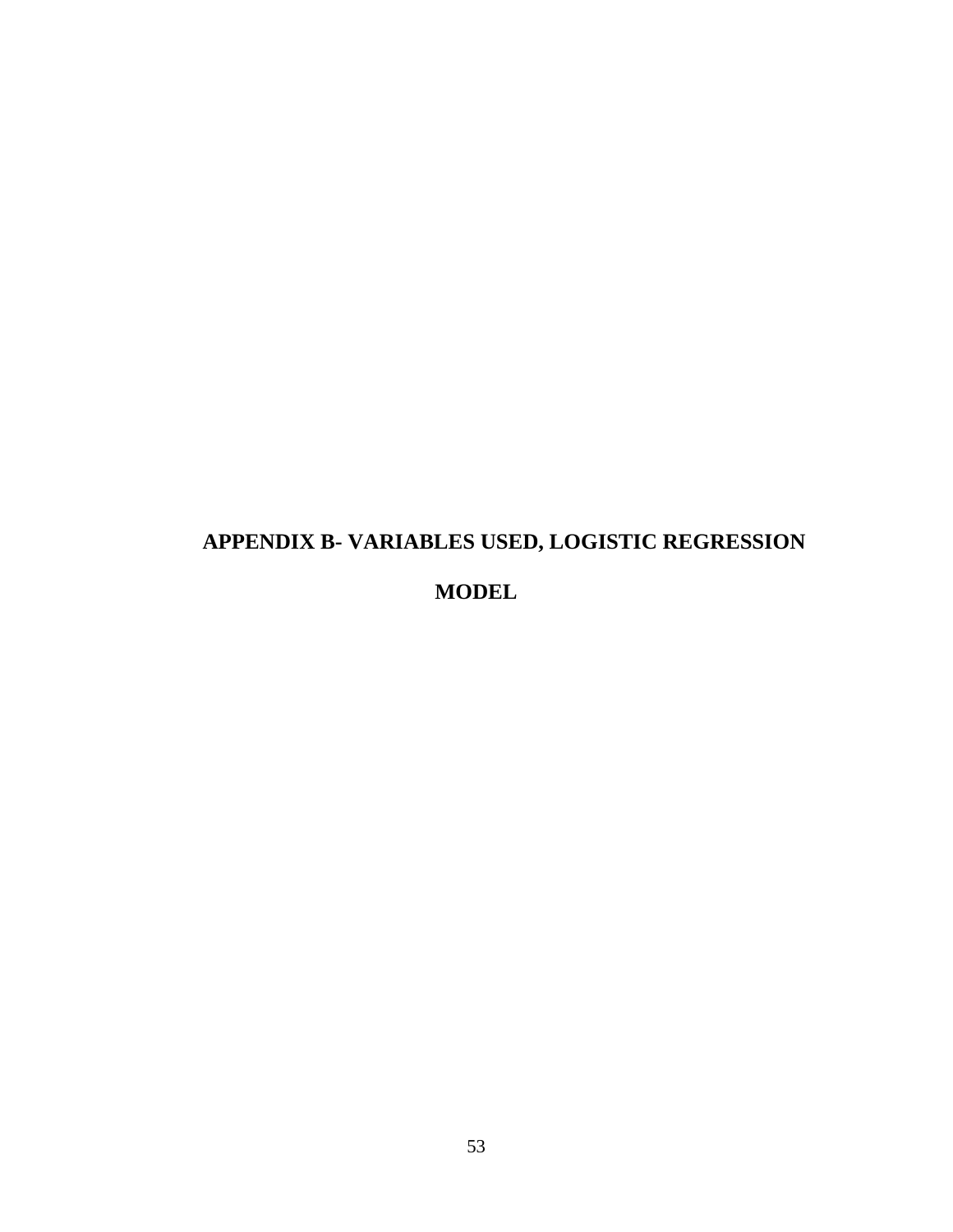*Bid* (Outcome Variable)- Whether city i bid during time t

*Unemp*- The unemployment rate in country i at time t (WorldBank)

*ExportsGDP-* Exports as a percentage of GDP in country i at time t (WorldBank)

*GDPperCap*- PPP-adjusted GDP per capita in country i at time t (WorldBank)

*InflationCP*- Inflation of Consumer Prices in country *i* at time t (WorldBank)

*RealGDP*- Expenditure side real Gross Domestic Product in country i at time t (PWT V9.0)

*GDPGrowth*- The annual growth rate of Real GDP in country i at time t (World Bank)

*Region*- The indexed region of the world that city i is in (North America=1, Europe=2, Australia/Oceania=3, Asia=4, South America=5, Africa=6, Middle East=7, Antarctica=8)

*HCI*- The Human Capital Index, a measure of the level of education and educational returns in country i at time t (PWT V9.0)

*NumBids\_t2*- The number of bids submitted in bidding cycle t-2 from current cycle (IOC)

*NumBids\_t3*- The number of bids submitted in bidding cycle t-3 from current cycle (IOC)

*NumBids\_t4*- The number of bids submitted in bidding cycle t-4 from current cycle (IOC)

*RevenueShare\_t2*- The percentage of media revenue kept by the IOC in Olympic cycle t-2 from current cycle (Preuss 2004)

*RevenueShare\_t3*- The percentage of media revenue kept by the IOC in Olympic cycle t-3 from current cycle (Preuss 2004)

*Venues t2*- The percentage of Olympic venues that were newly constructed prior to hosting the Olympics in Olympic cycle t-2 from current cycle (Preuss 2004)

*Venues t3*- The percentage of Olympic venues that were newly constructed prior to hosting the Olympics in Olympic cycle t-3 from current cycle (Preuss 2004)

*Cost\_t2*- The reported cost of hosting the Olympic Games in cycle t-2 from current cycle (OCOG Official Reports)

*Cost\_t3*- The reported cost of hosting the Olympic Games in cycle t-3 from current cycle (OCOG Official Reports)

*PrevBid*- Whether country i has previously bid for the Olympic Games as of time t (IOC)

*PrevHost-* Whether country i has previously hosted the Olympic Games as of time t (IOC)

*BidPrevCycle-* Whether country i bid for the Olympic Games in the cycle directly prior to time t